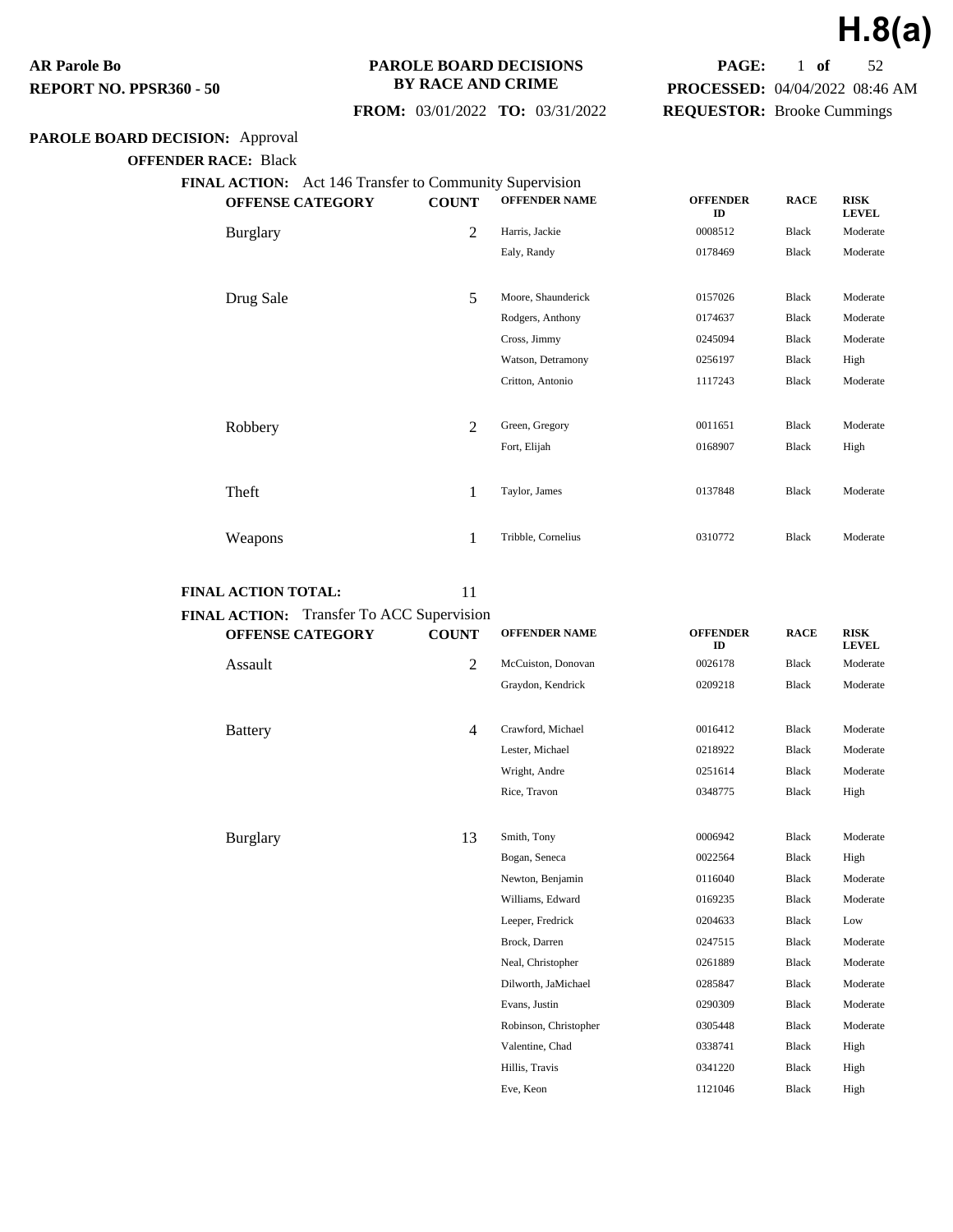#### **PAROLE BOARD DECISIONS BY RACE AND CRIME**

## **FROM:** 03/01/2022 **TO:** 03/31/2022

## **PAGE:** 2 **of** 52 **PROCESSED:** 04/04/2022 08:46 AM **REQUESTOR:** Brooke Cummings

## **PAROLE BOARD DECISION:** Approval

**OFFENDER RACE:** Black

| <b>EXAMPLE ACTION.</b> Transier To ACC Supervision<br>OFFENSE CATEGORY | <b>COUNT</b>   | <b>OFFENDER NAME</b>           | <b>OFFENDER</b><br>ID | <b>RACE</b>  | <b>RISK</b><br><b>LEVEL</b> |
|------------------------------------------------------------------------|----------------|--------------------------------|-----------------------|--------------|-----------------------------|
| Drug Posession                                                         | 10             | Jenkins, Dewayne               | 0096139               | Black        | Low                         |
|                                                                        |                | Augustus, Danny                | 0101436               | Black        | Low                         |
|                                                                        |                | Holmes, Frederick              | 0209802               | Black        | Moderate                    |
|                                                                        |                | Shilow, Lamarcus               | 0259384               | Black        | High                        |
|                                                                        |                | Crow, Jasmine                  | 0336476               | Black        | Moderate                    |
|                                                                        |                | Reid, Orlando                  | 0341232               | Black        | Moderate                    |
|                                                                        |                | Mosely, Regina                 | 0349921               | Black        | Low                         |
|                                                                        |                | Dillard, Nina                  | 0355327               | Black        | Low                         |
|                                                                        |                | Lattimore, Bryan               | 0376198               | Black        | Moderate                    |
|                                                                        |                | Epperson, Eric                 | 1116684               | Black        | Moderate                    |
| Drug Sale                                                              | 24             | Flemming, Marcus               | 0008392               | Black        | Moderate                    |
|                                                                        |                | Wilson, Larry                  | 0013990               | Black        | Moderate                    |
|                                                                        |                | Jefferson, Patrick             | 0042035               | Black        | Moderate                    |
|                                                                        |                | Brown, Charles                 | 0109170               | Black        | Moderate                    |
|                                                                        |                | Rankins, Jeremy                | 0122491               | Black        | Moderate                    |
|                                                                        |                | Sisk, Brandon                  | 0133499               | Black        | High                        |
|                                                                        |                | Brown, Carjuan                 | 0153744               | Black        | Moderate                    |
|                                                                        |                | McCauley, Steven               | 0175799               | <b>Black</b> | Moderate                    |
|                                                                        |                | Whitaker, William              | 0186844               | Black        | Moderate                    |
|                                                                        |                | Miller, Richard                | 0204944               | Black        | Moderate                    |
|                                                                        |                | Galloway, Jeffery              | 0213245               | Black        | Moderate                    |
|                                                                        |                | Lee, Jeremy                    | 0219143               | Black        | High                        |
|                                                                        |                | Parham, Otis                   | 0251760               | Black        | Low                         |
|                                                                        |                | Young, Courtney                | 0252190               | Black        | High                        |
|                                                                        |                | Davis, Deangelo                | 0284119               | Black        | High                        |
|                                                                        |                | Williams, Tyrone               | 0287918               | Black        | Moderate                    |
|                                                                        |                | Williams, Christopher          | 0292833               | Black        | Low                         |
|                                                                        |                | Turner, Orlando                | 0306164               | Black        | Moderate                    |
|                                                                        |                | Smith, Gabriel                 | 0325388               | Black        | Moderate                    |
|                                                                        |                | Phillips, Joshua               | 0350321               | Black        | High                        |
|                                                                        |                | Ford, Demarion                 | 1107168               | Black        | Moderate                    |
|                                                                        |                | Beacham, Clarence              | 1113050               | Black        | High                        |
|                                                                        |                | Evans, Johnny                  | 1118439               | Black        | Moderate                    |
|                                                                        |                | Scott, Lucas                   | 1122292               | Black        | Moderate                    |
| Fraud                                                                  | 2              | Ali, Mikal                     | 0081463               | Black        | Moderate                    |
|                                                                        |                | Gaither, Charles               | 0310467               | <b>Black</b> | Moderate                    |
| Homicide                                                               | $\overline{4}$ | Morgan/Bolton, Cochise/Kenneth | 0148663               | Black        | Moderate                    |
|                                                                        |                | Dobbins, Isiah                 | 0150723               | <b>Black</b> | High                        |
|                                                                        |                | Marshall, Charles              | 0151978               | Black        | Low                         |
|                                                                        |                | Calvin, William                | 0285015               | Black        | Moderate                    |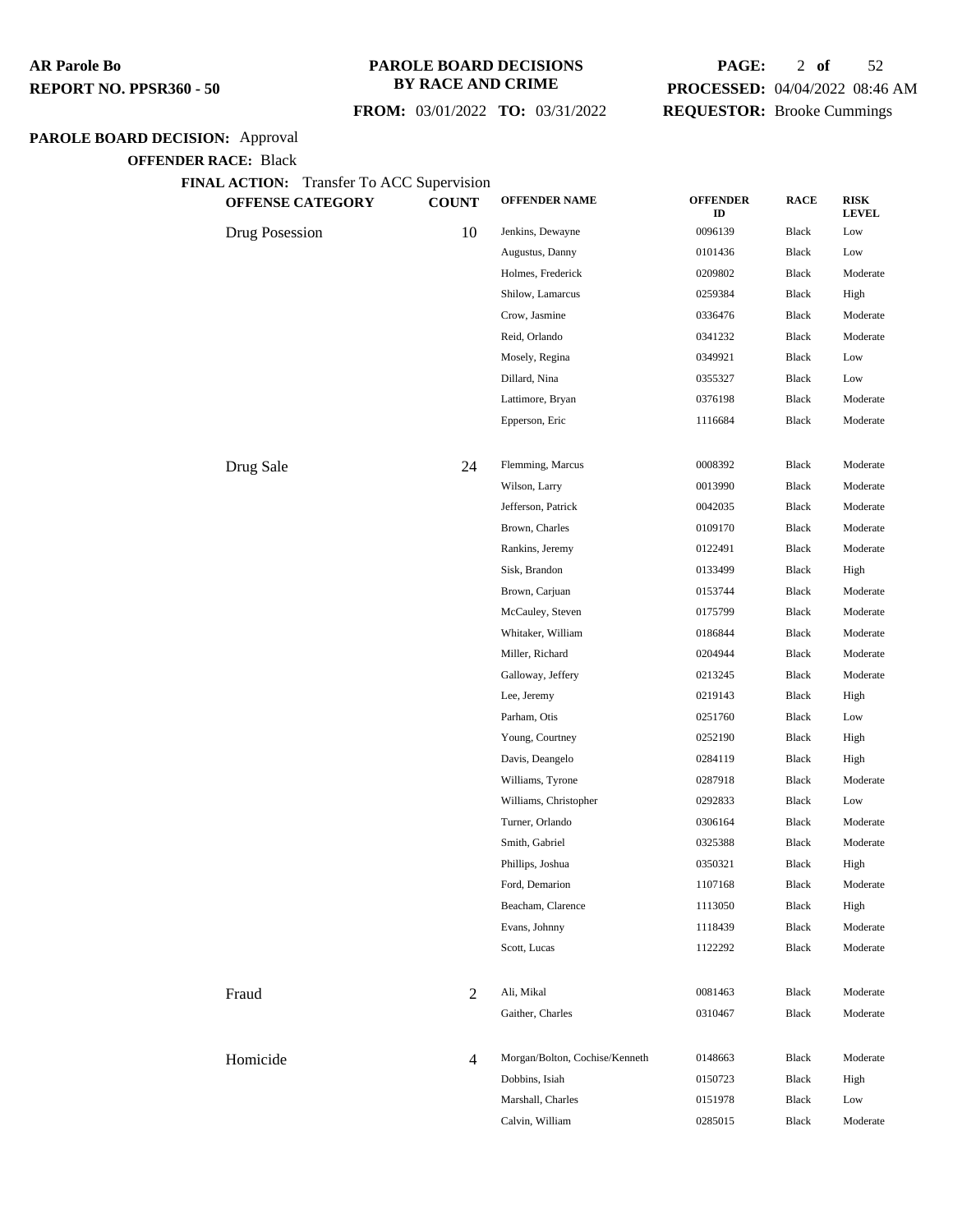#### **PAROLE BOARD DECISIONS BY RACE AND CRIME**

## **PAGE:** 3 **of** 52 **PROCESSED:** 04/04/2022 08:46 AM **REQUESTOR:** Brooke Cummings

## **FROM:** 03/01/2022 **TO:** 03/31/2022

## **PAROLE BOARD DECISION:** Approval

**OFFENDER RACE:** Black

| <b>OFFENSE CATEGORY</b> | <b>COUNT</b> | <b>OFFENDER NAME</b> | <b>OFFENDER</b><br>ID | <b>RACE</b>  | <b>RISK</b><br><b>LEVEL</b> |
|-------------------------|--------------|----------------------|-----------------------|--------------|-----------------------------|
| Other Non-Violent       | 9            | Pryor, Rayford       | 0023247               | <b>Black</b> | Moderate                    |
|                         |              | Barnes, Paul         | 0136655               | <b>Black</b> | Moderate                    |
|                         |              | Timmons, Keri        | 0181761               | <b>Black</b> | Low                         |
|                         |              | Veasey, Demarcus     | 0294025               | <b>Black</b> | Moderate                    |
|                         |              | Flowers, Kalibra     | 0331039               | <b>Black</b> | Low                         |
|                         |              | Washington, Melvin   | 0342895               | <b>Black</b> | Low                         |
|                         |              | Barton, Lemond       | 0346912               | <b>Black</b> | Moderate                    |
|                         |              | Adway, Rogrick       | 0347872               | <b>Black</b> | Moderate                    |
|                         |              | Lyles, Edward        | 0355118               | <b>Black</b> | Low                         |
|                         |              |                      |                       |              |                             |
| <b>Other Property</b>   | 2            | Turner, Jeremy       | 0019504               | <b>Black</b> | Moderate                    |
|                         |              | Hall, Taylor         | 0354841               | <b>Black</b> | Low                         |
|                         |              |                      |                       |              |                             |
| Other Violent           | 9            | Green, Bobby         | 0009765               | <b>Black</b> | Moderate                    |
|                         |              | Gaines, Antoine      | 0145176               | <b>Black</b> | Low                         |
|                         |              | Chatman, Tristan     | 0149680               | <b>Black</b> | Moderate                    |
|                         |              | Cooney, Dennis       | 0160567               | <b>Black</b> | High                        |
|                         |              | Murphy, Barry        | 0165907               | <b>Black</b> | Moderate                    |
|                         |              | Phillips, Brian      | 0242335               | <b>Black</b> | High                        |
|                         |              | Bland, Marcus        | 0332051               | <b>Black</b> | Low                         |
|                         |              | Brown, Adante        | 0365759               | <b>Black</b> | Moderate                    |
|                         |              | Ravine, Kaylon       | 0370212               | <b>Black</b> | Moderate                    |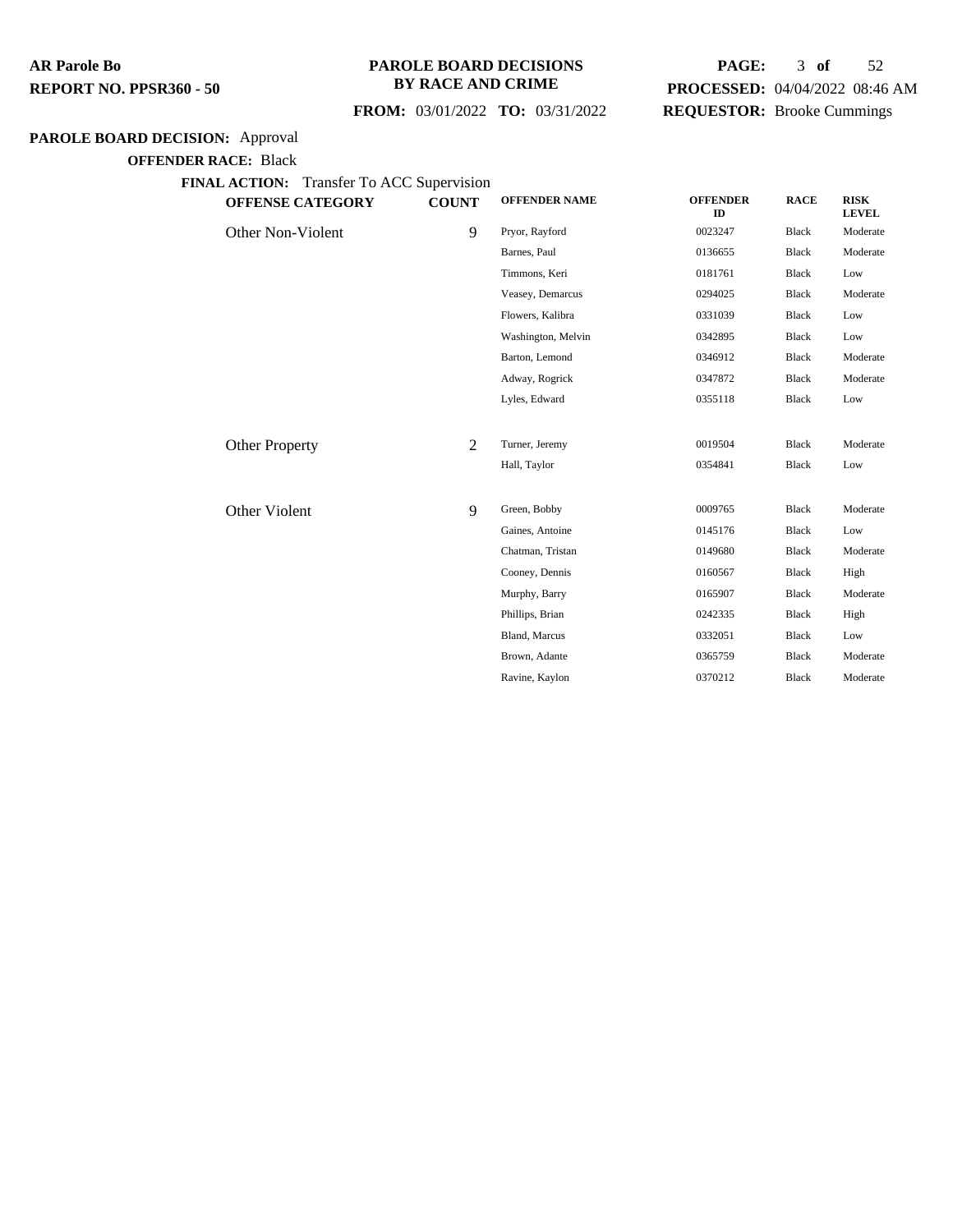#### **PAROLE BOARD DECISIONS BY RACE AND CRIME**

## **FROM:** 03/01/2022 **TO:** 03/31/2022

## **PAGE:** 4 **of** 52 **PROCESSED:** 04/04/2022 08:46 AM

**REQUESTOR:** Brooke Cummings

## **PAROLE BOARD DECISION:** Approval

**OFFENDER RACE:** Black

|         | <b>OFFENSE CATEGORY</b> | <b>COUNT</b> | <b>OFFENDER NAME</b>          | <b>OFFENDER</b><br>ID | <b>RACE</b> | <b>RISK</b><br><b>LEVEL</b> |
|---------|-------------------------|--------------|-------------------------------|-----------------------|-------------|-----------------------------|
| Robbery |                         | 22           | Askew/Abdulaziz, Frank/Mu'Min | 0004061               | Black       | Moderate                    |
|         |                         |              | Ward, Sammie                  | 0024197               | Black       | Moderate                    |
|         |                         |              | Jackson, Willie               | 0035361               | Black       | Moderate                    |
|         |                         |              | Curtis, Reginald              | 0133655               | Black       | Low                         |
|         |                         |              | Bobo, Michael                 | 0165183               | Black       | Low                         |
|         |                         |              | Warren, Clarence              | 0184499               | Black       | Moderate                    |
|         |                         |              | Thompson, Ryan                | 0186205               | Black       | High                        |
|         |                         |              | Lenoir, Monterrio             | 0191400               | Black       | High                        |
|         |                         |              | Poole, Isaac                  | 0192402               | Black       | High                        |
|         |                         |              | Smith, Timothy                | 0209135               | Black       | Moderate                    |
|         |                         |              | Lanigan, Allen                | 0236416               | Black       | High                        |
|         |                         |              | Falls, Bryan                  | 0237495               | Black       | Moderate                    |
|         |                         |              | Irby, Zeavon                  | 0242856               | Black       | High                        |
|         |                         |              | Franklin, David               | 0244510               | Black       | High                        |
|         |                         |              | King, Deryan                  | 0246582               | Black       | Moderate                    |
|         |                         |              | Pettis, Jamone                | 0248414               | Black       | Moderate                    |
|         |                         |              | Brock, Jaamonta               | 0264558               | Black       | High                        |
|         |                         |              | Smith, Natajah                | 0293048               | Black       | High                        |
|         |                         |              | Pierce, Brooklyn              | 0307214               | Black       | Moderate                    |
|         |                         |              | French, Emmanuel              | 0364219               | Black       | Moderate                    |
|         |                         |              | Jackson, Nikista              | 1121204               | Black       | High                        |
|         |                         |              | Talley, Courtney              | 1121370               | Black       | High                        |
| Sex     |                         | 8            | Wilson, Laron                 | 0021295               | Black       | Moderate                    |
|         |                         |              | Latimer, Raymond              | 0096341               | Black       | Moderate                    |
|         |                         |              | Graydon, Jonathan             | 0170008               | Black       | Moderate                    |
|         |                         |              | Wiley, Frederick              | 0176559               | Black       | High                        |
|         |                         |              | Lane, Michael                 | 0307424               | Black       | Moderate                    |
|         |                         |              | Parson, Jamil                 | 0342517               | Black       | Low                         |
|         |                         |              | Lewis, Keon                   | 0356760               | Black       | Low                         |
|         |                         |              | Hill, Fredrick                | 1114743               | Black       | Low                         |
| Theft   |                         | 7            | Smith, Rasual                 | 0080983               | Black       | Moderate                    |
|         |                         |              | Bausley, Noble                | 0181685               | Black       | High                        |
|         |                         |              | Young, Steve                  | 0207501               | Black       | Moderate                    |
|         |                         |              | Johnson, Kevin                | 0290170               | Black       | Moderate                    |
|         |                         |              | Bizzell, Steven               | 0292361               | Black       | Low                         |
|         |                         |              | Whitfield, Stevenson          | 0328474               | Black       | High                        |
|         |                         |              | Newton, Don                   | 0368071               | Black       | Moderate                    |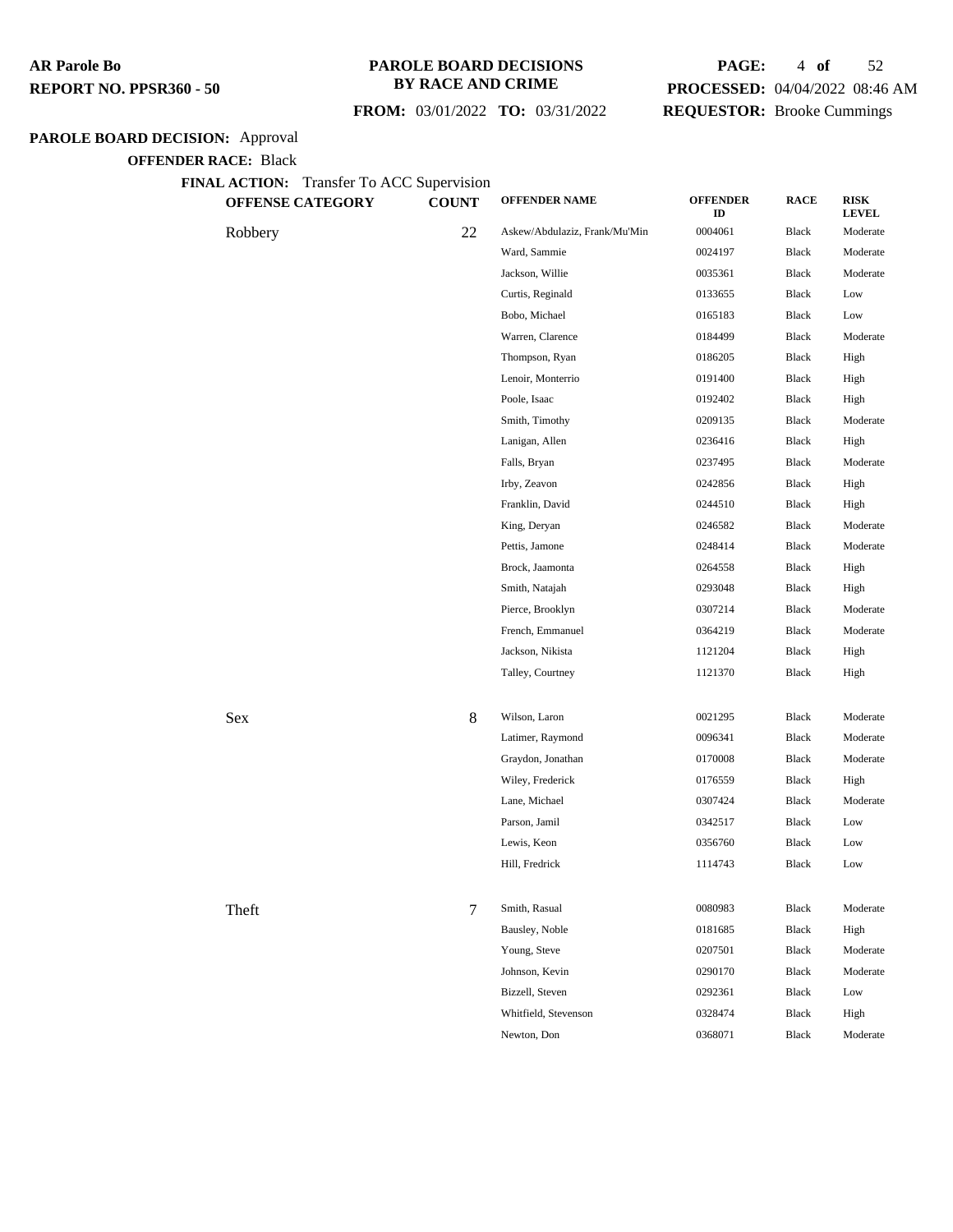#### **PAROLE BOARD DECISIONS BY RACE AND CRIME**

## **PAGE:** 5 **of** 52 **PROCESSED:** 04/04/2022 08:46 AM **REQUESTOR:** Brooke Cummings

**RACE RISK**

 **FROM:** 03/01/2022 **TO:** 03/31/2022

## **PAROLE BOARD DECISION:** Approval

**OFFENDER RACE:** Black

**FINAL ACTION:** Transfer To ACC Supervision

| <b>OFFENSE CATEGORY</b> | <b>COUNT</b>          | <b>OFFENDER NAME</b> | <b>OFFENDER</b><br>ID | <b>RACE</b>  | <b>RISK</b><br><b>LEVEL</b> |
|-------------------------|-----------------------|----------------------|-----------------------|--------------|-----------------------------|
| Weapons                 | $\tilde{\phantom{a}}$ | Fulton, Angela       | 0034754               | Black        | Low                         |
|                         |                       | Scott, Lemon         | 0230194               | <b>Black</b> | Moderate                    |
|                         |                       | Brittnum, Shyheim    | 0245558               | <b>Black</b> | Moderate                    |
|                         |                       | Cook, Christian      | 0286004               | <b>Black</b> | Moderate                    |
|                         |                       | January, Theous      | 0383359               | <b>Black</b> | Low                         |
|                         |                       |                      |                       |              |                             |

#### **FINAL ACTION TOTAL:** 121

**OFFENDER RACE TOTAL:** 132

#### **OFFENDER RACE:** Caucasian

#### **FINAL ACTION:** Act 146 Transfer to Community Supervision<br> **OFFENSE CATEGORY** COUNT OFFENDER NAM **OFFENSE CATEGORY COUNT OFFENDER NAME OFFENDER**

|                  |   |                    | ID      |           | <b>LEVEL</b> |
|------------------|---|--------------------|---------|-----------|--------------|
| Burglary         | 3 | Young, Guy         | 0083965 | Caucasian | Moderate     |
|                  |   | Cross, Terry       | 0183411 | Caucasian | High         |
|                  |   | Stone, Cory        | 0256432 | Caucasian | Moderate     |
|                  |   |                    |         |           |              |
| Criminal Attempt |   | Cotner, Jordan     | 0261359 | Caucasian | High         |
|                  |   |                    |         |           |              |
| Drug Posession   | 7 | McDowell, Jonathan | 0000023 | Caucasian | Moderate     |
|                  |   | Qualls, Kerry      | 0009220 | Caucasian | Moderate     |
|                  |   | Nelson, Kerrie     | 0028232 | Caucasian | Moderate     |
|                  |   | Waugh, Wendy       | 0118835 | Caucasian | Moderate     |
|                  |   | Cole, Ricky        | 0170344 | Caucasian | High         |
|                  |   | Marcotte, Kelley   | 0194612 | Caucasian | Low          |
|                  |   | Phair, Danielle    | 0364096 | Caucasian | Moderate     |
|                  |   |                    |         |           |              |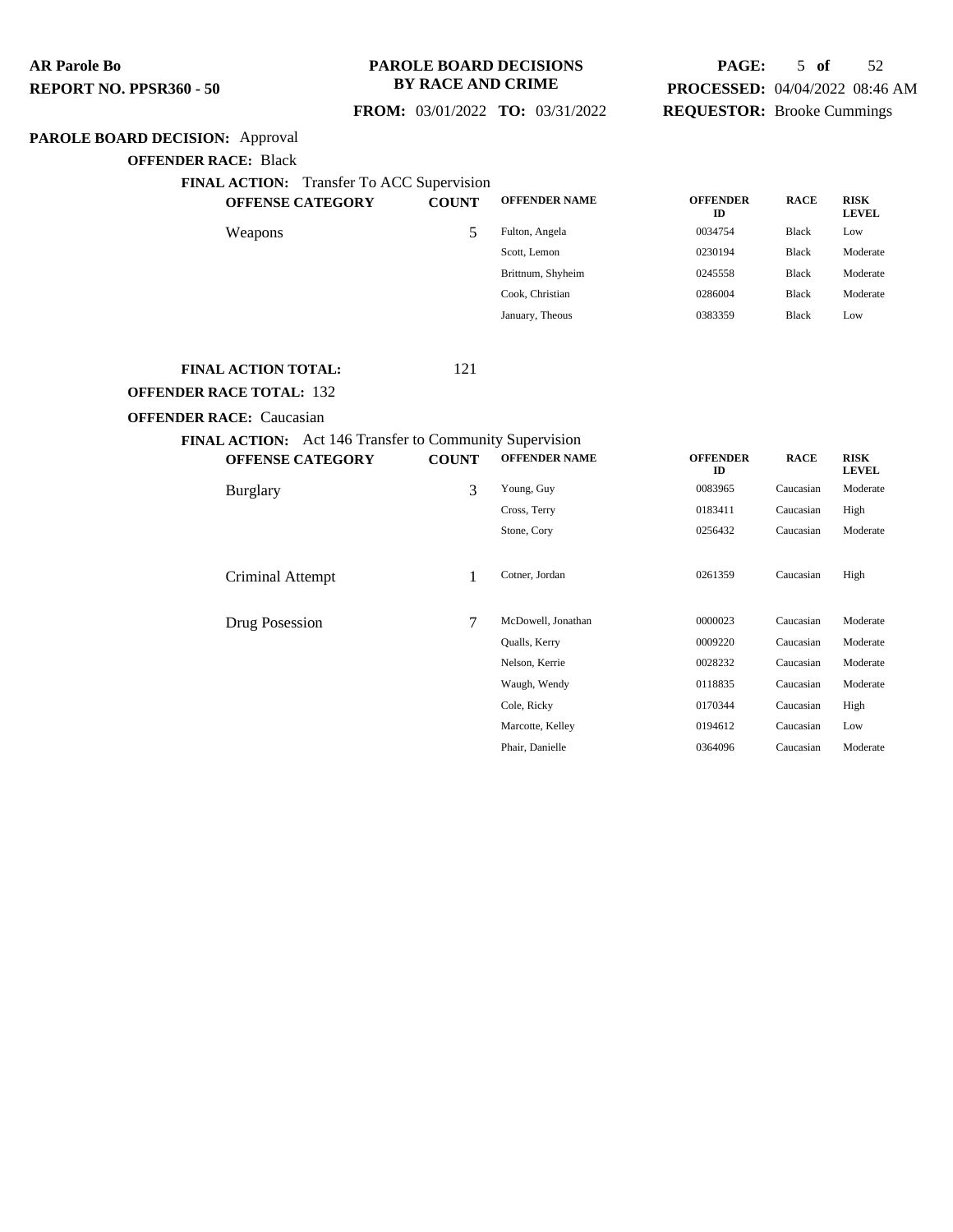#### **PAROLE BOARD DECISIONS BY RACE AND CRIME**

 **FROM:** 03/01/2022 **TO:** 03/31/2022

## **PAGE:** 6 **of** 52 **PROCESSED:** 04/04/2022 08:46 AM **REQUESTOR:** Brooke Cummings

## **PAROLE BOARD DECISION:** Approval

**OFFENDER RACE:** Caucasian

## **FINAL ACTION:** Act 146 Transfer to Community Supervision

|                            | OFFENSE CATEGORY      | <b>COUNT</b>   | <b>OFFENDER NAME</b> | <b>OFFENDER</b><br>ID | <b>RACE</b> | <b>RISK</b><br><b>LEVEL</b> |
|----------------------------|-----------------------|----------------|----------------------|-----------------------|-------------|-----------------------------|
| Drug Sale                  |                       | 18             | Hembree, Mary        | 0101429               | Caucasian   | Moderate                    |
|                            |                       |                | Stephens, Jason      | 0130587               | Caucasian   | Low                         |
|                            |                       |                | Birmingham, Shannon  | 0158345               | Caucasian   | Low                         |
|                            |                       |                | Russell, Travis      | 0183312               | Caucasian   | Moderate                    |
|                            |                       |                | Bonds, Jeffrey       | 0190296               | Caucasian   | Low                         |
|                            |                       |                | Hubbard, Wayne       | 0196092               | Caucasian   | Moderate                    |
|                            |                       |                | McCann, Cody         | 0213507               | Caucasian   | Moderate                    |
|                            |                       |                | Lum, Shastaty        | 0230542               | Caucasian   | Low                         |
|                            |                       |                | Dinger, Sabrina      | 0232116               | Caucasian   | Moderate                    |
|                            |                       |                | Scogins, Tyler       | 0310692               | Caucasian   | High                        |
|                            |                       |                | Wood, Heather        | 0346135               | Caucasian   | Low                         |
|                            |                       |                | Huckabee, Michael    | 0350439               | Caucasian   | Low                         |
|                            |                       |                | Bell, Michael        | 0356672               | Caucasian   | Moderate                    |
|                            |                       |                | Williams, Shayn      | 0361147               | Caucasian   | Moderate                    |
|                            |                       |                | Mitchell, Michael    | 0365946               | Caucasian   | Low                         |
|                            |                       |                | Crider, Jamie        | 0376260               | Caucasian   | Low                         |
|                            |                       |                | Studyvin, Trevor     | 0376953               | Caucasian   | Moderate                    |
|                            |                       |                | Huckey, Ashley       | 0380439               | Caucasian   | Low                         |
| Fraud                      |                       | 3              | Fielder, Jonathan    | 0184016               | Caucasian   | High                        |
|                            |                       |                | Moore, Priscilla     | 0274429               | Caucasian   | Low                         |
|                            |                       |                | Gannon, Donna        | 0320690               | Caucasian   | Low                         |
|                            | Other Non-Violent     | 4              | Moreland, Jonathan   | 0139539               | Caucasian   | Low                         |
|                            |                       |                | Sivage, Tiffany      | 0227055               | Caucasian   | Low                         |
|                            |                       |                | Loudermilk, Andrew   | 0241996               | Caucasian   | Moderate                    |
|                            |                       |                | Maynard, Joshua      | 0255067               | Caucasian   | Moderate                    |
|                            | <b>Other Property</b> | $\mathbf{1}$   | Taylor, Charles      | 0153076               | Caucasian   | Moderate                    |
|                            | Other Violent         | $\overline{2}$ | Smith, Judith        | 0254750               | Caucasian   | Low                         |
|                            |                       |                | Gerth, Brett         | 0332918               | Caucasian   | Low                         |
| Theft                      |                       | 1              | Rhodes, Jeremy       | 0159806               | Caucasian   | Moderate                    |
| <b>FINAL ACTION TOTAL:</b> |                       | 40             |                      |                       |             |                             |
|                            |                       |                |                      |                       |             |                             |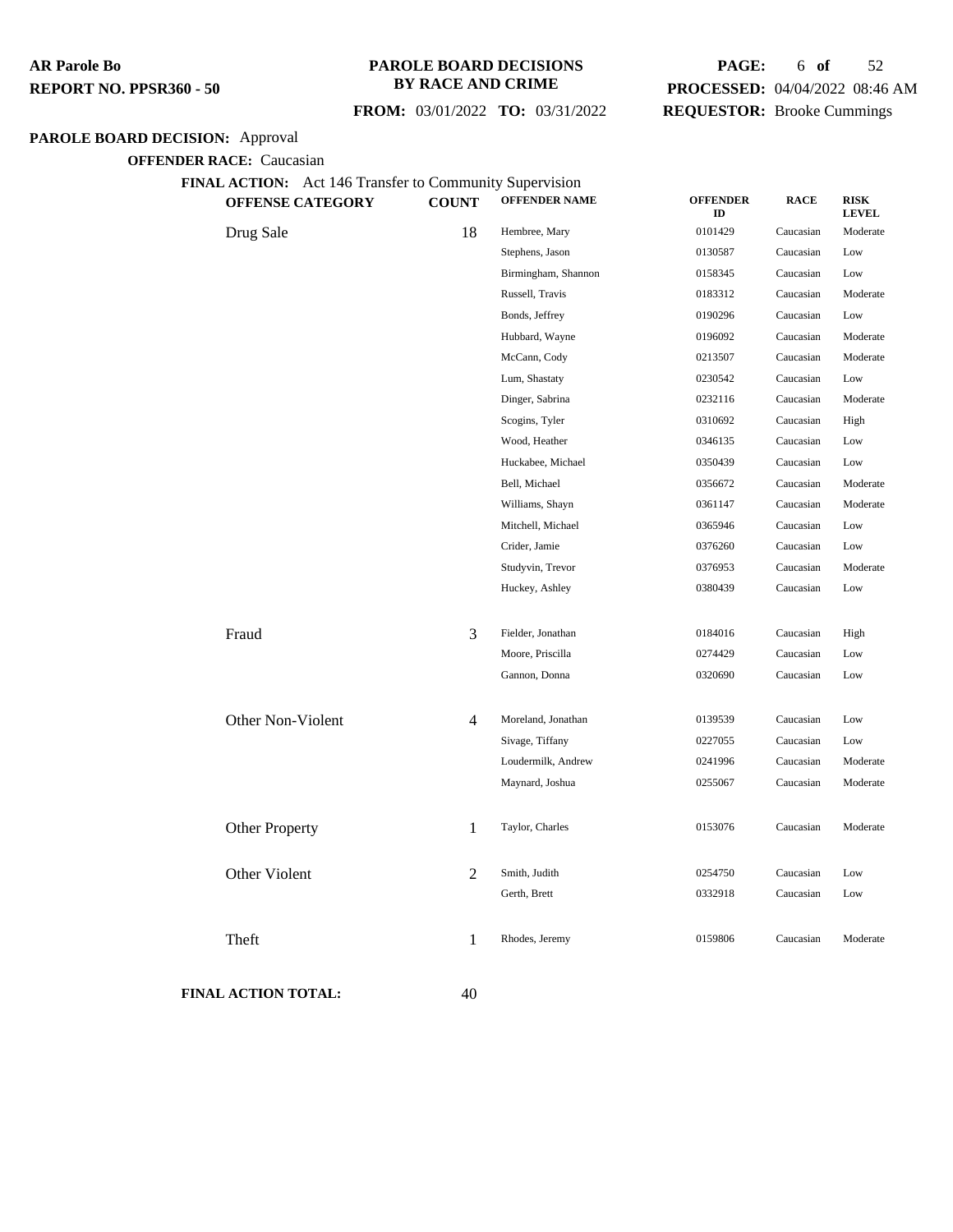#### **PAROLE BOARD DECISIONS BY RACE AND CRIME**

## **FROM:** 03/01/2022 **TO:** 03/31/2022

## **PAGE:** 7 **of** 52 **PROCESSED:** 04/04/2022 08:46 AM **REQUESTOR:** Brooke Cummings

## **PAROLE BOARD DECISION:** Approval

| <b>OFFENSE CATEGORY</b> | <b>COUNT</b> | <b>OFFENDER NAME</b>        | <b>OFFENDER</b><br>ID | <b>RACE</b> | <b>RISK</b><br><b>LEVEL</b> |
|-------------------------|--------------|-----------------------------|-----------------------|-------------|-----------------------------|
| Assault                 | 10           | Garrison, Mark              | 0101163               | Caucasian   | Moderate                    |
|                         |              | Adams, Justin               | 0224957               | Caucasian   | Moderate                    |
|                         |              | Kitchens, Wesley            | 0252104               | Caucasian   | Moderate                    |
|                         |              | Rickett/Bridges, John       | 0297978               | Caucasian   | Moderate                    |
|                         |              | Delaney, Andrew             | 0298938               | Caucasian   | High                        |
|                         |              | Brewer, Gregory             | 0347908               | Caucasian   | Low                         |
|                         |              | Holley, Dakota              | 0349883               | Caucasian   | High                        |
|                         |              | Norwood, Shawn              | 0354281               | Caucasian   | Moderate                    |
|                         |              | Starnes, Bryan              | 0371361               | Caucasian   | High                        |
|                         |              | Stahl, Justin               | 0378642               | Caucasian   | Low                         |
| <b>Battery</b>          | 15           | Gagliani, Richard           | 0000252               | Caucasian   | High                        |
|                         |              | Rosser, Daniel              | 0218955               | Caucasian   | Low                         |
|                         |              | Lay, Aaron                  | 0233623               | Caucasian   | High                        |
|                         |              | Martin, Christa             | 0297876               | Caucasian   | Low                         |
|                         |              | Corter, Jonathan            | 0303193               | Caucasian   | Moderate                    |
|                         |              | Hutson, Thomas              | 0320185               | Caucasian   | Moderate                    |
|                         |              | Uribe, Charles              | 0333031               | Caucasian   | Moderate                    |
|                         |              | Hall, Bradley               | 0333296               | Caucasian   | Moderate                    |
|                         |              | Ealy, Dorian                | 0339654               | Caucasian   | High                        |
|                         |              | Ahrenhoersterbaeumer, Henry | 0349812               | Caucasian   | Low                         |
|                         |              | Sutterfield, Arlis          | 0350454               | Caucasian   | Moderate                    |
|                         |              | Mosley, Anthony             | 0351614               | Caucasian   | Moderate                    |
|                         |              | Ratliff, Richard            | 0354313               | Caucasian   | Moderate                    |
|                         |              | Baker, Caleb                | 0361368               | Caucasian   | Low                         |
|                         |              | Doke, Kenny                 | 0364058               | Caucasian   | Moderate                    |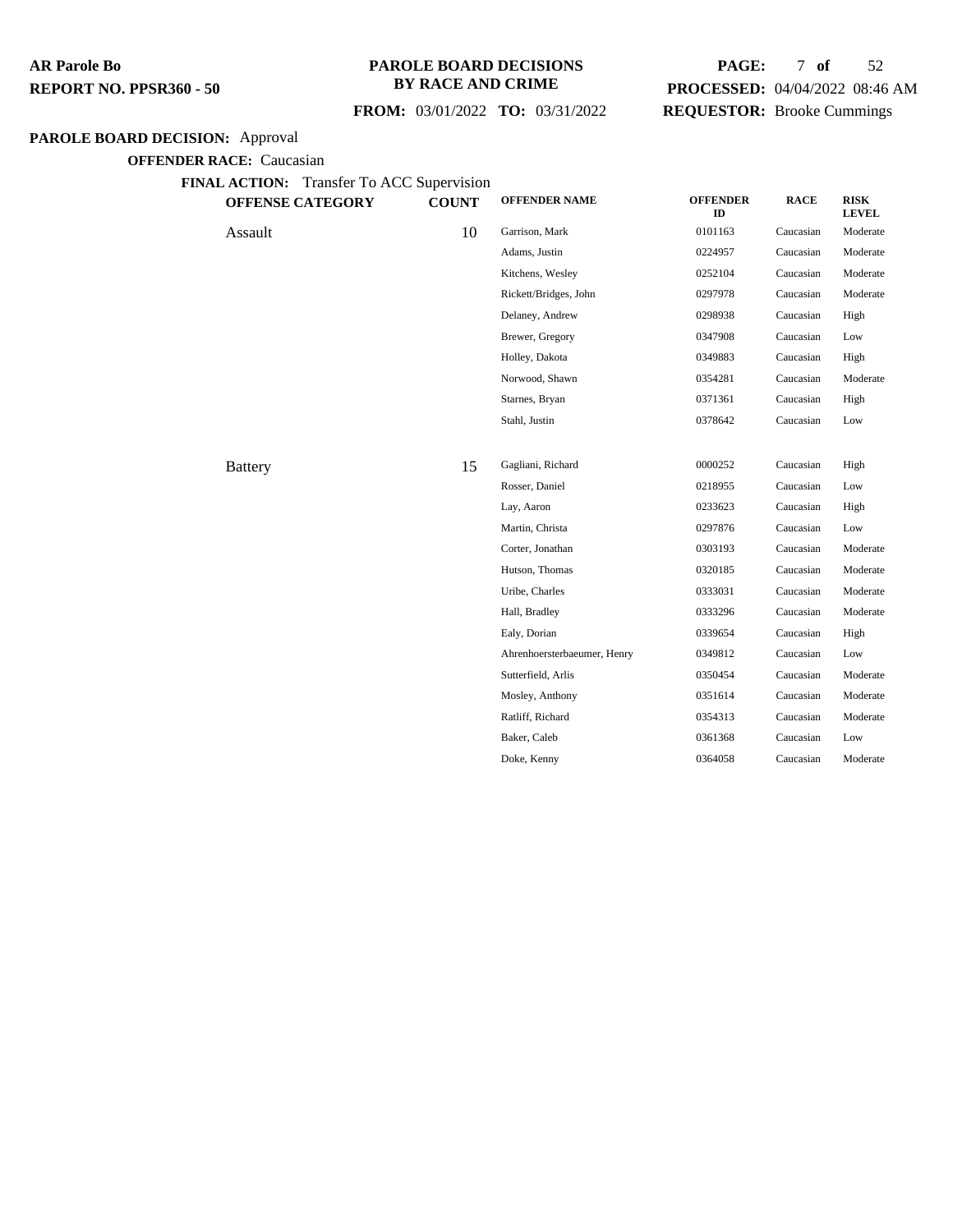#### **PAROLE BOARD DECISIONS BY RACE AND CRIME**

## **FROM:** 03/01/2022 **TO:** 03/31/2022

## **PAGE:** 8 **of** 52 **PROCESSED:** 04/04/2022 08:46 AM **REQUESTOR:** Brooke Cummings

## **PAROLE BOARD DECISION:** Approval

| <b>OFFENSE CATEGORY</b> | <b>COUNT</b> | <b>OFFENDER NAME</b>   | <b>OFFENDER</b><br>ID | <b>RACE</b> | <b>RISK</b><br><b>LEVEL</b> |
|-------------------------|--------------|------------------------|-----------------------|-------------|-----------------------------|
| <b>Burglary</b>         | 40           | Fulton, Richard        | 0006519               | Caucasian   | Low                         |
|                         |              | Mitchell, Jimmy        | 0026722               | Caucasian   | Moderate                    |
|                         |              | Freeman, Toby          | 0036609               | Caucasian   | Low                         |
|                         |              | King, Alvin            | 0054432               | Caucasian   | Moderate                    |
|                         |              | Stephens, Alvin        | 0057968               | Caucasian   | Moderate                    |
|                         |              | Cline, Anthony         | 0086111               | Caucasian   | High                        |
|                         |              | Ebbert, Spring         | 0100294               | Caucasian   | Moderate                    |
|                         |              | Wilkerson, Christopher | 0107517               | Caucasian   | High                        |
|                         |              | Harrison, Justin       | 0119494               | Caucasian   | High                        |
|                         |              | Populis, Jason         | 0154835               | Caucasian   | Moderate                    |
|                         |              | Dundee, Ibis           | 0160216               | Caucasian   | High                        |
|                         |              | Young, Samuel          | 0166079               | Caucasian   | Moderate                    |
|                         |              | Mondragon, Emily       | 0203259               | Caucasian   | Low                         |
|                         |              | McNeely, Christopher   | 0207872               | Caucasian   | Moderate                    |
|                         |              | Roush, Michael         | 0217531               | Caucasian   | Low                         |
|                         |              | Harrower, Larry        | 0219356               | Caucasian   | Low                         |
|                         |              | Turner, Anastasia      | 0229264               | Caucasian   | Moderate                    |
|                         |              | Miller, Joseph         | 0231059               | Caucasian   | High                        |
|                         |              | Chadwick, Blake        | 0237082               | Caucasian   | High                        |
|                         |              | Cogburn, Timothy       | 0244319               | Caucasian   | High                        |
|                         |              | Baker, Michael         | 0245833               | Caucasian   | High                        |
|                         |              | Pipkins, Andrew        | 0253523               | Caucasian   | Moderate                    |
|                         |              | Hoskins, Michael       | 0259150               | Caucasian   | High                        |
|                         |              | Aslakson, Staci        | 0260362               | Caucasian   | Moderate                    |
|                         |              | Neumeier, Leo          | 0274888               | Caucasian   | High                        |
|                         |              | Yeager, Bryan          | 0281989               | Caucasian   | Moderate                    |
|                         |              | Loyd, Matthew          | 0286430               | Caucasian   | Moderate                    |
|                         |              | Baublit, Brandon       | 0291561               | Caucasian   | High                        |
|                         |              | Womack, Mason          | 0296761               | Caucasian   | Moderate                    |
|                         |              | Gordon, Michael        | 0296794               | Caucasian   | Moderate                    |
|                         |              | Nordstrom, Joseph      | 0301486               | Caucasian   | Low                         |
|                         |              | Snow, Patrick          | 0308424               | Caucasian   | Moderate                    |
|                         |              | Hires, Anthony         | 0329388               | Caucasian   | Moderate                    |
|                         |              | Sanford, Bruce         | 0334814               | Caucasian   | Moderate                    |
|                         |              | Andreasen, Chayce      | 0351234               | Caucasian   | Low                         |
|                         |              | Brothers, Christopher  | 0359612               | Caucasian   | Low                         |
|                         |              | Elhage, Adam           | 0359630               | Caucasian   | Low                         |
|                         |              | Monroe, Keth           | 0362351               | Caucasian   | Low                         |
|                         |              | Tash, Johnlee          | 0362936               | Caucasian   | Low                         |
|                         |              | Mullins, David         | 0376961               | Caucasian   | Low                         |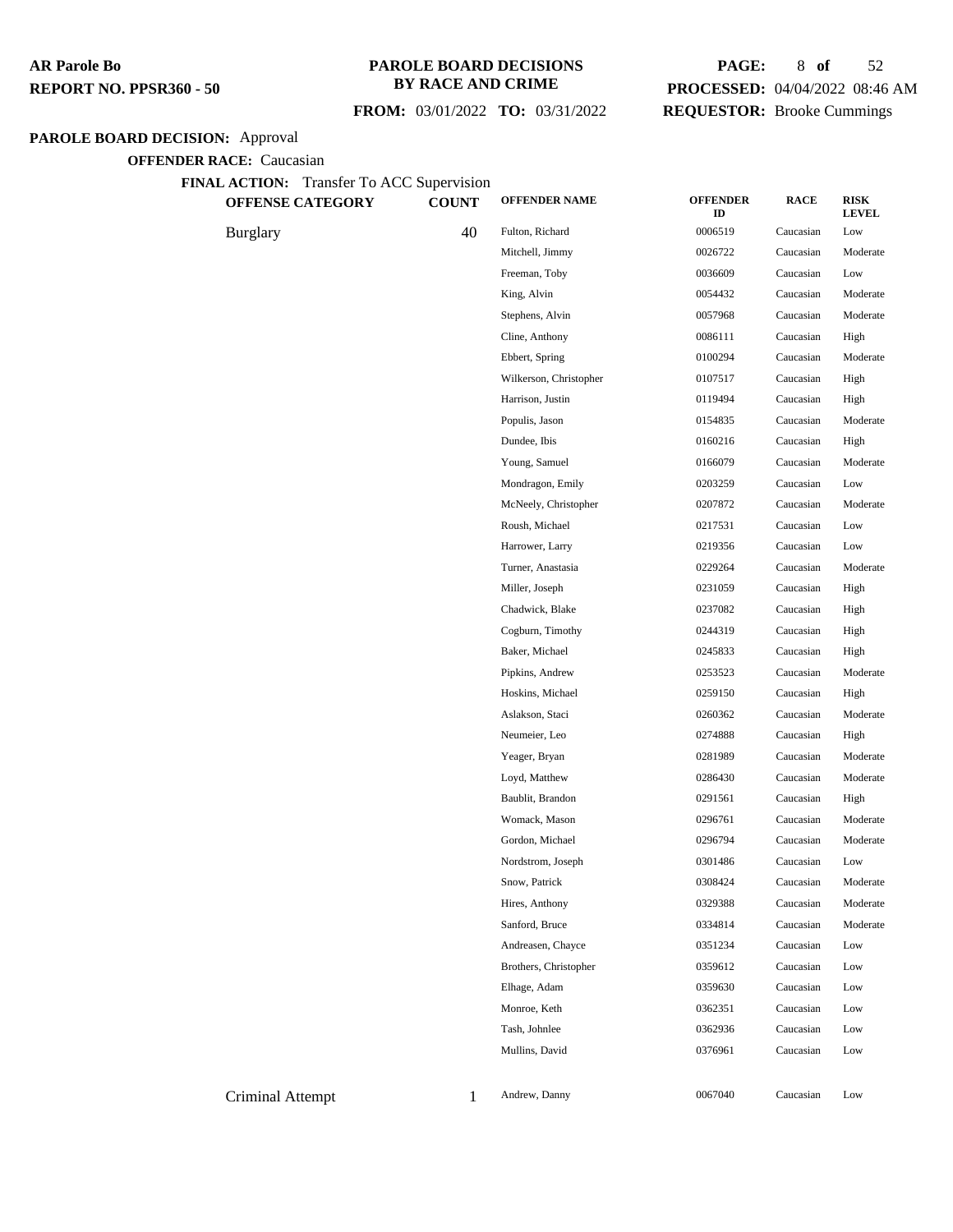#### **PAROLE BOARD DECISIONS BY RACE AND CRIME**

## **FROM:** 03/01/2022 **TO:** 03/31/2022

## **PAGE:** 9 **of** 52 **PROCESSED:** 04/04/2022 08:46 AM **REQUESTOR:** Brooke Cummings

## **PAROLE BOARD DECISION:** Approval

| FINAL ACTION: Transfer To ACC Supervision<br><b>OFFENSE CATEGORY</b> | <b>COUNT</b> | <b>OFFENDER NAME</b>  | <b>OFFENDER</b> | <b>RACE</b> | <b>RISK</b>              |
|----------------------------------------------------------------------|--------------|-----------------------|-----------------|-------------|--------------------------|
| Drug Posession                                                       | 63           | Murray, Jeffery       | ID<br>0017422   | Caucasian   | <b>LEVEL</b><br>Moderate |
|                                                                      |              | David, Jimmy          | 0024832         | Caucasian   | Moderate                 |
|                                                                      |              | Horton, Richard       | 0053220         | Caucasian   | Moderate                 |
|                                                                      |              | Jones, Joe            | 0088420         | Caucasian   | Low                      |
|                                                                      |              | Denham, Larry         | 0097926         | Caucasian   | Low                      |
|                                                                      |              | Brown, Kira           | 0109493         | Caucasian   | Low                      |
|                                                                      |              | Gibson, Charles       | 0123528         | Caucasian   | Moderate                 |
|                                                                      |              | Newman, Tommy         | 0125101         | Caucasian   | Low                      |
|                                                                      |              | Sanchez, Luis         | 0127974         | Caucasian   | Low                      |
|                                                                      |              | Reynolds, Mark        | 0130454         | Caucasian   | Moderate                 |
|                                                                      |              | Chaffin, Richard      | 0137278         | Caucasian   | Low                      |
|                                                                      |              | Jackson, Tina         | 0142588         | Caucasian   | Low                      |
|                                                                      |              | Beggs, Thomas         | 0147859         | Caucasian   | Moderate                 |
|                                                                      |              | Williams, Christopher | 0177385         | Caucasian   | Moderate                 |
|                                                                      |              | Johnson, Donald       | 0209881         | Caucasian   | Low                      |
|                                                                      |              | Davis, Michael        | 0212273         | Caucasian   | Moderate                 |
|                                                                      |              | Williams, Rebecca     | 0221495         | Caucasian   | Moderate                 |
|                                                                      |              | Lyman, Larry          | 0221600         | Caucasian   | High                     |
|                                                                      |              | Rodgers, Brian        | 0223404         | Caucasian   | High                     |
|                                                                      |              | Linton, Julian        | 0226178         | Caucasian   | Low                      |
|                                                                      |              | Jeffrey, Monica       | 0228368         | Caucasian   | Low                      |
|                                                                      |              | Yandell, Shane        | 0230966         | Caucasian   | High                     |
|                                                                      |              | Bohlman, Jessie       | 0238151         | Caucasian   | Moderate                 |
|                                                                      |              | Harmon, Seth          | 0243476         | Caucasian   | Moderate                 |
|                                                                      |              | Conrad, Nicholas      | 0244530         | Caucasian   | High                     |
|                                                                      |              | Patterson, Melissa    | 0256377         | Caucasian   | Low                      |
|                                                                      |              | Bailey, James         | 0256672         | Caucasian   | Moderate                 |
|                                                                      |              | McClellan, Zachary    | 0260287         | Caucasian   | High                     |
|                                                                      |              | Graves, Jarett        | 0261623         | Caucasian   | Moderate                 |
|                                                                      |              | Collins, Gregory      | 0265327         | Caucasian   | Low                      |
|                                                                      |              | Boone, Walker         | 0283112         | Caucasian   | Moderate                 |
|                                                                      |              | Whitaker, Dorothy     | 0289506         | Caucasian   | Low                      |
|                                                                      |              | Richards, William     | 0291904         | Caucasian   | Moderate                 |
|                                                                      |              | Bowling, Bailey       | 0292525         | Caucasian   | High                     |
|                                                                      |              | Seymore, Jennifer     | 0293383         | Caucasian   | Moderate                 |
|                                                                      |              | Brooks, Amanda        | 0294084         | Caucasian   | Low                      |
|                                                                      |              | Magness, Tommy        | 0294777         | Caucasian   | High                     |
|                                                                      |              | Ison, Jaret           | 0298598         | Caucasian   | Moderate                 |
|                                                                      |              | French, Caleb         | 0301871         | Caucasian   | Moderate                 |
|                                                                      |              | Morgan, Mark          | 0305352         | Caucasian   | Low                      |
|                                                                      |              | Haltom, Anthony       | 0311138         | Caucasian   | Moderate                 |
|                                                                      |              | Smith, Storm          | 0315225         | Caucasian   | High                     |
|                                                                      |              | Baker, Jake           | 0321259         | Caucasian   | Moderate                 |
|                                                                      |              | Cox, Michael          | 0322075         | Caucasian   | Moderate                 |
|                                                                      |              | Miley, Dale           | 0328278         | Caucasian   | Moderate                 |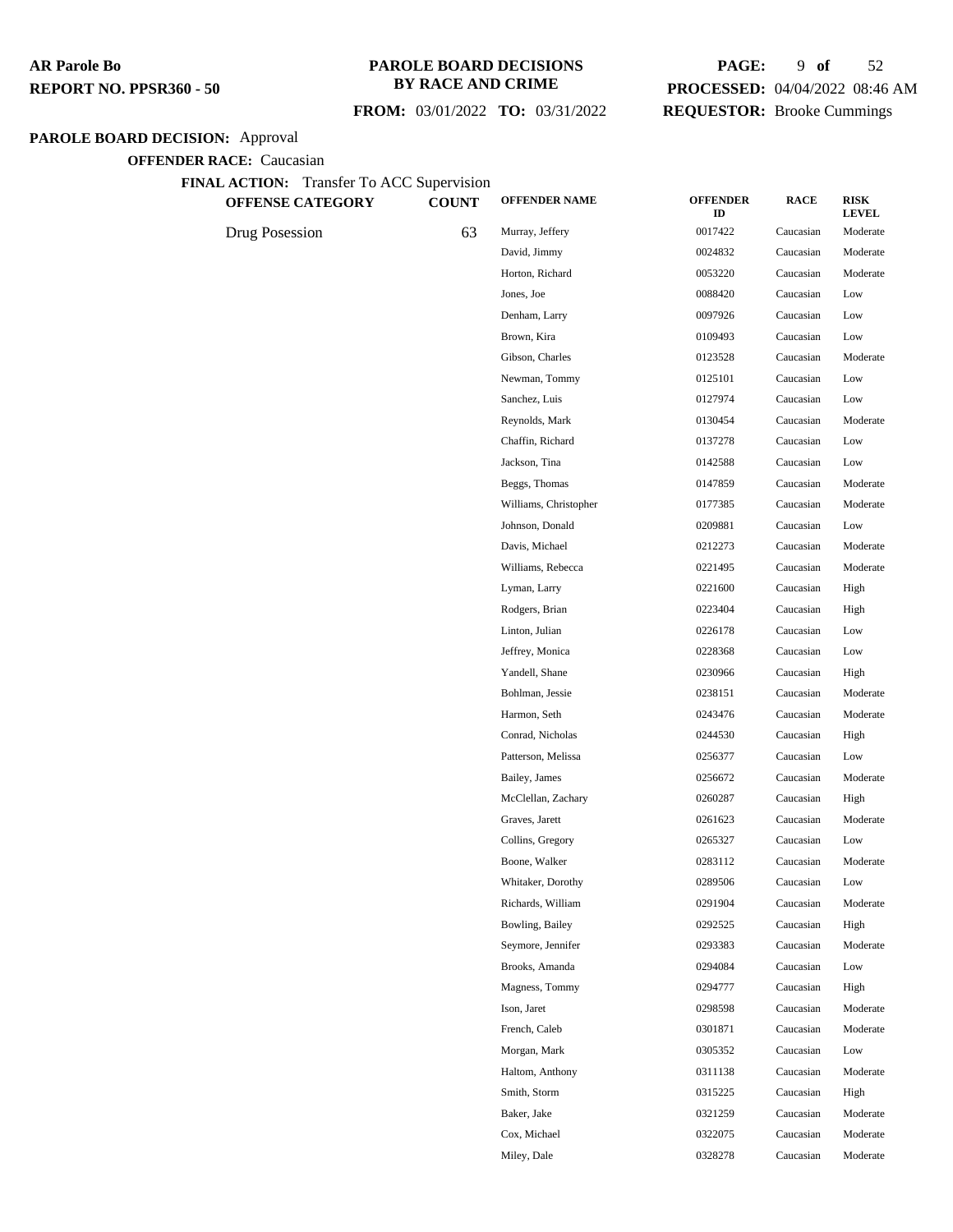#### **PAROLE BOARD DECISIONS BY RACE AND CRIME**

## **FROM:** 03/01/2022 **TO:** 03/31/2022

## **PAGE:** 10 **of** 52 **PROCESSED:** 04/04/2022 08:46 AM **REQUESTOR:** Brooke Cummings

## **PAROLE BOARD DECISION:** Approval

**OFFENDER RACE:** Caucasian

**FINAL ACTION:** Transfer To ACC Supervision

**OFFENSE CATEGORY COUNT** 

| <b>OFFENDER NAME</b> | <b>OFFENDER</b><br>ID | <b>RACE</b> | <b>RISK</b><br><b>LEVEL</b> |
|----------------------|-----------------------|-------------|-----------------------------|
| Wyatt, Trey          | 0330775               | Caucasian   | Moderate                    |
| Franklin, Jonathon   | 0332594               | Caucasian   | Low                         |
| Jenkins, Zach        | 0339385               | Caucasian   | High                        |
| Lamkin, Joseph       | 0342361               | Caucasian   | Moderate                    |
| Warr, Kenneth        | 0342893               | Caucasian   | High                        |
| Vergason, Chad       | 0348213               | Caucasian   | Low                         |
| Haddox. Jim          | 0353288               | Caucasian   | Moderate                    |
| Wear, Jarrod         | 0359162               | Caucasian   | Moderate                    |
| Garrett, Keilin      | 0360394               | Caucasian   | Moderate                    |
| Sessums, Lea         | 0362642               | Caucasian   | Moderate                    |
| Bulloch, Trace       | 0364173               | Caucasian   | Moderate                    |
| Feyges, Wayne        | 0367073               | Caucasian   | Moderate                    |
| Roll, Amber          | 0368544               | Caucasian   | Low                         |
| Barrett, Richard     | 0374925               | Caucasian   | Low                         |
| Ewing, Rocky         | 0377552               | Caucasian   | Unknown                     |
| Dover, Tyler         | 0381028               | Caucasian   | Low                         |
| Taylor, Joe          | 1951837               | Caucasian   | Moderate                    |

Qualls, Stephen 1952647 Caucasian Moderate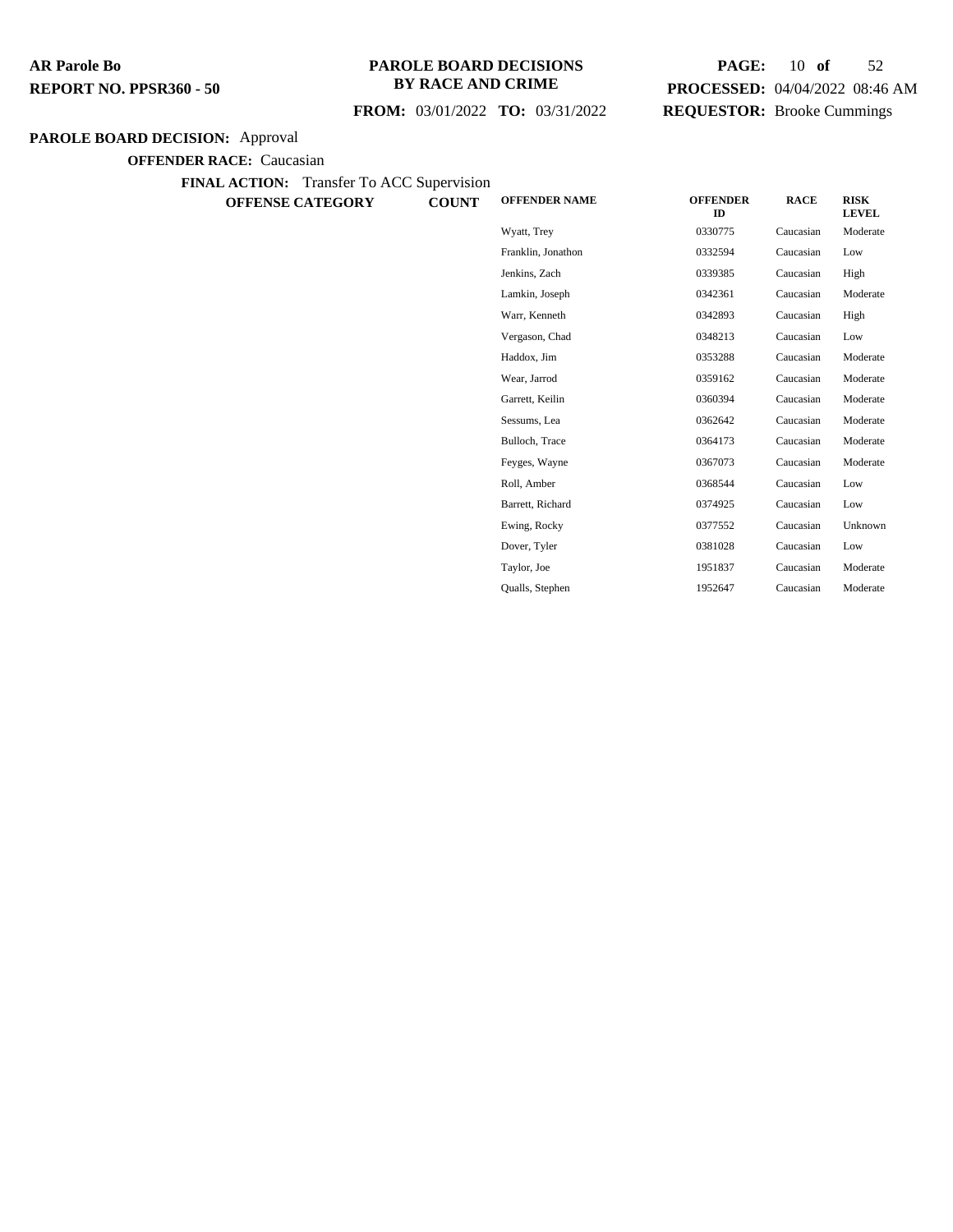### **PAROLE BOARD DECISIONS BY RACE AND CRIME**

## **FROM:** 03/01/2022 **TO:** 03/31/2022

## **PAGE:** 11 **of** 52 **PROCESSED:** 04/04/2022 08:46 AM **REQUESTOR:** Brooke Cummings

## **PAROLE BOARD DECISION:** Approval

| FINAL ACTION: Transfer To ACC Supervision<br><b>OFFENSE CATEGORY</b> | <b>COUNT</b> | <b>OFFENDER NAME</b> | <b>OFFENDER</b> | <b>RACE</b> | <b>RISK</b>              |
|----------------------------------------------------------------------|--------------|----------------------|-----------------|-------------|--------------------------|
|                                                                      |              | Paschal, Douglas     | ID<br>0010984   | Caucasian   | <b>LEVEL</b><br>Moderate |
| Drug Sale                                                            | 50           | Bishop, Roy          | 0035915         | Caucasian   | Moderate                 |
|                                                                      |              | Cochran, Robert      | 0051680         | Caucasian   | High                     |
|                                                                      |              | Goble, Tiffiney      | 0067020         | Caucasian   | Low                      |
|                                                                      |              | Taylor, Samuel       | 0078888         | Caucasian   | Low                      |
|                                                                      |              | Hill, Terry          | 0085674         | Caucasian   | Low                      |
|                                                                      |              | Want, John           | 0097860         | Caucasian   | Moderate                 |
|                                                                      |              | Dollar, Larry        | 0105290         | Caucasian   | Moderate                 |
|                                                                      |              | Glass, David         | 0108452         | Caucasian   | Moderate                 |
|                                                                      |              | Maxwell, Philip      | 0112620         | Caucasian   | Moderate                 |
|                                                                      |              | Willbanks, Todd      | 0125257         | Caucasian   | Moderate                 |
|                                                                      |              | Pennington, Kevin    | 0158329         | Caucasian   | Moderate                 |
|                                                                      |              | Mason, Daniel        | 0165784         | Caucasian   | High                     |
|                                                                      |              | Redus, Kendall       | 0166961         | Caucasian   | High                     |
|                                                                      |              | Conn, Andrew         | 0168562         | Caucasian   | Moderate                 |
|                                                                      |              | Smith, Jesse         | 0182551         | Caucasian   | Low                      |
|                                                                      |              | Mahoney, Anthony     | 0186881         | Caucasian   | Moderate                 |
|                                                                      |              | Rudd, Nicholas       | 0190176         | Caucasian   | Moderate                 |
|                                                                      |              | Reed, Rachel         | 0199098         | Caucasian   | Moderate                 |
|                                                                      |              | Grimes, Steven       | 0203054         | Caucasian   | Moderate                 |
|                                                                      |              | Walker, Earl         | 0205613         | Caucasian   | Moderate                 |
|                                                                      |              | Belosic, Michael     | 0211339         | Caucasian   | Moderate                 |
|                                                                      |              | McCain, Jackie       | 0220452         | Caucasian   | Moderate                 |
|                                                                      |              | Crabtree, Steven     | 0225591         | Caucasian   | Moderate                 |
|                                                                      |              | Cotton, Travis       | 0228043         | Caucasian   | High                     |
|                                                                      |              | Reagan, Joshua       | 0238965         | Caucasian   | Low                      |
|                                                                      |              | Parker, Christopher  | 0245315         | Caucasian   | Moderate                 |
|                                                                      |              | Warren, Bryce        | 0245861         | Caucasian   | Moderate                 |
|                                                                      |              | Lowrance, Thomas     | 0248625         | Caucasian   | High                     |
|                                                                      |              | Kurtley, Latina      | 0259123         | Caucasian   | Moderate                 |
|                                                                      |              | Bramblett, Joseph    | 0264611         | Caucasian   | Moderate                 |
|                                                                      |              | Cumbie, Wesley       | 0265897         | Caucasian   | Low                      |
|                                                                      |              | Williams, Gregory    | 0280964         | Caucasian   | Moderate                 |
|                                                                      |              | Martin, David        | 0286363         | Caucasian   | High                     |
|                                                                      |              | Maroney, Tyler       | 0301154         | Caucasian   | Moderate                 |
|                                                                      |              | Shinn, Jerry         | 0302162         | Caucasian   | High                     |
|                                                                      |              | Simmons, Derek       | 0310069         | Caucasian   | Moderate                 |
|                                                                      |              | Hayes, Sara          | 0312391         | Caucasian   | Low                      |
|                                                                      |              | Cantrell, Brian      | 0328083         | Caucasian   | Moderate                 |
|                                                                      |              | Gonzales, Michael    | 0330900         | Caucasian   | Moderate                 |
|                                                                      |              | Smith, Lucas         | 0334227         | Caucasian   | Moderate                 |
|                                                                      |              | Kumpe, Christopher   | 0343398         | Caucasian   | Moderate                 |
|                                                                      |              | Edmonston, Gena      | 0344043         | Caucasian   | Low                      |
|                                                                      |              | Cason, Douglas       | 0344080         | Caucasian   | Moderate                 |
|                                                                      |              | Decker, Ryan         | 0351113         | Caucasian   | Moderate                 |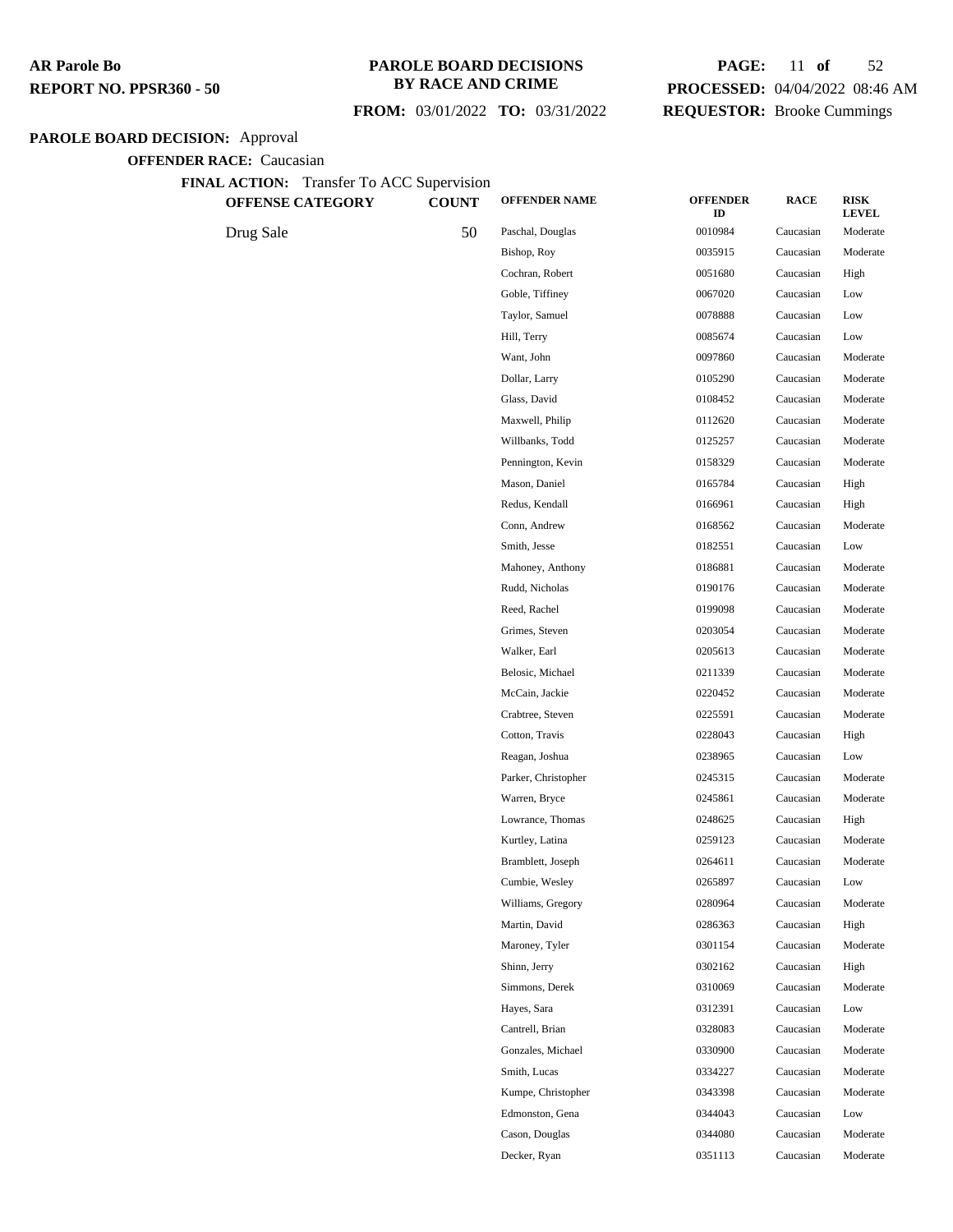#### **PAROLE BOARD DECISIONS BY RACE AND CRIME**

## **PAGE:** 12 **of** 52 **PROCESSED:** 04/04/2022 08:46 AM **REQUESTOR:** Brooke Cummings

## **FROM:** 03/01/2022 **TO:** 03/31/2022

## **PAROLE BOARD DECISION:** Approval

**OFFENDER RACE:** Caucasian

| <b>OFFENSE CATEGORY</b> | <b>COUNT</b>   | <b>OFFENDER NAME</b>   | <b>OFFENDER</b><br>ID | <b>RACE</b> | <b>RISK</b><br><b>LEVEL</b> |
|-------------------------|----------------|------------------------|-----------------------|-------------|-----------------------------|
|                         |                | Satterfield, Destiny   | 0353444               | Caucasian   | Moderate                    |
|                         |                | Burt, Makala           | 0355009               | Caucasian   | Unknown                     |
|                         |                | Wolf Tarkinton, Rachel | 0369836               | Caucasian   | Moderate                    |
|                         |                | Beckham, Rodney        | 0373542               | Caucasian   | Low                         |
|                         |                | Chance, Jeffery        | 0377522               | Caucasian   | Low                         |
|                         |                |                        |                       |             |                             |
| Forgery                 | 1              | Hines, Dustin          | 0244556               | Caucasian   | Moderate                    |
|                         |                |                        |                       |             |                             |
| Fraud                   | 8              | Dark, Eric             | 0124346               | Caucasian   | Moderate                    |
|                         |                | Gray, Brian            | 0159484               | Caucasian   | Low                         |
|                         |                | Burns, Kristen         | 0170593               | Caucasian   | Low                         |
|                         |                | Smith, Franklin        | 0225369               | Caucasian   | High                        |
|                         |                | Lasure, Charles        | 0257088               | Caucasian   | Low                         |
|                         |                | Barker, Josiah         | 0312703               | Caucasian   | Low                         |
|                         |                | Ward, Eric             | 0318818               | Caucasian   | Low                         |
|                         |                | Mallett, Samuel        | 0318983               | Caucasian   | Moderate                    |
|                         |                |                        |                       |             |                             |
| Homicide                | $\overline{2}$ | Garcia, Juan           | 0051935               | Caucasian   | Moderate                    |
|                         |                | Pettit, Tracy          | 0237894               | Caucasian   | Low                         |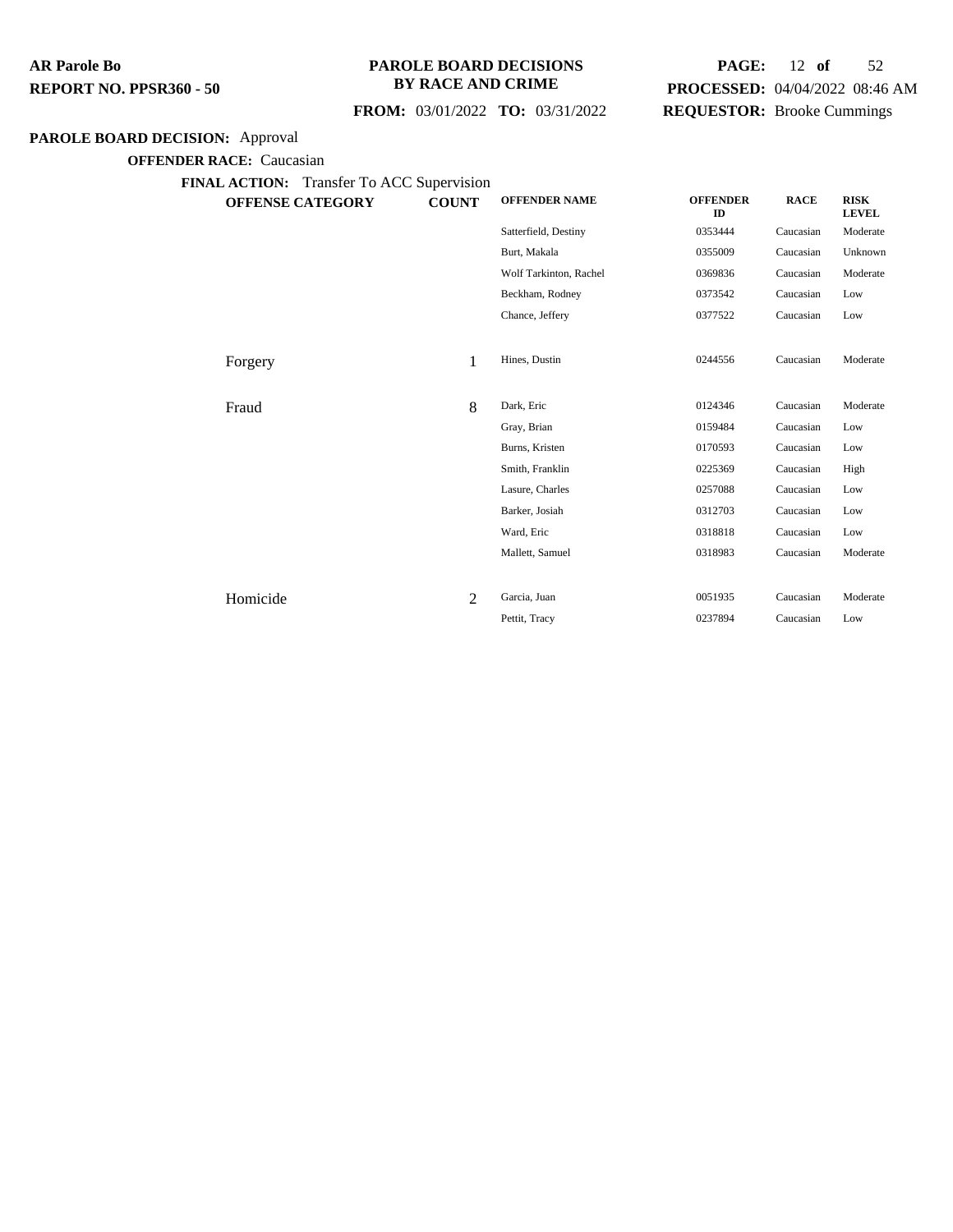#### **PAROLE BOARD DECISIONS BY RACE AND CRIME**

 **FROM:** 03/01/2022 **TO:** 03/31/2022

## **PAGE:** 13 **of** 52 **PROCESSED:** 04/04/2022 08:46 AM **REQUESTOR:** Brooke Cummings

## **PAROLE BOARD DECISION:** Approval

| <b>OFFENSE CATEGORY</b> | <b>COUNT</b>   | <b>OFFENDER NAME</b> | <b>OFFENDER</b><br>ID | <b>RACE</b> | <b>RISK</b><br><b>LEVEL</b> |
|-------------------------|----------------|----------------------|-----------------------|-------------|-----------------------------|
| Other Non-Violent       | 28             | Walls, Johnnie       | 0039517               | Caucasian   | Moderate                    |
|                         |                | Priddy, Christopher  | 0111732               | Caucasian   | Moderate                    |
|                         |                | Cogburn, Sandy       | 0117931               | Caucasian   | Low                         |
|                         |                | Laymon, Chad         | 0124865               | Caucasian   | Moderate                    |
|                         |                | Bradbury, Dustin     | 0128092               | Caucasian   | Moderate                    |
|                         |                | Davis, Cobie         | 0141765               | Caucasian   | Low                         |
|                         |                | Ball, Troy           | 0143985               | Caucasian   | Low                         |
|                         |                | Granderson, Robert   | 0144835               | Caucasian   | High                        |
|                         |                | Dacanay, James       | 0149224               | Caucasian   | Low                         |
|                         |                | Foxworth, Daniel     | 0152894               | Caucasian   | Low                         |
|                         |                | Bearden, Derick      | 0168663               | Caucasian   | Moderate                    |
|                         |                | Mason, David         | 0185939               | Caucasian   | Low                         |
|                         |                | Blakenship, Tracy    | 0214784               | Caucasian   | Moderate                    |
|                         |                | Free, Aaron          | 0220326               | Caucasian   | Moderate                    |
|                         |                | Steele, Terry        | 0236399               | Caucasian   | Moderate                    |
|                         |                | Pardue, Jeffery      | 0246201               | Caucasian   | Low                         |
|                         |                | May, Jimmy           | 0249941               | Caucasian   | Moderate                    |
|                         |                | Ashley, Kenny        | 0259685               | Caucasian   | High                        |
|                         |                | Ludwig, Jesse        | 0285970               | Caucasian   | High                        |
|                         |                | Wylie, Jasamine      | 0337893               | Caucasian   | Moderate                    |
|                         |                | Jeter, Nicholas      | 0340015               | Caucasian   | Moderate                    |
|                         |                | Smith, Brittani      | 0340363               | Caucasian   | Unknown                     |
|                         |                | Rowbotham, Monique   | 0341459               | Caucasian   | Moderate                    |
|                         |                | Phillips, Daniel     | 0349175               | Caucasian   | High                        |
|                         |                | Davila, Luis         | 0360772               | Caucasian   | Low                         |
|                         |                | Tice, Carl           | 0361730               | Caucasian   | Moderate                    |
|                         |                | Silverman, Richard   | 0371379               | Caucasian   | Moderate                    |
|                         |                | Hines, James         | 0379410               | Caucasian   | Low                         |
| <b>Other Property</b>   | $\overline{2}$ | Edwards, Daniel      | 0097171               | Caucasian   | Moderate                    |
|                         |                | Harris, Travis       | 0306230               | Caucasian   | Moderate                    |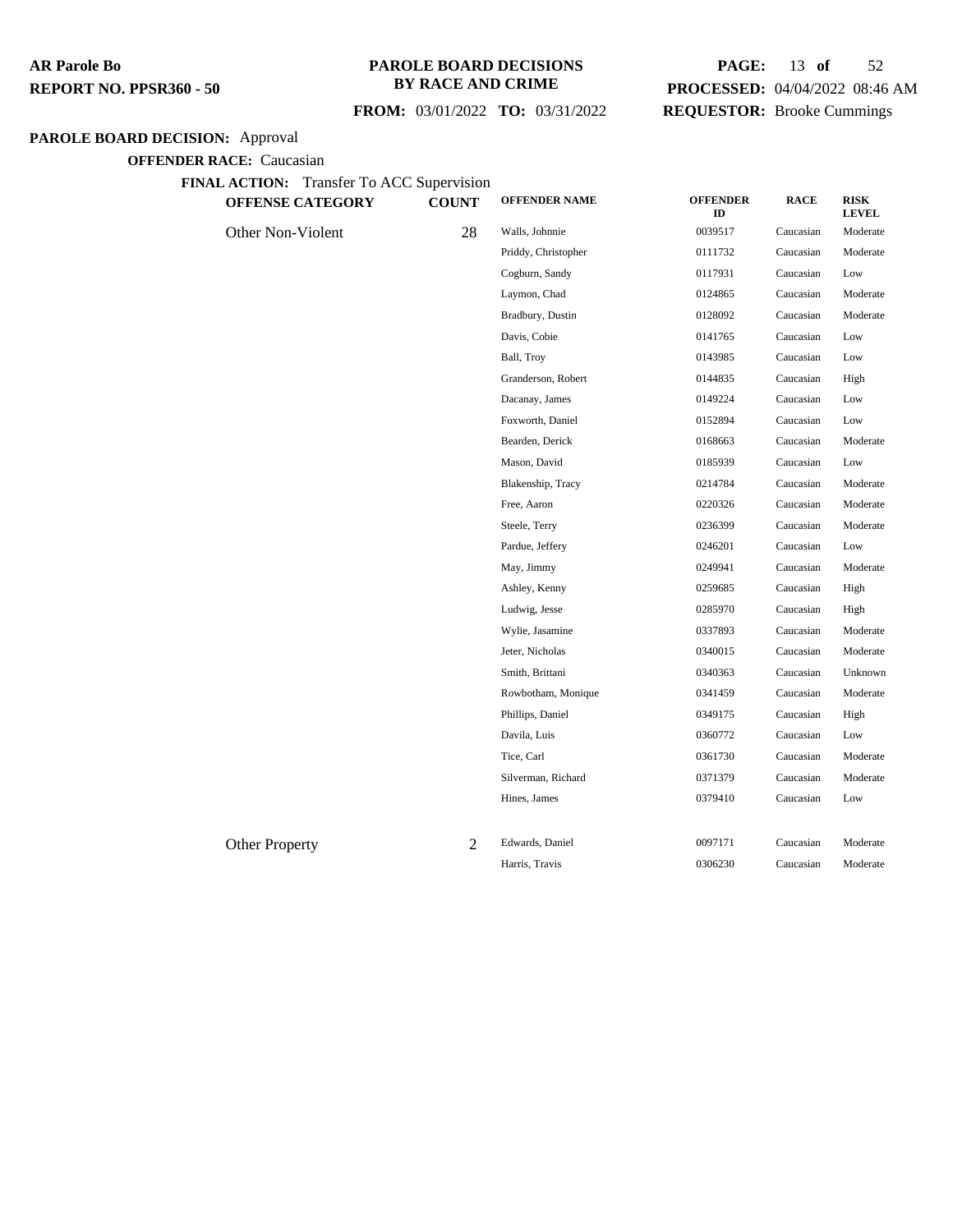## **PAROLE BOARD DECISIONS BY RACE AND CRIME**

## **FROM:** 03/01/2022 **TO:** 03/31/2022

## **PAGE:** 14 **of** 52 **PROCESSED:** 04/04/2022 08:46 AM **REQUESTOR:** Brooke Cummings

## **PAROLE BOARD DECISION:** Approval

| FINAL ACTION: Transfer To ACC Supervision<br><b>OFFENSE CATEGORY</b> | <b>COUNT</b> | <b>OFFENDER NAME</b> | <b>OFFENDER</b><br>ID | <b>RACE</b> | <b>RISK</b><br><b>LEVEL</b> |
|----------------------------------------------------------------------|--------------|----------------------|-----------------------|-------------|-----------------------------|
| Other Violent                                                        | 22           | Wishon, Randy        | 0005908               | Caucasian   | High                        |
|                                                                      |              | Smith, Richard       | 0059881               | Caucasian   | Moderate                    |
|                                                                      |              | Goss, Philip         | 0114683               | Caucasian   | High                        |
|                                                                      |              | Etchison, Eric       | 0149557               | Caucasian   | Moderate                    |
|                                                                      |              | Scantling, Devon     | 0169881               | Caucasian   | Moderate                    |
|                                                                      |              | Nichols, Matthew     | 0189267               | Caucasian   | High                        |
|                                                                      |              | Silvey, John         | 0189392               | Caucasian   | High                        |
|                                                                      |              | Dulinsky, Virgil     | 0225871               | Caucasian   | Moderate                    |
|                                                                      |              | Charron, Brett       | 0237687               | Caucasian   | Moderate                    |
|                                                                      |              | Durham, Levi         | 0258002               | Caucasian   | High                        |
|                                                                      |              | Kendrick, Shane      | 0260331               | Caucasian   | Moderate                    |
|                                                                      |              | Nicklin, Zachary     | 0274743               | Caucasian   | Low                         |
|                                                                      |              | Brewer, William      | 0286046               | Caucasian   | Low                         |
|                                                                      |              | Bagley, Tyler        | 0312154               | Caucasian   | High                        |
|                                                                      |              | Gilliaum, Ashley     | 0330966               | Caucasian   | Moderate                    |
|                                                                      |              | Ohanian, Brandon     | 0346768               | Caucasian   | Moderate                    |
|                                                                      |              | Keech, Jeremy        | 0352255               | Caucasian   | Low                         |
|                                                                      |              | Shifley, Riley       | 0353820               | Caucasian   | Low                         |
|                                                                      |              | Lampkin, Tonya       | 0356990               | Caucasian   | Low                         |
|                                                                      |              | Cole, Levi           | 0365126               | Caucasian   | Moderate                    |
|                                                                      |              | Stedman, Angela      | 0366422               | Caucasian   | Low                         |
|                                                                      |              | Reed, Mason          | 0370109               | Caucasian   | Moderate                    |
| Robbery                                                              | 9            | Grunwald, Joshua     | 0115501               | Caucasian   | Low                         |
|                                                                      |              | Beshears, Dustin     | 0141368               | Caucasian   | High                        |
|                                                                      |              | Mount, Wade          | 0149920               | Caucasian   | Moderate                    |
|                                                                      |              | Cox, James           | 0192972               | Caucasian   | Moderate                    |
|                                                                      |              | Robertson, Anthony   | 0202469               | Caucasian   | High                        |
|                                                                      |              | Hobbs, Shane         | 0208188               | Caucasian   | High                        |
|                                                                      |              | Crutchfield, Wayne   | 0211776               | Caucasian   | High                        |
|                                                                      |              | Holson, Collin       | 0256826               | Caucasian   | Moderate                    |
|                                                                      |              | Heavner, Jeremy      | 0259848               | Caucasian   | Low                         |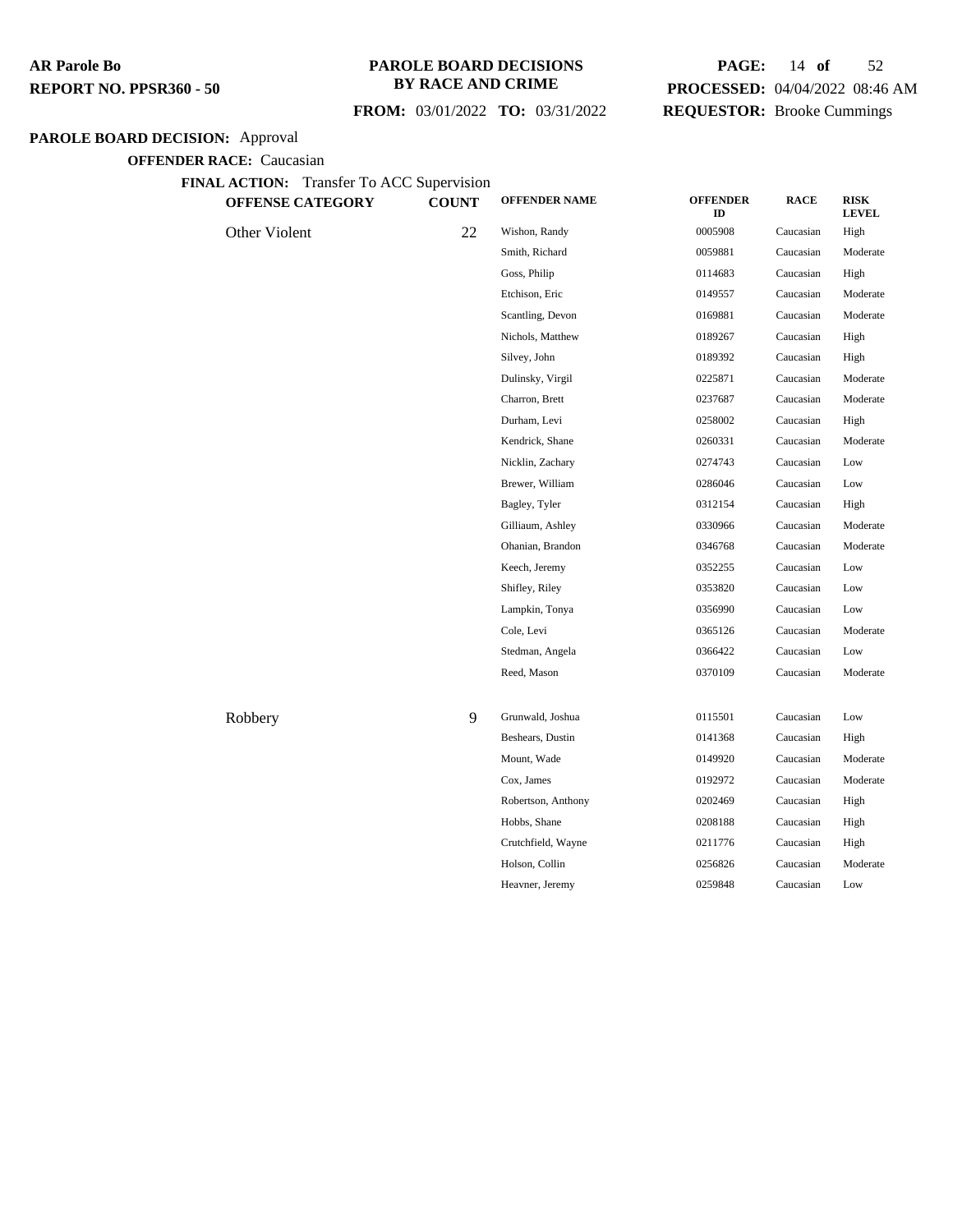#### **PAROLE BOARD DECISIONS BY RACE AND CRIME**

## **PAGE:** 15 **of** 52 **PROCESSED:** 04/04/2022 08:46 AM **Brooke Cummings**

Wagner, Ronald 0226536 Caucasian Moderate Bouchet, Donald 0234619 Caucasian Moderate Pennington, Cody 0284793 Caucasian High Prickett, Amanda 0291053 Caucasian Low Hubbard, Kurtis 0334913 Caucasian High Turner, Mathew 0349768 Caucasian Moderate Bryan, Dallas 0351634 Caucasian High Matney, Dylan 0372603 Caucasian Moderate Williams, Laura 0373409 Caucasian Low

Grafner, Peter 0331696 Caucasian Moderate

#### **PAROLE BOARD**

|                                 |                                           |              | FROM: 03/01/2022 TO: 03/31/2022 | <b>REQUESTOR:</b> Brooke Cumming |             |                             |
|---------------------------------|-------------------------------------------|--------------|---------------------------------|----------------------------------|-------------|-----------------------------|
| <b>RD DECISION: Approval</b>    |                                           |              |                                 |                                  |             |                             |
| <b>OFFENDER RACE: Caucasian</b> |                                           |              |                                 |                                  |             |                             |
|                                 | FINAL ACTION: Transfer To ACC Supervision |              |                                 |                                  |             |                             |
|                                 | <b>OFFENSE CATEGORY</b>                   | <b>COUNT</b> | <b>OFFENDER NAME</b>            | <b>OFFENDER</b><br>ID            | <b>RACE</b> | <b>RISK</b><br><b>LEVEL</b> |
| Sex                             |                                           | 14           | Duggar, Paul                    | 0049073                          | Caucasian   | Low                         |
|                                 |                                           |              | Nash, Deril                     | 0151915                          | Caucasian   | Low                         |
|                                 |                                           |              | Kellebrew, Marcus               | 0232384                          | Caucasian   | Moderate                    |
|                                 |                                           |              | Barnett, Kirby                  | 0245456                          | Caucasian   | High                        |
|                                 |                                           |              | Dalton, Jackey                  | 0261221                          | Caucasian   | Moderate                    |
|                                 |                                           |              | Lewis, Floyd                    | 0261809                          | Caucasian   | Low                         |
|                                 |                                           |              | Cunningham, James               | 0312214                          | Caucasian   | Moderate                    |
|                                 |                                           |              | Youngblood, Nicholas            | 0320545                          | Caucasian   | Low                         |
|                                 |                                           |              | Curran, Christopher             | 0322149                          | Caucasian   | Moderate                    |
|                                 |                                           |              | Jones, Tommy                    | 0327017                          | Caucasian   | Moderate                    |
|                                 |                                           |              | Farmer, Tracy                   | 0333276                          | Caucasian   | Low                         |
|                                 |                                           |              | Kight, Trenton                  | 0351665                          | Caucasian   | Moderate                    |
|                                 |                                           |              | Johnson, Cody                   | 0360185                          | Caucasian   | Low                         |
|                                 |                                           |              | Cortez, Israel                  | 0367618                          | Caucasian   | Low                         |
| Theft                           |                                           | 17           | Balentine, Mark                 | 0046372                          | Caucasian   | Low                         |
|                                 |                                           |              | Springer, Clayton               | 0077191                          | Caucasian   | Moderate                    |
|                                 |                                           |              | James, Derrel                   | 0105631                          | Caucasian   | Moderate                    |
|                                 |                                           |              | Butler, Casey                   | 0130780                          | Caucasian   | Moderate                    |
|                                 |                                           |              | Chaney, Jesse                   | 0171490                          | Caucasian   | High                        |
|                                 |                                           |              | Edwards, Christopher            | 0177823                          | Caucasian   | Moderate                    |
|                                 |                                           |              | Duke, David                     | 0189598                          | Caucasian   | Moderate                    |
|                                 |                                           |              | Higginbotham, Shawn             | 0221494                          | Caucasian   | High                        |

Weapons 3 Blizard, Joseph 0304121 Caucasian Low Bradford, Richard 0328253 Caucasian Low

**FINAL ACTION TOTAL:** 285 **OFFENDER RACE TOTAL:** 325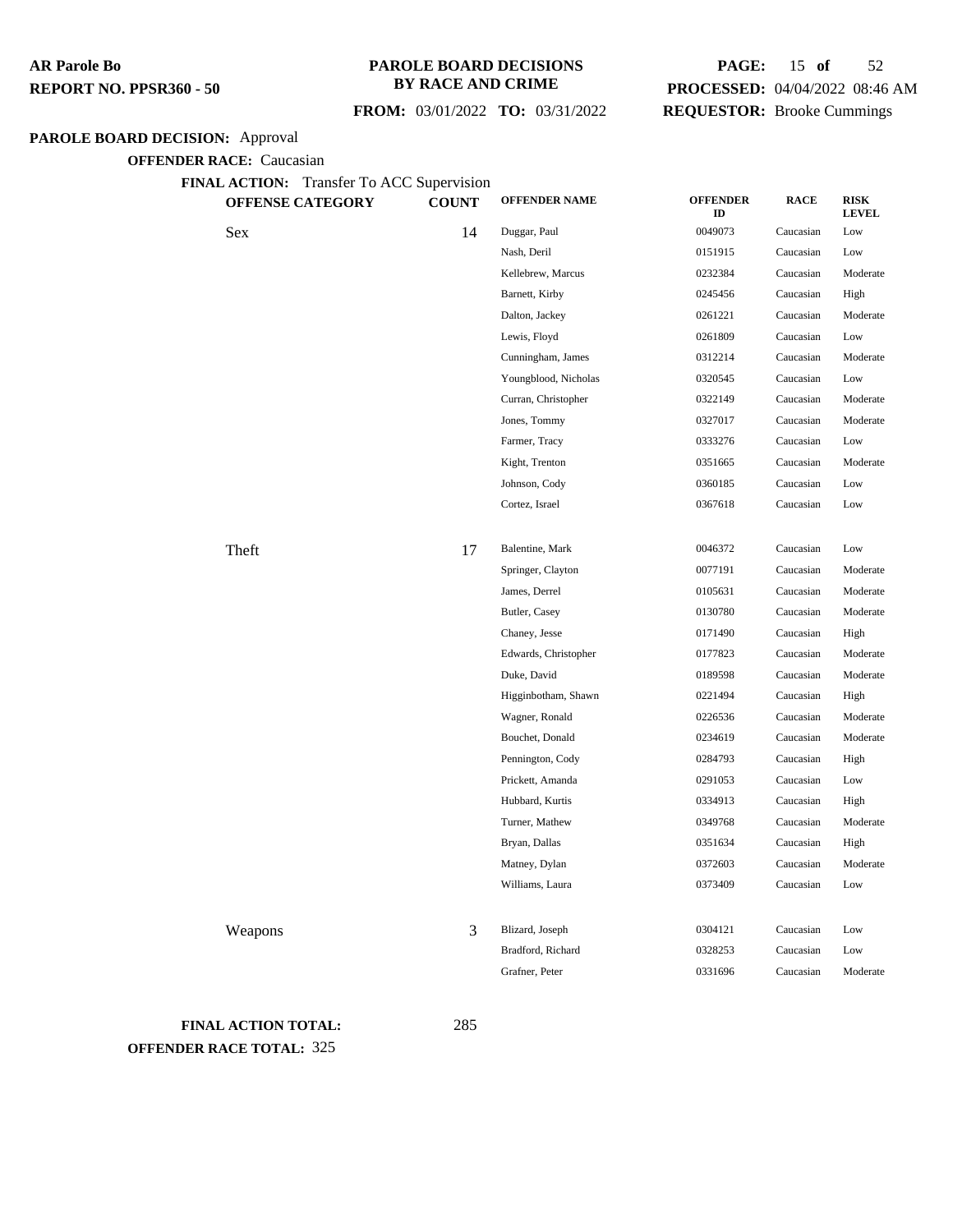#### **PAROLE BOARD DECISIONS BY RACE AND CRIME**

## **PAGE:** 16 **of** 52 **PROCESSED:** 04/04/2022 08:46 AM **REQUESTOR:** Brooke Cummings

## **FROM:** 03/01/2022 **TO:** 03/31/2022

## **PAROLE BOARD DECISION:** Approval

**OFFENDER RACE:** Hispanic

| FINAL ACTION: Transfer To ACC Supervision            |              |                           |                       |                                       |                             |
|------------------------------------------------------|--------------|---------------------------|-----------------------|---------------------------------------|-----------------------------|
| <b>OFFENSE CATEGORY</b>                              | <b>COUNT</b> | <b>OFFENDER NAME</b>      | <b>OFFENDER</b><br>ID | <b>RACE</b>                           | <b>RISK</b><br><b>LEVEL</b> |
| Assault                                              | 1            | Jimenez, Dominick         | 0292441               | Hispanic                              | High                        |
| <b>Battery</b>                                       | 1            | Maldonado, Reynaldo       | 0232418               | Hispanic                              | Moderate                    |
| <b>Burglary</b>                                      | 1            | Ramirez, Andrew           | 0340396               | Hispanic                              | Moderate                    |
| Drug Posession                                       | 2            | Harbour, Juan             | 0183896               | Hispanic                              | Low                         |
|                                                      |              | Zeno-Banks, Gerardo       | 0350414               | Hispanic                              | Moderate                    |
| Drug Sale                                            | 4            | Saldierna-Camacho, Javier | 0218903               | Hispanic                              | Moderate                    |
|                                                      |              | Carillo, Raynaldo         | 0231497               | Hispanic                              | Low                         |
|                                                      |              | Garcia, Edward            | 0238944               | Hispanic                              | High                        |
|                                                      |              | Larrera, Johnathen        | 0250948               | Hispanic                              | Moderate                    |
| Other Violent                                        | 1            | Hurtado-Perea, Orel       | 0333318               | Hispanic                              | Low                         |
| FINAL ACTION TOTAL:                                  | 10           |                           |                       |                                       |                             |
| <b>OFFENDER RACE TOTAL: 10</b>                       |              |                           |                       |                                       |                             |
| <b>OFFENDER RACE:</b> Native Hawaiian or Pacific Isl |              |                           |                       |                                       |                             |
| FINAL ACTION: Transfer To ACC Supervision            |              |                           |                       |                                       |                             |
| <b>OFFENSE CATEGORY</b>                              | <b>COUNT</b> | <b>OFFENDER NAME</b>      | <b>OFFENDER</b><br>ID | <b>RACE</b>                           | <b>RISK</b><br><b>LEVEL</b> |
| <b>DWI</b>                                           | 1            | Anunar, Miten             | 0365735               | Native Hawaiian Low<br>or Pacific Isl |                             |
| <b>FINAL ACTION TOTAL:</b>                           | 1            |                           |                       |                                       |                             |
| <b>OFFENDER RACE TOTAL: 1</b>                        |              |                           |                       |                                       |                             |
| <b>OFFENDER RACE: NA Indian</b>                      |              |                           |                       |                                       |                             |
| FINAL ACTION: Transfer To ACC Supervision            |              |                           |                       |                                       |                             |
| <b>OFFENSE CATEGORY</b>                              | <b>COUNT</b> | <b>OFFENDER NAME</b>      | <b>OFFENDER</b><br>ID | <b>RACE</b>                           | RISK<br><b>LEVEL</b>        |
| Drug Posession                                       | 1            | Felter, Rusty             | 0373835               | NA Indian                             | Moderate                    |
| Robbery                                              | 1            | Hook Bailey, Jogbodie     | 0194037               | NA Indian                             | Moderate                    |
| FINAL ACTION TOTAL:<br><b>OFFENDER RACE TOTAL: 2</b> | 2            |                           |                       |                                       |                             |

**PAROLE BOARD DECISION TOTAL:** 470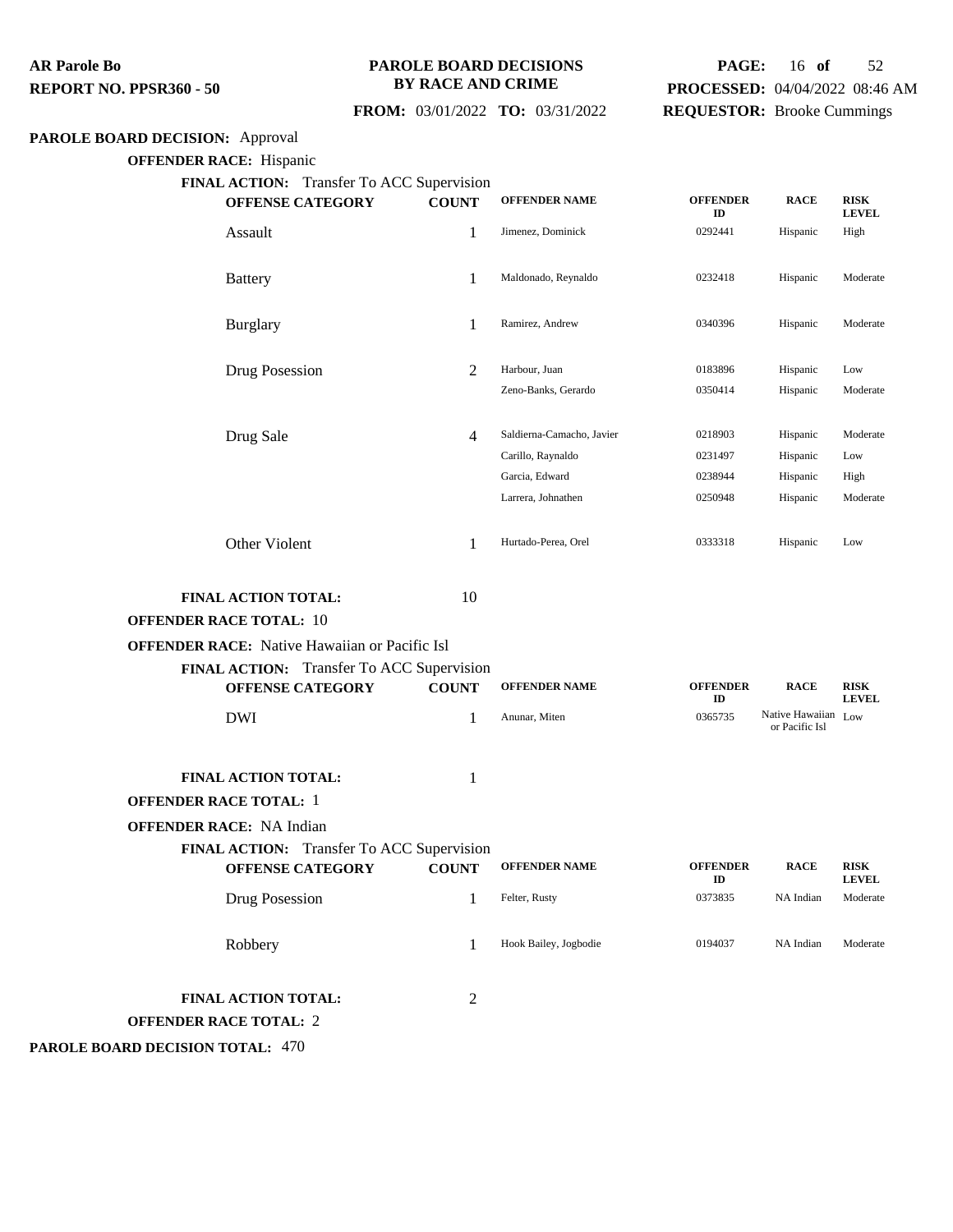| <b>AR Parole Bo</b><br>REPORT NO. PPSR360 - 50                         | <b>BY RACE AND CRIME</b> | PAROLE BOARD DECISIONS                 | PAGE:<br>PROCESSED: 04/04/2022 08:46 AM | $17$ of      | 52                          |
|------------------------------------------------------------------------|--------------------------|----------------------------------------|-----------------------------------------|--------------|-----------------------------|
|                                                                        |                          | FROM: 03/01/2022 TO: 03/31/2022        | <b>REQUESTOR:</b> Brooke Cummings       |              |                             |
| PAROLE BOARD DECISION: Denial / Deferral                               |                          |                                        |                                         |              |                             |
| <b>OFFENDER RACE: Asian</b>                                            |                          |                                        |                                         |              |                             |
| FINAL ACTION: Defer for completion of SOCNA<br><b>OFFENSE CATEGORY</b> | <b>COUNT</b>             | <b>OFFENDER NAME</b>                   | <b>OFFENDER</b><br>ID                   | <b>RACE</b>  | <b>RISK</b><br><b>LEVEL</b> |
| Sex                                                                    | 1                        | Nguyen, Anthony                        | 0375157                                 | Asian        | Low                         |
| FINAL ACTION TOTAL:                                                    | 1                        |                                        |                                         |              |                             |
| <b>FINAL ACTION:</b> Rewrite 1 Month<br><b>OFFENSE CATEGORY</b>        | <b>COUNT</b>             | <b>OFFENDER NAME</b>                   | <b>OFFENDER</b>                         | <b>RACE</b>  | <b>RISK</b>                 |
| Drug Sale                                                              | 1                        | Sivilay, Phonesay                      | ID<br>0048066                           | Asian        | <b>LEVEL</b><br>Moderate    |
|                                                                        |                          |                                        |                                         |              |                             |
| FINAL ACTION TOTAL:<br><b>OFFENDER RACE TOTAL: 2</b>                   | 1                        |                                        |                                         |              |                             |
| <b>OFFENDER RACE: Black</b>                                            |                          |                                        |                                         |              |                             |
| FINAL ACTION: Act 146 Transfer Denied<br><b>OFFENSE CATEGORY</b>       | <b>COUNT</b>             | <b>OFFENDER NAME</b>                   | <b>OFFENDER</b><br>ID                   | <b>RACE</b>  | <b>RISK</b><br><b>LEVEL</b> |
| Crime Conspiracy                                                       | 1                        | Smith, Gregory                         | 1120722                                 | Black        | Moderate                    |
| Drug Sale                                                              | -1                       | Parks, Dondrail<br>Other/Miscellaneous | 0222683                                 | Black        | Low                         |
| Homicide                                                               | 1                        | Duncan, Miranda                        | 0336291                                 | <b>Black</b> | Low                         |
| Other Non-Violent                                                      | 1                        | Alexander, Antonio                     | 0135636                                 | Black        | High                        |
| <b>FINAL ACTION TOTAL:</b>                                             | 4                        |                                        |                                         |              |                             |
| FINAL ACTION: Defer to complete Vo-Tech<br><b>OFFENSE CATEGORY</b>     | <b>COUNT</b>             | <b>OFFENDER NAME</b>                   | <b>OFFENDER</b><br>ID                   | <b>RACE</b>  | <b>RISK</b><br><b>LEVEL</b> |
| <b>Burglary</b>                                                        | 1                        | Brown, Jermel                          | 0339439                                 | Black        | High                        |
| Robbery                                                                | 1                        | Boyd, Lacario                          | 0217416                                 | Black        | Moderate                    |
| <b>FINAL ACTION TOTAL:</b>                                             | 2                        |                                        |                                         |              |                             |
| FINAL ACTION: Defer until Outcome of Pending Charges                   |                          |                                        |                                         |              |                             |
| <b>OFFENSE CATEGORY</b>                                                | <b>COUNT</b>             | <b>OFFENDER NAME</b>                   | <b>OFFENDER</b><br>ID                   | <b>RACE</b>  | <b>RISK</b><br><b>LEVEL</b> |
| <b>Burglary</b>                                                        | 1                        | Pilgrim, David                         | 0293038                                 | <b>Black</b> | High                        |
| Drug Posession                                                         | 1                        | Brandon, Horatio                       | 0249487                                 | Black        | High                        |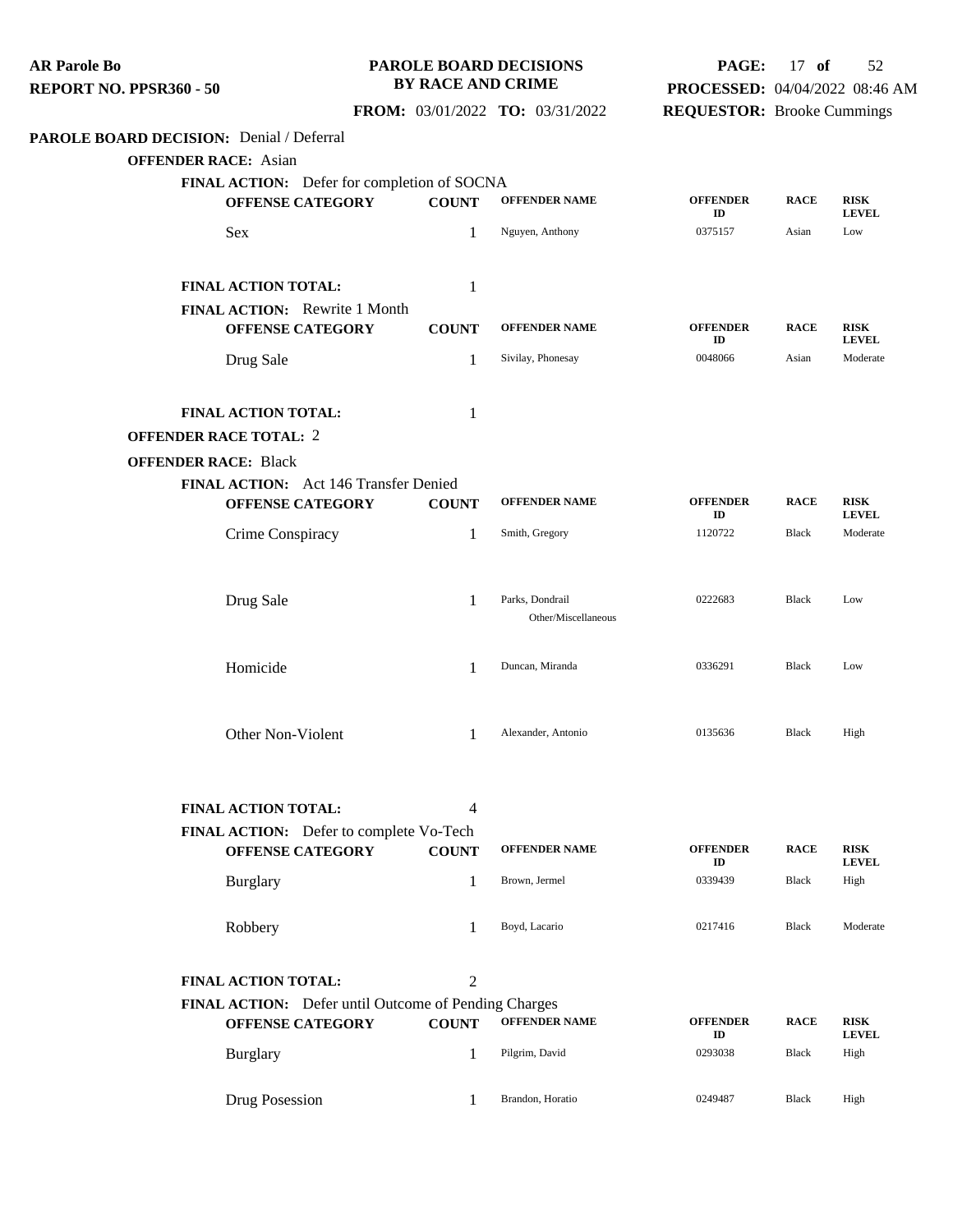#### **PAROLE BOARD DECISIONS BY RACE AND CRIME**

## **PAGE:** 18 **of** 52 **PROCESSED:** 04/04/2022 08:46 AM **REQUESTOR:** Brooke Cummings

## **FROM:** 03/01/2022 **TO:** 03/31/2022

#### **PAROLE BOARD DECISION:** Denial / Deferral

**OFFENDER RACE:** Black

| 2<br>1<br>1 | Pam, Herbert<br>Dixon-Bey, Terry<br>McDowell, Brian | 0137513<br>1121063<br>0282570 | Black<br>Black<br><b>Black</b> | Moderate<br>Low |
|-------------|-----------------------------------------------------|-------------------------------|--------------------------------|-----------------|
|             |                                                     |                               |                                |                 |
|             |                                                     |                               |                                |                 |
|             |                                                     |                               |                                | Moderate        |
|             | Garrett, Brandon                                    | 0195294                       | <b>Black</b>                   | Moderate        |
| 1           | Rollins, Danny                                      | 0255189                       | Black                          | Low             |
| 3           | Burnside, Antonio                                   | 0132344                       | Black                          | High            |
|             | Willis, Shoderick                                   | 0232981                       | Black                          | High            |
|             | Burton, Elester                                     | 0287952                       | Black                          | High            |
| 1           | Woods, Kenneth                                      | 0023363                       | <b>Black</b>                   | Moderate        |
| 1           | Davis, Tyrone                                       | 0038494                       | <b>Black</b>                   | Moderate        |
|             |                                                     |                               |                                |                 |

**FINAL ACTION TOTAL:** 12

| FINAL ACTION: Deferred | <b>OFFENSE CATEGORY</b> | <b>COUNT</b> | <b>OFFENDER NAME</b> | <b>OFFENDER</b><br>ID | <b>RACE</b>  | <b>RISK</b><br><b>LEVEL</b> |
|------------------------|-------------------------|--------------|----------------------|-----------------------|--------------|-----------------------------|
| Assault                |                         | 1            | Ford, Brandon        | 0319945               | <b>Black</b> | Moderate                    |
| <b>Battery</b>         |                         | 1            | Brown, Demarcus      | 0240264               | Black        | High                        |
| Drug Sale              |                         | 1            | Brock, Caterrial     | 0168451               | Black        | High                        |
| Homicide               |                         | 1            | Smith, Abraham       | 1439018               | Black        | Low                         |
| Robbery                |                         | 1            | Daniels, Perry       | 0261270               | <b>Black</b> | Moderate                    |
| Theft                  |                         | 1            | Sanders, Justin      | 0209162               | Black        | High                        |
|                        |                         |              |                      |                       |              |                             |

**FINAL ACTION TOTAL:** 6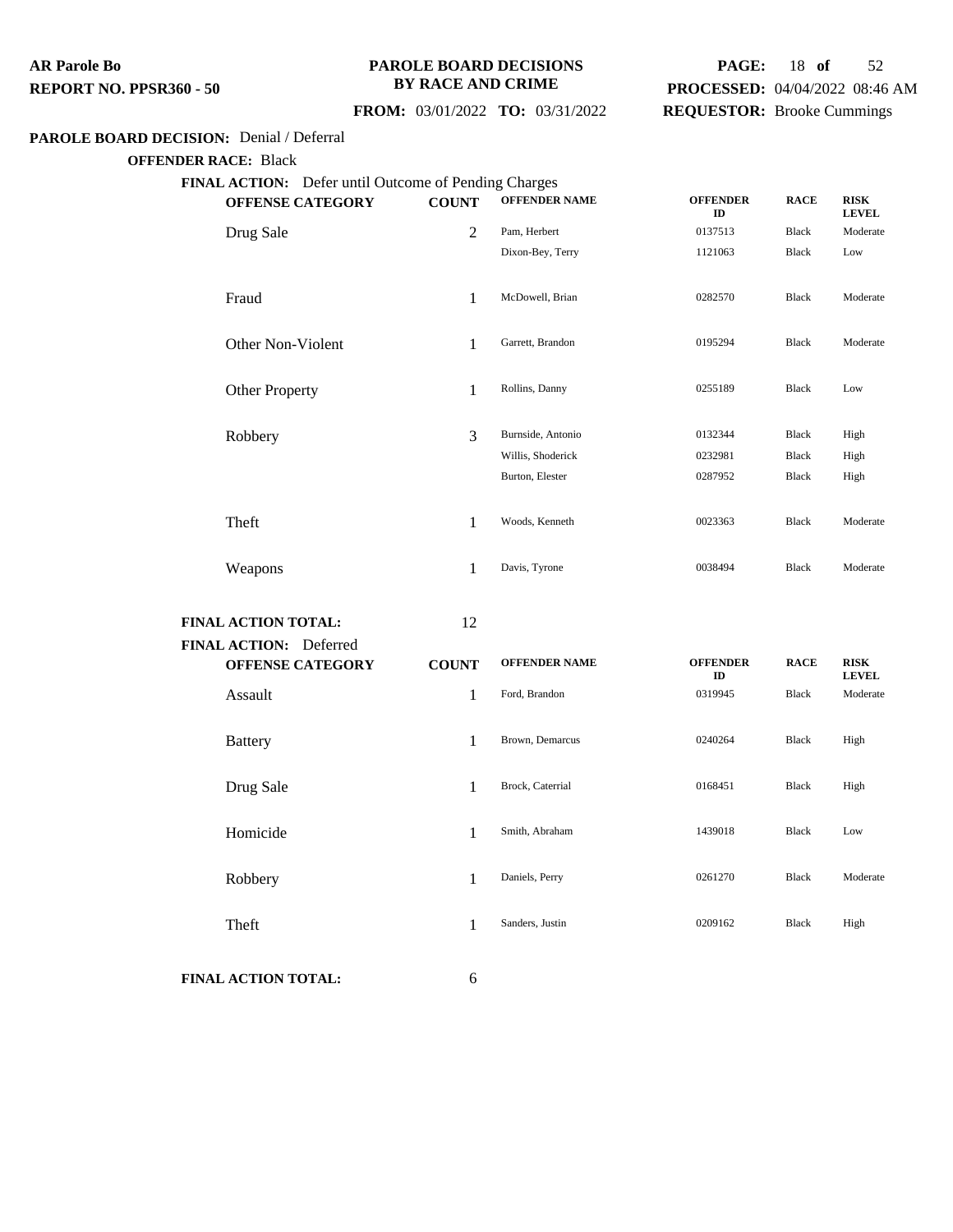| AR Parole Bo            |  |
|-------------------------|--|
| REPORT NO. PPSR360 - 50 |  |

## **PAROLE BOARD DECISIONS BY RACE AND CRIME**

## **PAGE:** 19 **of** 52 **PROCESSED:** 04/04/2022 08:46 AM **REQUESTOR:** Brooke Cummings

 **FROM:** 03/01/2022 **TO:** 03/31/2022

## **PAROLE BOARD DECISION:** Denial / Deferral

| <b>OFFENSE CATEGORY</b> | <b>COUNT</b> | <b>OFFENDER NAME</b>                                                                                    | <b>OFFENDER</b><br>ID | <b>RACE</b>  | <b>RISK</b><br><b>LEVEL</b> |
|-------------------------|--------------|---------------------------------------------------------------------------------------------------------|-----------------------|--------------|-----------------------------|
| Assault                 | 5            | Brazle, David<br>New Time, Institutional Record                                                         | 0182476               | <b>Black</b> | Moderate                    |
|                         |              | McNealy, Tony<br>Nature Of Violation                                                                    | 0188672               | <b>Black</b> | High                        |
|                         |              | Pittman, Robert<br>Nature & Seriousness Crime, Victim Was Law Enforcement, Institutional Record         | 0256857               | <b>Black</b> | Moderate                    |
|                         |              | Shannon, Qunice<br>Institutional Record, Nature & Seriousness Crime                                     | 0278614               | Black        | High                        |
|                         |              | Goolsby, Ronald<br>Nature & Seriousness Crime, Previous Release History, Prior Criminal History         | 1091498               | Black        | High                        |
| <b>Battery</b>          | 13           | Watson, Michael<br>Nature & Seriousness Crime, Injury To Victim                                         | 0017179               | <b>Black</b> | Moderate                    |
|                         |              | Smith, Christopher<br>Institutional Record, Previous Release History, New Time                          | 0257001               | <b>Black</b> | High                        |
|                         |              | Hamilton, Enos<br>Institutional Record, Nature & Seriousness Crime                                      | 0285685               | <b>Black</b> | Moderate                    |
|                         |              | Weaver, Alonti<br>Institutional Record, Nature & Seriousness Crime                                      | 0291140               | <b>Black</b> | Moderate                    |
|                         |              | Jackson, Tyrome<br>Nature & Seriousness Crime, Weapon Involved, Institutional Record                    | 0291196               | <b>Black</b> | Low                         |
|                         |              | Horton, Marcus<br>Relationship to Victim(s), Injury To Victim, Weapon Involved                          | 0299166               | <b>Black</b> | Low                         |
|                         |              | Griffin, Tony<br>Parole/Probation Violation, Nature Of Violation, Prior Criminal History                | 0320266               | Black        | Moderate                    |
|                         |              | Tidwell, Tytiana<br>Nature & Seriousness Crime, Weapon Involved, Injury To Victim, Short Time Served    | 0330202               | <b>Black</b> | Low                         |
|                         |              | Gill, James<br>Nature & Seriousness Crime, Short Time Served                                            | 0338993               | <b>Black</b> | Moderate                    |
|                         |              | Toney, Timothy<br>Nature & Seriousness Crime, Weapon Involved, Injury To Victim, Prior Criminal History | 0354362               | <b>Black</b> | High                        |
|                         |              | Jones, Racheal<br>Nature & Seriousness Crime, Injury To Victim, Institutional Record                    | 0364787               | Black        | Moderate                    |
|                         |              | Bennett, Thomas<br>Nature & Seriousness Crime, Weapon Involved, Injury To Victim                        | 0375393               | <b>Black</b> | Moderate                    |
|                         |              | Allen, Willie                                                                                           | 0379914               | <b>Black</b> | Low                         |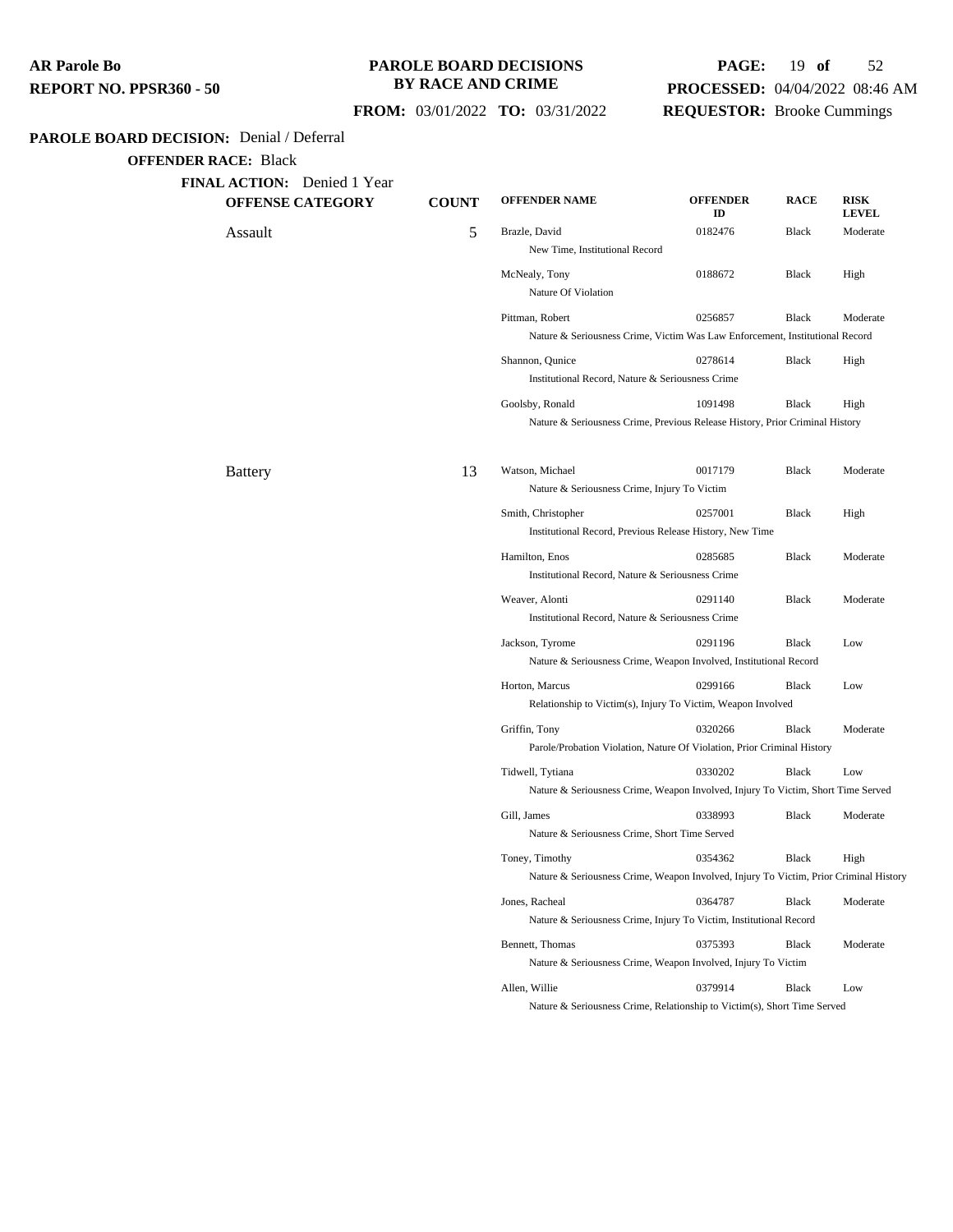## **PAROLE BOARD DECISIONS BY RACE AND CRIME**

## **PAGE:** 20 **of** 52 **PROCESSED:** 04/04/2022 08:46 AM **REQUESTOR:** Brooke Cummings

## **FROM:** 03/01/2022 **TO:** 03/31/2022

## **PAROLE BOARD DECISION:** Denial / Deferral

| FINAL ACTION: Denied 1 Year<br><b>OFFENSE CATEGORY</b> | <b>COUNT</b>   | <b>OFFENDER NAME</b>                                                                   | <b>OFFENDER</b><br>ID | <b>RACE</b> | <b>RISK</b><br><b>LEVEL</b> |
|--------------------------------------------------------|----------------|----------------------------------------------------------------------------------------|-----------------------|-------------|-----------------------------|
| <b>Burglary</b>                                        | 13             | Arnold, Clarence                                                                       | 0020137               | Black       | High                        |
|                                                        |                | Previous Release History, Prior Criminal History                                       |                       |             |                             |
|                                                        |                | Mitchell, Donivan<br>Prior Criminal History, New Time                                  | 0063958               | Black       | Unknown                     |
|                                                        |                | Davis, Lawezleon                                                                       | 0109333               | Black       | Moderate                    |
|                                                        |                | Previous Release History, Prior Criminal History, New Time, Institutional Record       |                       |             |                             |
|                                                        |                | Evans, Tracy<br><b>Institutional Record</b>                                            | 0120124               | Black       | High                        |
|                                                        |                | Windom, William                                                                        | 0124068               | Black       | Moderate                    |
|                                                        |                | Previous Release History, Prior Criminal History, New Time                             |                       |             |                             |
|                                                        |                | Love, Shed                                                                             | 0129938               | Black       | Moderate                    |
|                                                        |                | Institutional Record, Short Time Served, Nature & Seriousness Crime                    |                       |             |                             |
|                                                        |                | Turntine, Travles<br>Nature & Seriousness Crime                                        | 0152659               | Black       | High                        |
|                                                        |                | Young, Roman<br>New Time, Weapon Involved                                              | 0168204               | Black       | Moderate                    |
|                                                        |                | Lindsey, Otis                                                                          | 0206836               | Black       | Low                         |
|                                                        |                | Nature & Seriousness Crime, Weapon Involved                                            |                       |             |                             |
|                                                        |                | Gilbert, Justin                                                                        | 0227980               | Black       | High                        |
|                                                        |                | Institutional Record, Previous Release History, Prior Criminal History                 |                       |             |                             |
|                                                        |                | Bragg, Freddrick                                                                       | 0243223               | Black       | Moderate                    |
|                                                        |                | Nature & Seriousness Crime, New Time, Victim Was Law Enforcement, Institutional Record |                       |             |                             |
|                                                        |                | Mullins, William                                                                       | 0312415               | Black       | High                        |
|                                                        |                | Nature & Seriousness Crime, Previous Release History                                   |                       |             |                             |
|                                                        |                | Hatchett, Richard<br><b>Institutional Record</b>                                       | 0348884               | Black       | High                        |
| Criminal Attempt                                       | 2              | Daniels, Shykeen<br>Previous Release History                                           | 0294976               | Black       | High                        |
|                                                        |                | Turner, Robert                                                                         | 1107631               | Black       | Moderate                    |
|                                                        |                | Nature Of Violation, Prior Criminal History, Previous Release History                  |                       |             |                             |
| Drug Posession                                         | $\overline{2}$ | Manning, Darrell                                                                       | 0098963               | Black       | High                        |
|                                                        |                | Institutional Record, Prior Criminal History, Previous Release History, New Time       |                       |             |                             |
|                                                        |                | Martin, Cedric                                                                         | 1121941               | Black       | High                        |
|                                                        |                | Previous Release History, New Time, Prior Criminal History                             |                       |             |                             |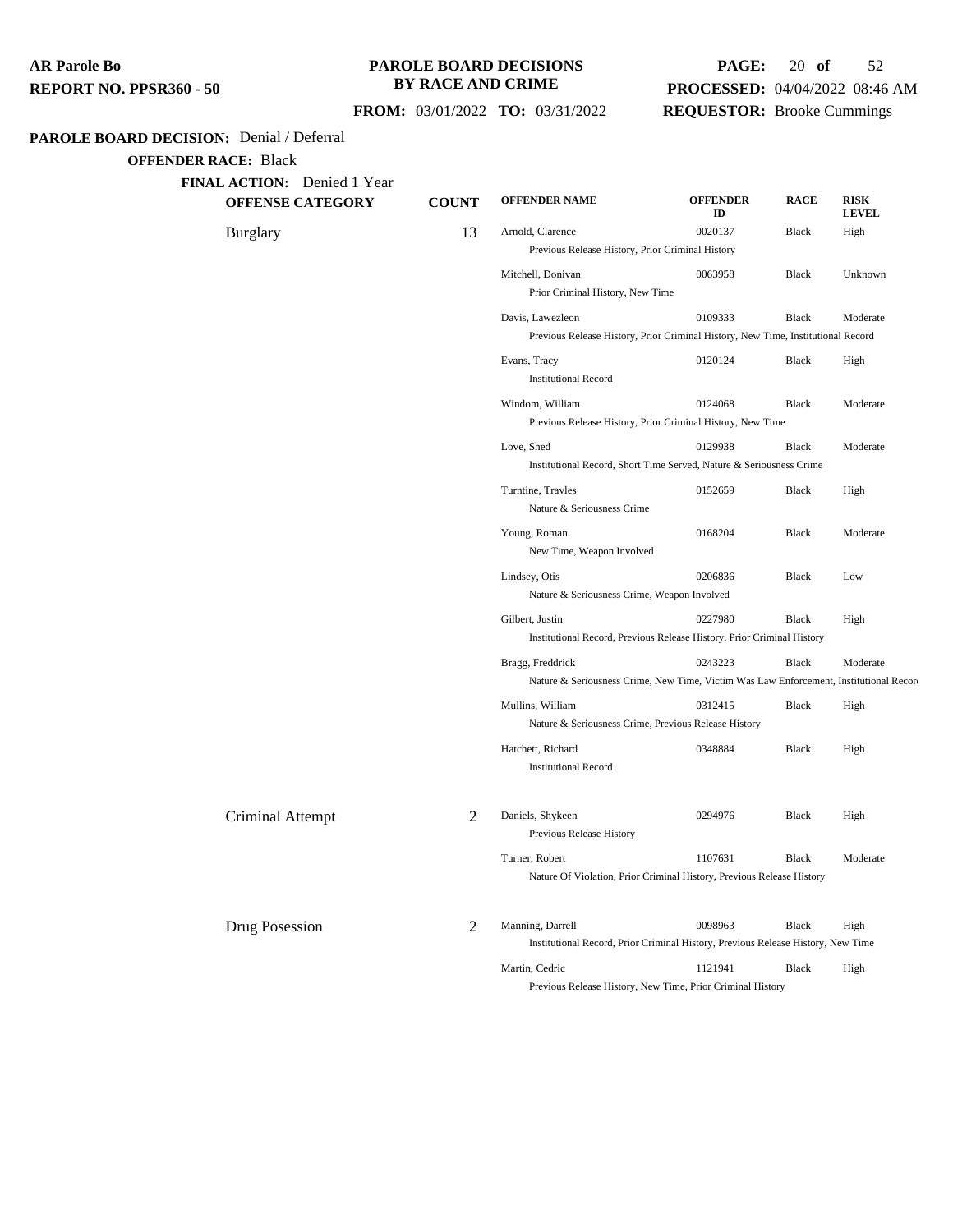#### **PAROLE BOARD DECISIONS BY RACE AND CRIME**

## **PAGE:** 21 **of** 52 **PROCESSED:** 04/04/2022 08:46 AM **REQUESTOR:** Brooke Cummings

## **FROM:** 03/01/2022 **TO:** 03/31/2022

## **PAROLE BOARD DECISION:** Denial / Deferral

| <b>OFFENSE CATEGORY</b> | <b>COUNT</b> | <b>OFFENDER NAME</b>                                       | <b>OFFENDER</b><br>ID                                                                    | <b>RACE</b>  | <b>RISK</b><br><b>LEVEL</b> |
|-------------------------|--------------|------------------------------------------------------------|------------------------------------------------------------------------------------------|--------------|-----------------------------|
| Drug Sale               | 7            | Bradley, Thaibiti                                          | 0104471                                                                                  | <b>Black</b> | Moderate                    |
|                         |              |                                                            | Nature & Seriousness Crime, Institutional Record, Previous Release History               |              |                             |
|                         |              | Hall, Brandon                                              | 0172340                                                                                  | Black        | High                        |
|                         |              | Previous Release History, Prior Criminal History           |                                                                                          |              |                             |
|                         |              | Mahomes, Larry                                             | 0192493                                                                                  | <b>Black</b> | High                        |
|                         |              |                                                            | Nature & Seriousness Crime, Prior Criminal History, Previous Release History             |              |                             |
|                         |              | Ellis, Bryan                                               | 0214735                                                                                  | Black        | High                        |
|                         |              | Previous Release History, Prior Criminal History           |                                                                                          |              |                             |
|                         |              | Holden, Clarence                                           | 0218954                                                                                  | Black        | High                        |
|                         |              |                                                            | Nature & Seriousness Crime, Previous Release History, Prior Criminal History             |              |                             |
|                         |              | Gentry, Eric                                               | 0308197                                                                                  | <b>Black</b> | Low                         |
|                         |              |                                                            | Nature & Seriousness Crime, Previous Release History                                     |              |                             |
|                         |              | Jackson, Kylan                                             | 0341206                                                                                  | <b>Black</b> | High                        |
|                         |              | Nature & Seriousness Crime, Institutional Record           |                                                                                          |              |                             |
| Homicide                | 3            | Johnson, Taurin                                            | 0060485                                                                                  | <b>Black</b> | Low                         |
|                         |              |                                                            | Institutional Record, Nature & Seriousness Crime, Death Involved                         |              |                             |
|                         |              | Bell, Timothy<br>Weapon Involved, Death Involved           | 0216762                                                                                  | <b>Black</b> | Moderate                    |
|                         |              | Ward, Clinton                                              | 0245341                                                                                  | Black        | Moderate                    |
|                         |              | Of Victim                                                  | Nature & Seriousness Crime, Weapon Involved, Institutional Record, Injury To Victim, Age |              |                             |
| Other Non-Violent       | 1            | Jackson, Marcus                                            | 0270969                                                                                  | <b>Black</b> | Moderate                    |
|                         |              |                                                            | Nature & Seriousness Crime, Previous Release History, Prior Criminal History             |              |                             |
| Other Violent           | 6            | Buffington, John                                           | 0118172                                                                                  | <b>Black</b> | Moderate                    |
|                         |              |                                                            | Prior Criminal History, Violent History, Relationship to Victim(s)                       |              |                             |
|                         |              | Lomack, Tonya                                              | 0149447                                                                                  | <b>Black</b> | Low                         |
|                         |              | Relationship to Victim(s), Death Involved                  |                                                                                          |              |                             |
|                         |              | McCarter, Coast<br>Violent History, Prior Criminal History | 0163205                                                                                  | Black        | Moderate                    |
|                         |              | Houston, Shaqualen                                         | 0314134                                                                                  | <b>Black</b> | High                        |
|                         |              |                                                            | Nature & Seriousness Crime, Institutional Record, Deny - Detriment to the Community      |              |                             |
|                         |              | Ingram, Kevin                                              | 0350423                                                                                  | <b>Black</b> | Moderate                    |
|                         |              |                                                            | Institutional Record, Weapon Involved, Deny - Detriment to the Community                 |              |                             |
|                         |              |                                                            |                                                                                          |              |                             |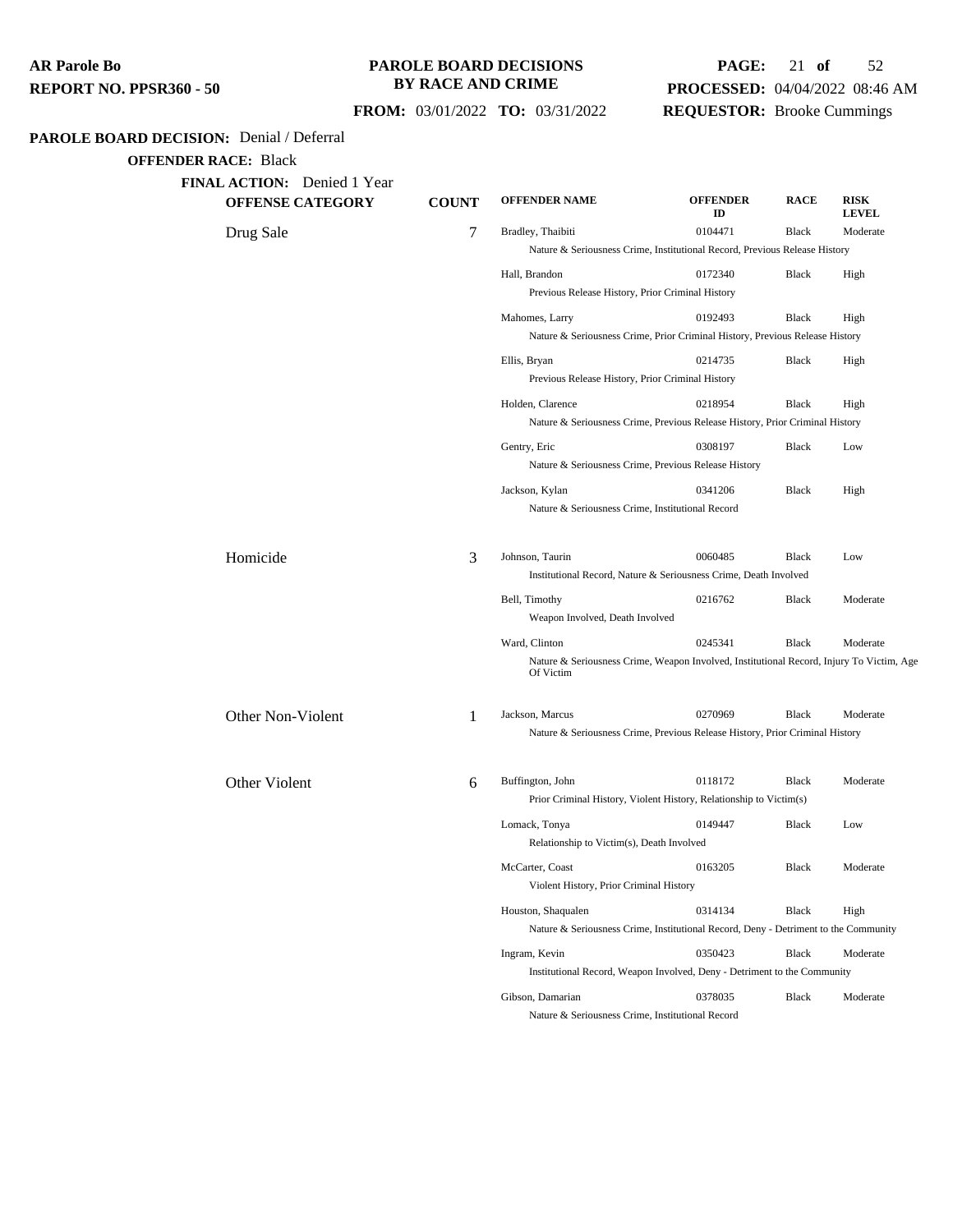#### **PAROLE BOARD DECISIONS BY RACE AND CRIME**

## **PAGE:** 22 **of** 52 **PROCESSED:** 04/04/2022 08:46 AM **REQUESTOR:** Brooke Cummings

## **FROM:** 03/01/2022 **TO:** 03/31/2022

## **PAROLE BOARD DECISION:** Denial / Deferral

**OFFENDER RACE:** Black

| <b>OFFENSE CATEGORY</b> | <b>COUNT</b> | <b>OFFENDER NAME</b>                                                                            | <b>OFFENDER</b><br>ID | <b>RACE</b>  | <b>RISK</b><br><b>LEVEL</b> |
|-------------------------|--------------|-------------------------------------------------------------------------------------------------|-----------------------|--------------|-----------------------------|
| Robbery                 | 11           | Collins, Mario                                                                                  | 0124498               | Black        | Moderate                    |
|                         |              | Nature & Seriousness Crime, Weapon Involved, Institutional Record                               |                       |              |                             |
|                         |              | McCrackin, Wilson                                                                               | 0141631               | Black        | High                        |
|                         |              | Previous Release History, Prior Criminal History                                                |                       |              |                             |
|                         |              | Benford, Dante                                                                                  | 0190582               | <b>Black</b> | Moderate                    |
|                         |              | Nature & Seriousness Crime, Institutional Record                                                |                       |              |                             |
|                         |              | Dortch, Willie                                                                                  | 0214430               | Black        | Moderate                    |
|                         |              | Nature & Seriousness Crime, Institutional Record, Violent History                               |                       |              |                             |
|                         |              | Evans, Levatus                                                                                  | 0216206               | Black        | High                        |
|                         |              | Nature & Seriousness Crime, New Time, Laws, Association                                         |                       |              |                             |
|                         |              | Jordan, Cameron                                                                                 | 0219838               | <b>Black</b> | Moderate                    |
|                         |              | New Time, Previous Release History, Victim Was Law Enforcement                                  |                       |              |                             |
|                         |              | Hunter, Tramell                                                                                 | 0227456               | <b>Black</b> | Low                         |
|                         |              | Nature & Seriousness Crime                                                                      |                       |              |                             |
|                         |              | Scales, Shannon                                                                                 | 0259001               | <b>Black</b> | Moderate                    |
|                         |              | Nature & Seriousness Crime, Weapon Involved, Institutional Record                               |                       |              |                             |
|                         |              | Williamson, Zadarian                                                                            | 0305103               | Black        | Moderate                    |
|                         |              | Nature & Seriousness Crime, Weapon Involved, Injury To Victim, Short Time Served                |                       |              |                             |
|                         |              | Lyons, Jermaine                                                                                 | 0352375               | <b>Black</b> | Low                         |
|                         |              | Nature & Seriousness Crime, Institutional Record                                                |                       |              |                             |
|                         |              | Porter, Sherrod                                                                                 | 1439602               | <b>Black</b> | Moderate                    |
|                         |              | Nature & Seriousness Crime, Weapon Involved, Multiple Counts                                    |                       |              |                             |
| <b>Sex</b>              | 5            | Thomas, Jeffery                                                                                 | 0161220               | Black        | Moderate                    |
|                         |              | Nature & Seriousness Crime, Prior Criminal History, Age Of Victim, Relationship to<br>Victim(s) |                       |              |                             |
|                         |              | Theus, Bobby                                                                                    | 0189764               | <b>Black</b> | Moderate                    |
|                         |              | Nature & Seriousness Crime, Institutional Record                                                |                       |              |                             |
|                         |              | McKey, Wendell                                                                                  | 0335092               | <b>Black</b> | Low                         |
|                         |              | Nature & Seriousness Crime, Age Of Victim, Relationship to Victim(s)                            |                       |              |                             |
|                         |              | Smallwood, Xavier                                                                               | 1107028               | Black        | Moderate                    |
|                         |              | Institutional Record, Nature & Seriousness Crime                                                |                       |              |                             |
|                         |              | Anderson/Din, Marvin/Jamal                                                                      | 1112614               | Black        | Low                         |
|                         |              | Nature & Seriousness Crime, Age Of Victim, Relationship to Victim(s)                            |                       |              |                             |
| Theft                   | 2            | Powell, Deonte                                                                                  | 0320616               | Black        | Unknown                     |
|                         |              | Nature & Seriousness Crime, Weapon Involved                                                     |                       |              |                             |
|                         |              | Adams, Samuel                                                                                   | 0321066               | Black        | Moderate                    |

Institutional Record, Nature & Seriousness Crime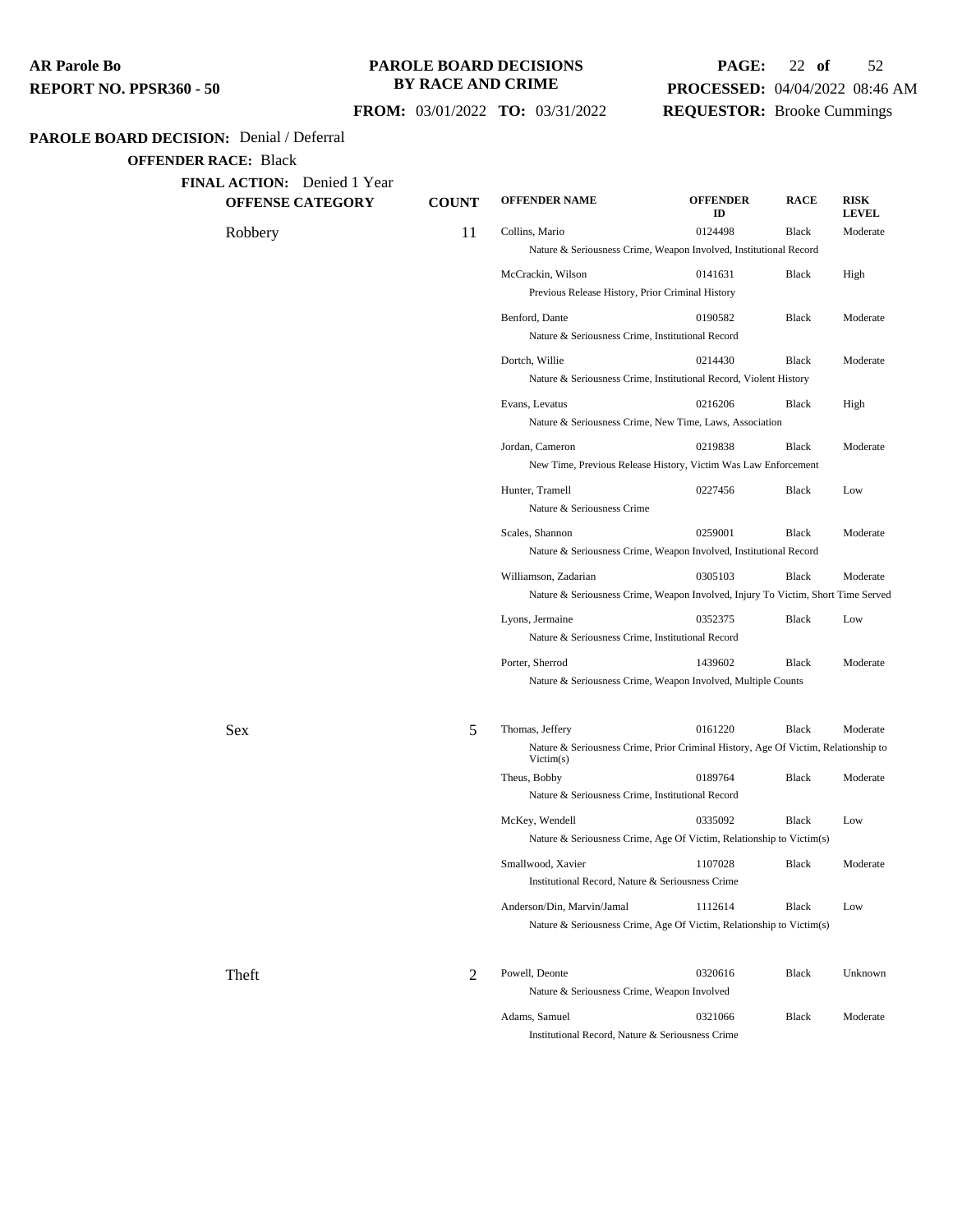**PAROLE BOARD DECISION:** Denial / Deferral **OFFENDER RACE:** Black **FINAL ACTION:** Denied 1 Year **OFFENSE CATEGORY COUNT OFFENDER NAME OFFENDER ID RACE RISK LEVEL** Weapons 2 Kelley, Joe 0005112 Black Moderate Nature & Seriousness Crime, Institutional Record Trotter, Kodie 0230866 Black Moderate Prior Criminal History, Violent History, Relationship to Victim(s) **FINAL ACTION TOTAL:** 72 **FINAL ACTION:** Denied 2 Years **OFFENSE CATEGORY COUNT OFFENDER NAME OFFENDER ID RACE RISK LEVEL** Battery **6** Wilford, Craig 6 0076310 Black Moderate Nature & Seriousness Crime, Violent History Flowers, Sean 0169363 Black Moderate Nature & Seriousness Crime, Injury To Victim, Weapon Involved Willingham, Talja 0220219 Black Moderate Nature & Seriousness Crime, Weapon Involved, Institutional Record Walker, Christopher 0256795 Black Moderate Nature & Seriousness Crime, Injury To Victim, Relationship to Victim(s), Age Of Victim, Weapon Involved Gadsden, Henry 0291673 Black Low Nature & Seriousness Crime, Age Of Victim, Relationship to Victim(s), Institutional Record Goree, Andre 0376103 Black Moderate Nature & Seriousness Crime, Age Of Victim Crime Conspiracy 1 Kursh, Kilo 0216012 Black Moderate Institutional Record, Nature & Seriousness Crime, Prior Criminal History, Weapon Involved, Injury To Victim Criminal Attempt 1 Sims, Anthony <sup>0288854</sup> Black Moderate Nature & Seriousness Crime, Age Of Victim Homicide 3 Baker, Lonnie <sup>0045807</sup> Black Moderate Nature & Seriousness Crime, Prior Criminal History, Previous Release History Brown, Jeff 1080026 Black Moderate Nature & Seriousness Crime, Death Involved, Age Of Victim Cox, Richard 1115950 Black Moderate Nature & Seriousness Crime, Institutional Record Other Violent 2 Johnson, Anthony 0255625 Black Low Nature & Seriousness Crime, Death Involved **AR Parole Bo REPORT NO. PPSR360 - 50 PAROLE BOARD DECISIONS BY RACE AND CRIME FROM:** 03/01/2022 **TO:** 03/31/2022 **PAGE:** 23 **of** 52 **PROCESSED:** 04/04/2022 08:46 AM **REQUESTOR:** Brooke Cummings

Hill, Johnnie 1082167 Black Low Nature & Seriousness Crime, Institutional Record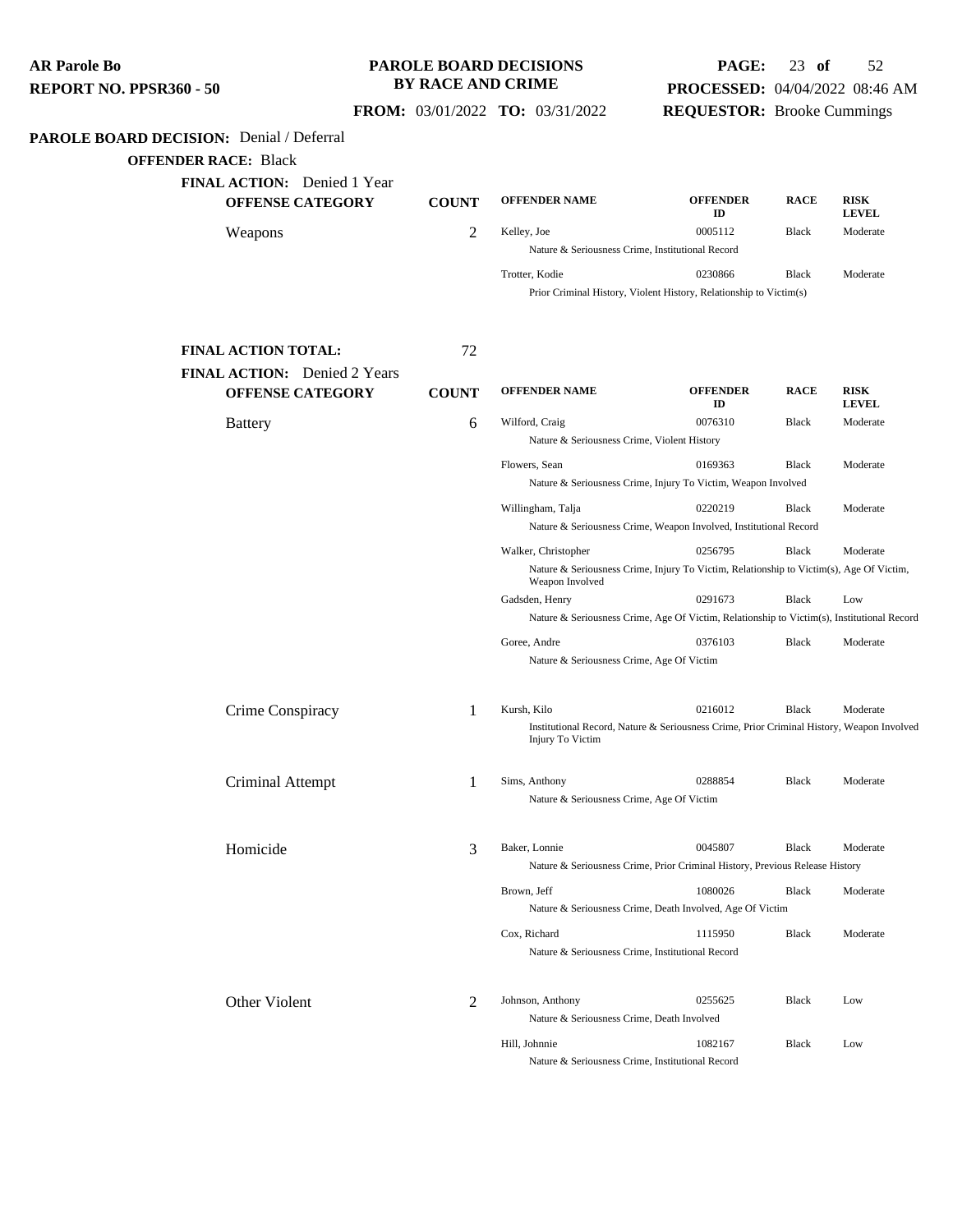| <b>AR Parole Bo</b>            |  |
|--------------------------------|--|
| <b>REPORT NO. PPSR360 - 50</b> |  |

## **PAROLE BOARD DECISIONS BY RACE AND CRIME**

## **PAGE:** 24 **of** 52 **PROCESSED:** 04/04/2022 08:46 AM **REQUESTOR:** Brooke Cummings

 **FROM:** 03/01/2022 **TO:** 03/31/2022

## **PAROLE BOARD DECISION:** Denial / Deferral

**OFFENDER RACE:** Black

| <b>FINAL ACTION:</b> Denied 2 Years<br><b>OFFENSE CATEGORY</b> | <b>COUNT</b> | <b>OFFENDER NAME</b>                                                                                  | <b>OFFENDER</b><br>ID | <b>RACE</b>  | <b>RISK</b><br><b>LEVEL</b> |
|----------------------------------------------------------------|--------------|-------------------------------------------------------------------------------------------------------|-----------------------|--------------|-----------------------------|
| Robbery                                                        | 3            | Scott, Tyrone                                                                                         | 0219816               | <b>Black</b> | Moderate                    |
|                                                                |              | Violent History, Nature Of Violation, Relationship to Victim(s)                                       |                       |              |                             |
|                                                                |              | Porter, Loranza                                                                                       | 0290017               | <b>Black</b> | Moderate                    |
|                                                                |              | Nature & Seriousness Crime, Multiple Counts, Weapon Involved                                          |                       |              |                             |
|                                                                |              | <b>Block, Willious</b>                                                                                | 1119582               | <b>Black</b> | Moderate                    |
|                                                                |              | Nature & Seriousness Crime, Previous Release History                                                  |                       |              |                             |
|                                                                |              |                                                                                                       |                       |              |                             |
| <b>Sex</b>                                                     | 2            | Davis, Earnie                                                                                         | 0332083               | <b>Black</b> | High                        |
|                                                                |              | Nature & Seriousness Crime, Previous Release History, Prior Criminal History, Institutional<br>Record |                       |              |                             |
|                                                                |              | Washington, Tykequione                                                                                | 0356843               | Black        | Low                         |
|                                                                |              | Nature & Seriousness Crime, Age Of Victim, Relationship to Victim(s)                                  |                       |              |                             |
|                                                                |              |                                                                                                       |                       |              |                             |
| Theft                                                          |              | Wesson, Octavious                                                                                     | 0334278               | Black        | Moderate                    |
|                                                                |              | Nature & Seriousness Crime, Weapon Involved, Institutional Record                                     |                       |              |                             |

#### **FINAL ACTION TOTAL:** 19

| <b>FINAL ACTION:</b> Pass For More Information |              |                       |                       |              |                             |
|------------------------------------------------|--------------|-----------------------|-----------------------|--------------|-----------------------------|
| <b>OFFENSE CATEGORY</b>                        | <b>COUNT</b> | <b>OFFENDER NAME</b>  | <b>OFFENDER</b><br>ID | <b>RACE</b>  | <b>RISK</b><br><b>LEVEL</b> |
| Homicide                                       | 2            | Jamerson, Roland      | 0038450               | Black        | Moderate                    |
|                                                |              | Johnson, Doncornelius | 0260027               | Black        | Low                         |
| <b>Other Property</b>                          |              | Black, Skulynkee      | 0254834               | <b>Black</b> | Low                         |
| Robbery                                        |              | Richardson, Justin    | 0209140               | Black        | Moderate                    |
| <b>Sex</b>                                     |              | Marshall, Sanchez     | 0353414               | <b>Black</b> | Low                         |

**FINAL ACTION TOTAL:** 5

| <b>FINAL ACTION:</b> Passed Out Of Class |              |                      |                       |              |                             |
|------------------------------------------|--------------|----------------------|-----------------------|--------------|-----------------------------|
| <b>OFFENSE CATEGORY</b>                  | <b>COUNT</b> | <b>OFFENDER NAME</b> | <b>OFFENDER</b><br>ID | <b>RACE</b>  | <b>RISK</b><br><b>LEVEL</b> |
| Assault                                  | 3            | Warren, Shawn        | 0005055               | <b>Black</b> | Moderate                    |
|                                          |              | Lewis, Luther        | 0245212               | <b>Black</b> | High                        |
|                                          |              | Calhoun, Kendrick    | 0304066               | Black        | High                        |
|                                          |              |                      |                       |              |                             |
| <b>Battery</b>                           | 6            | Perkins, Stephan     | 0191815               | <b>Black</b> | High                        |
|                                          |              | Sullivan, Gerald     | 0209089               | <b>Black</b> | Moderate                    |
|                                          |              | Overton, Perry       | 0289077               | <b>Black</b> | Moderate                    |
|                                          |              | Jeffries, Vent       | 0336816               | <b>Black</b> | Moderate                    |
|                                          |              | Hunter, Tristian     | 0338123               | <b>Black</b> | High                        |
|                                          |              | Johnson, Zannarius   | 0362031               | <b>Black</b> | Low                         |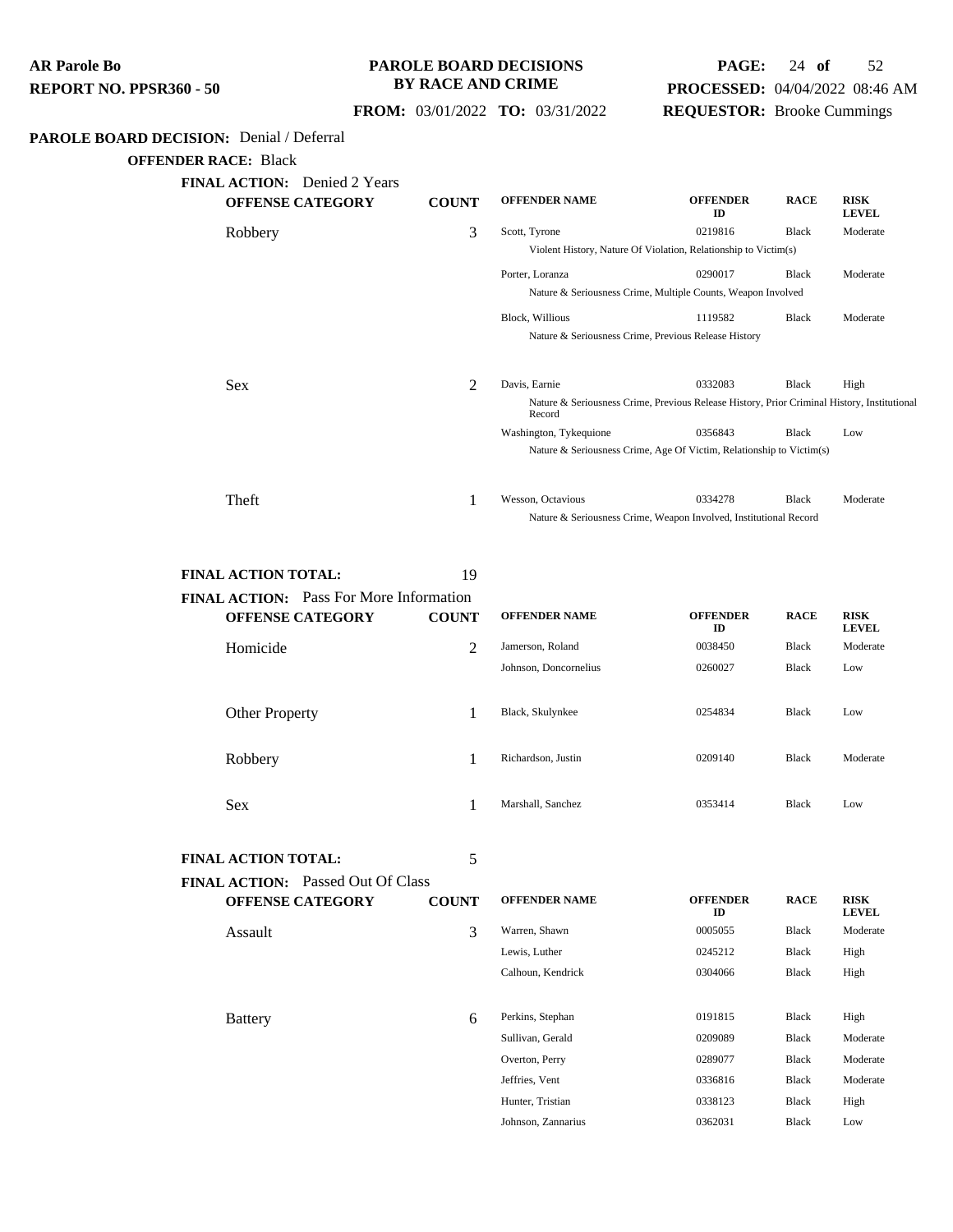#### **PAROLE BOARD DECISIONS BY RACE AND CRIME**

## **PAGE:** 25 **of** 52 **PROCESSED:** 04/04/2022 08:46 AM **REQUESTOR:** Brooke Cummings

## **FROM:** 03/01/2022 **TO:** 03/31/2022

#### **PAROLE BOARD DECISION:** Denial / Deferral

**OFFENDER RACE:** Black

| <b>OFFENSE CATEGORY</b> | <b>COUNT</b>   | <b>OFFENDER NAME</b> | <b>OFFENDER</b><br>ID | <b>RACE</b>  | <b>RISK</b><br><b>LEVEL</b> |
|-------------------------|----------------|----------------------|-----------------------|--------------|-----------------------------|
| <b>Burglary</b>         | $\,8\,$        | Sanders, Lamarcus    | 0215127               | <b>Black</b> | Moderate                    |
|                         |                | Morant, Joseph       | 0235154               | <b>Black</b> | High                        |
|                         |                | Crawford, Demetri    | 0243755               | <b>Black</b> | High                        |
|                         |                | Buckner, Marcus      | 0247911               | <b>Black</b> | Moderate                    |
|                         |                | Harris, Cartelious   | 0294561               | <b>Black</b> | High                        |
|                         |                | Bryant, Akeejae      | 0312502               | <b>Black</b> | Moderate                    |
|                         |                | Montgomery, Travis   | 0338900               | <b>Black</b> | High                        |
|                         |                | Radford, Tommy       | 1089900               | <b>Black</b> | Moderate                    |
| Crime Conspiracy        | 1              | Seals, Gerry         | 0179869               | Black        | High                        |
| Criminal Attempt        | $\mathbf{1}$   | Smith, Rickey        | 0199428               | <b>Black</b> | High                        |
| Drug Sale               | $\overline{4}$ | Barrett, Brandon     | 0161761               | <b>Black</b> | Moderate                    |
|                         |                | Williams, Micario    | 0221998               | Black        | Moderate                    |
|                         |                | Stubbs, Kelcey       | 0293338               | <b>Black</b> | Moderate                    |
|                         |                | Ward, Avery          | 1107836               | Black        | Moderate                    |
| Homicide                | $\mathbf{1}$   | Harris, Cedric       | 1106924               | Black        | Moderate                    |
| Other Non-Violent       | 1              | Butler, Carlos       | 0238833               | <b>Black</b> | Moderate                    |
| Other Violent           | $\overline{2}$ | Freeman, Darrell     | 0261296               | <b>Black</b> | Low                         |
|                         |                | Kelley, Carjuan      | 0318451               | Black        | High                        |
| Robbery                 | 6              | Jones, Edmond        | 0158643               | <b>Black</b> | Moderate                    |
|                         |                | Gill, Jimmy          | 0200286               | <b>Black</b> | Moderate                    |
|                         |                | Wiley, Demario       | 0256452               | <b>Black</b> | Moderate                    |
|                         |                | Sims, Rennie         | 0260135               | <b>Black</b> | High                        |
|                         |                | Jones, Christopher   | 0308368               | <b>Black</b> | Moderate                    |
|                         |                | Powell, Adrian       | 1123237               | Black        | Moderate                    |
| Sex                     | $\overline{2}$ | Culbreath, Saquwan   | 0290830               | Black        | Moderate                    |
|                         |                | Benton, Zavius       | 0321402               | <b>Black</b> | Moderate                    |
| Theft                   | $\overline{2}$ | Allen, Randy         | 0178041               | Black        | Moderate                    |
|                         |                | Walker, Joshua       | 0192964               | Black        | High                        |
| Weapons                 | $\mathbf{1}$   | Lewis, Jonathan      | 0311327               | <b>Black</b> | Moderate                    |
|                         |                |                      |                       |              |                             |

**FINAL ACTION TOTAL:** 38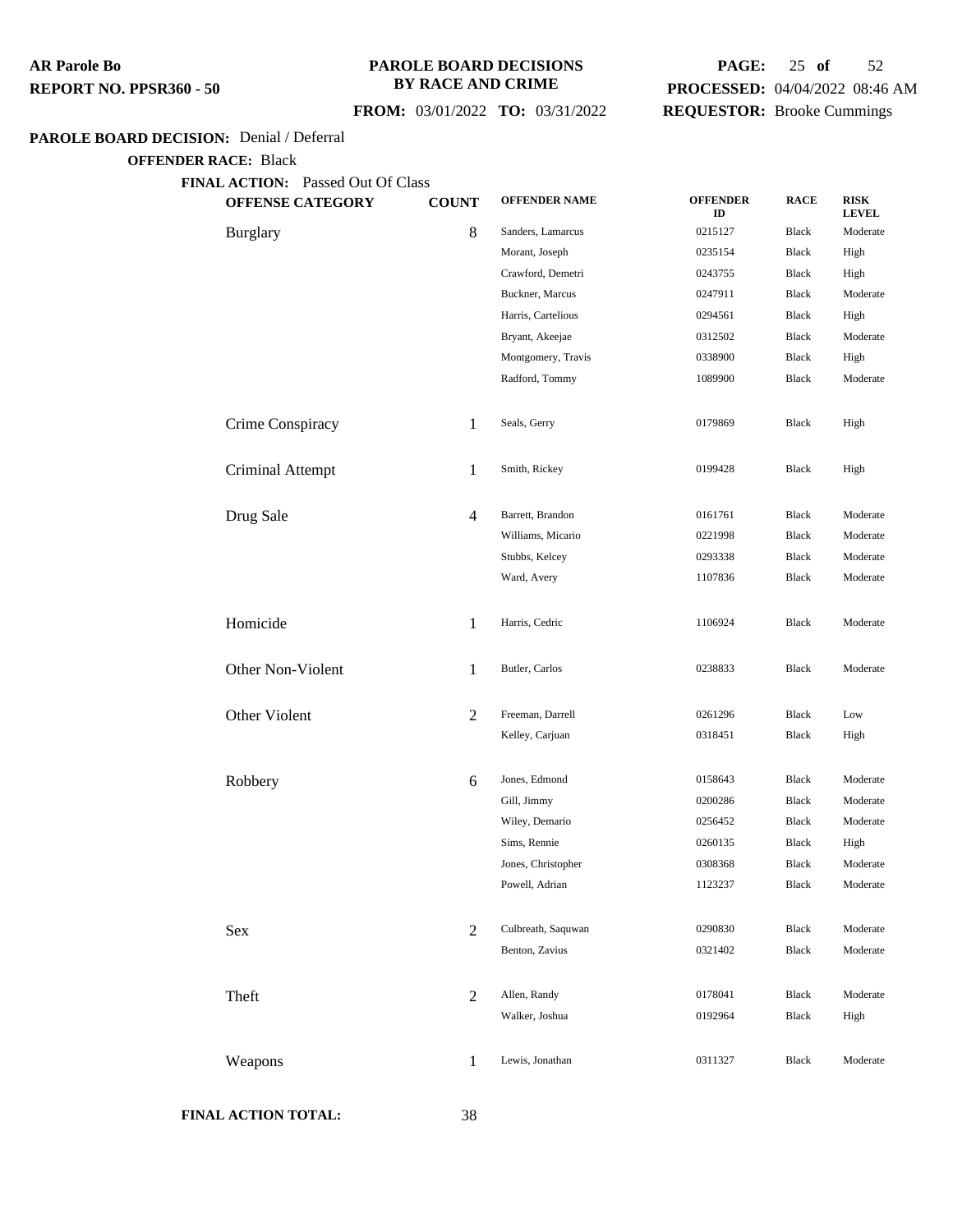#### **PAROLE BOARD DECISIONS BY RACE AND CRIME**

## **FROM:** 03/01/2022 **TO:** 03/31/2022

## **PAGE:** 26 **of** 52 **PROCESSED:** 04/04/2022 08:46 AM **REQUESTOR:** Brooke Cummings

#### **PAROLE BOARD DECISION:** Denial / Deferral

| FINAL ACTION: Prior(Hearing)Action Stands<br><b>OFFENSE CATEGORY</b> | <b>COUNT</b>   | <b>OFFENDER NAME</b> | <b>OFFENDER</b><br>ID | <b>RACE</b>  | <b>RISK</b><br><b>LEVEL</b> |
|----------------------------------------------------------------------|----------------|----------------------|-----------------------|--------------|-----------------------------|
| Assault                                                              | $\overline{2}$ | Neal, Deandre        | 0191169               | Black        | Moderate                    |
|                                                                      |                | Ross, Nicholas       | 0312798               | Black        | High                        |
| <b>Battery</b>                                                       | 10             | Little, Percy        | 0014904               | <b>Black</b> | High                        |
|                                                                      |                | O'Neal, Ray          | 0129148               | Black        | High                        |
|                                                                      |                | Bradford, Travis     | 0175593               | Black        | High                        |
|                                                                      |                | Myers, Marlon        | 0214161               | Black        | High                        |
|                                                                      |                | Jones, Ricky         | 0258766               | Black        | Low                         |
|                                                                      |                | Butler, Laquitha     | 0301418               | Black        | Low                         |
|                                                                      |                | Watson, Danny        | 0312790               | Black        | High                        |
|                                                                      |                | Cummings, Joshua     | 0328391               | Black        | Moderate                    |
|                                                                      |                | Nelson, Bravery      | 0357991               | Black        | Moderate                    |
|                                                                      |                | Byrd-Ramos, Ramonte  | 0375800               | Black        | Low                         |
| <b>Burglary</b>                                                      | $\,8\,$        | Daniels, Terry       | 0095990               | <b>Black</b> | Moderate                    |
|                                                                      |                | Thomas, Kurtis       | 0147193               | Black        | Moderate                    |
|                                                                      |                | Stewart, James       | 0179026               | <b>Black</b> | Moderate                    |
|                                                                      |                | Galvez, Alejandro    | 0211197               | <b>Black</b> | High                        |
|                                                                      |                | Russ, Tabitha        | 0258659               | Black        | Moderate                    |
|                                                                      |                | Arnold, Antonio      | 0259897               | Black        | Moderate                    |
|                                                                      |                | Richmond, Latrell    | 0324985               | Black        | High                        |
|                                                                      |                | Rodgers, Marquese    | 0334724               | <b>Black</b> | High                        |
| Drug Sale                                                            | $\overline{2}$ | Caver, Remondo       | 0190399               | <b>Black</b> | Moderate                    |
|                                                                      |                | Dunn, Larry          | 0221458               | Black        | Moderate                    |
| Other Non-Violent                                                    | 2              | Mitchell, Michael    | 0218629               | <b>Black</b> | Low                         |
|                                                                      |                | Lewis, Eric          | 0221444               | Black        | Moderate                    |
| <b>Other Property</b>                                                | $\mathbf{1}$   | Gibson, Jerry        | 0100530               | <b>Black</b> | Moderate                    |
| Other Violent                                                        | 6              | Durham, Robert       | 0181917               | Black        | Moderate                    |
|                                                                      |                | Murray, Lorenza      | 0257454               | Black        | High                        |
|                                                                      |                | Denmark, Diquan      | 0288405               | Black        | High                        |
|                                                                      |                | Avance, Tavoris      | 0312004               | Black        | Low                         |
|                                                                      |                | Johnson, Joshua      | 0337527               | Black        | Moderate                    |
|                                                                      |                | Hammock, Phillip     | 1952829               | Black        | Moderate                    |
| Robbery                                                              | $\overline{4}$ | Hill, Atomic         | 0024680               | <b>Black</b> | Moderate                    |
|                                                                      |                | Moore, Samuel        | 0170061               | Black        | Moderate                    |
|                                                                      |                | King, Steven         | 0251747               | Black        | Moderate                    |
|                                                                      |                | Mitchell, Anthony    | 0339820               | Black        | Moderate                    |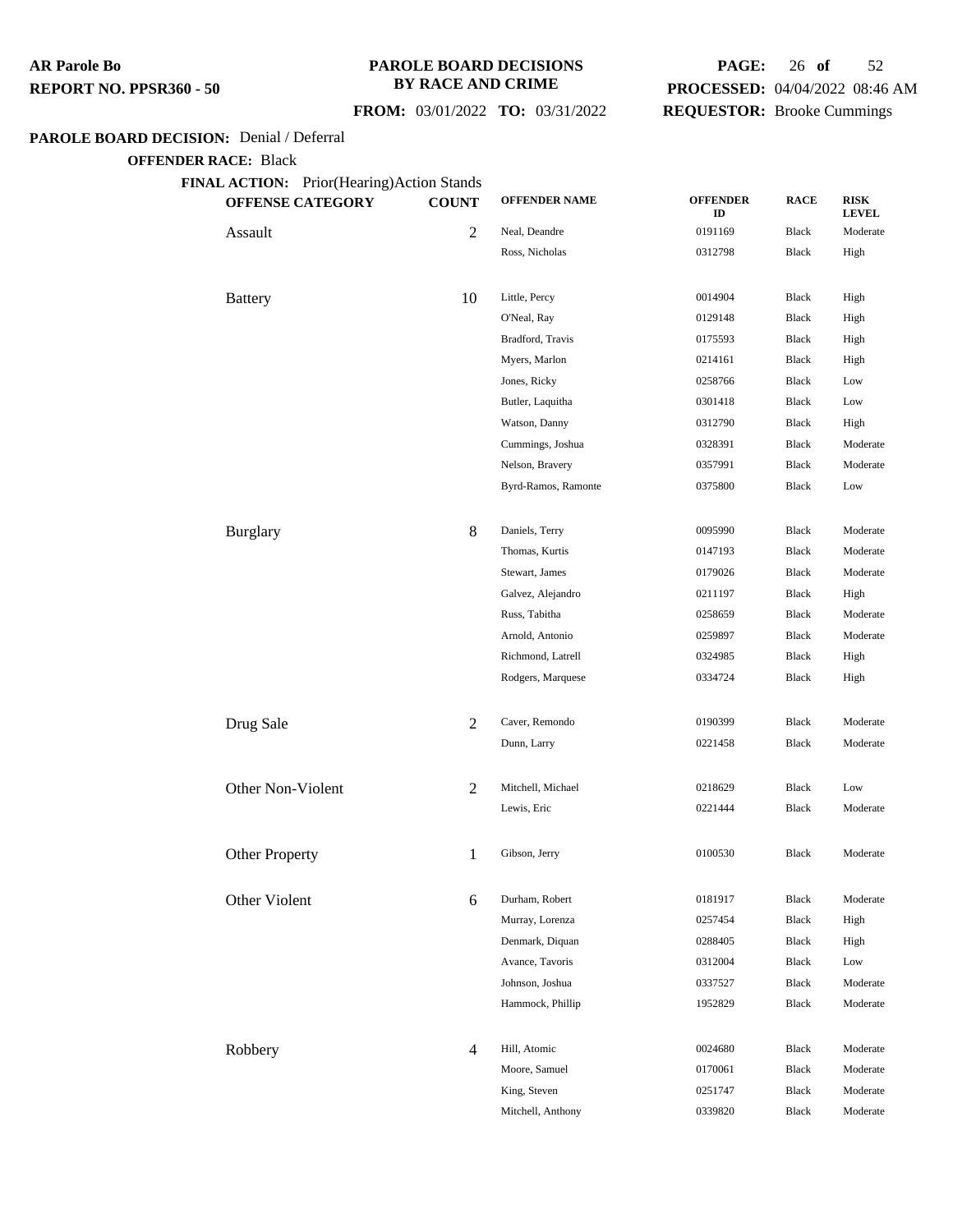#### **PAROLE BOARD DECISIONS BY RACE AND CRIME**

## **PAGE:** 27 **of** 52 **PROCESSED:** 04/04/2022 08:46 AM **REQUESTOR:** Brooke Cummings

 **FROM:** 03/01/2022 **TO:** 03/31/2022

## **PAROLE BOARD DECISION:** Denial / Deferral

**OFFENDER RACE:** Black

| <b>FINAL ACTION:</b> Prior(Hearing)Action Stands<br><b>OFFENSE CATEGORY</b> | <b>COUNT</b> | <b>OFFENDER NAME</b> | <b>OFFENDER</b><br>ID | <b>RACE</b>  | <b>RISK</b><br><b>LEVEL</b> |
|-----------------------------------------------------------------------------|--------------|----------------------|-----------------------|--------------|-----------------------------|
| <b>Sex</b>                                                                  | 2            | Coleman, Gary        | 0070198               | <b>Black</b> | Moderate                    |
|                                                                             |              | Collins, Tyrone      | 0074477               | <b>Black</b> | Moderate                    |
| <b>Theft</b>                                                                |              | Whitfield, Stevenson | 0328474               | Black        | High                        |
| Weapons                                                                     | 3            | Gray, Sankeno        | 0221374               | <b>Black</b> | Moderate                    |
|                                                                             |              | Wilbourn, Keyonte    | 0333478               | <b>Black</b> | Moderate                    |
|                                                                             |              | Smith, Devonta       | 0346060               | <b>Black</b> | Moderate                    |

**FINAL ACTION TOTAL:** 41

| FINAL ACTION: Prior(Screening)Action Stands<br><b>OFFENSE CATEGORY</b> | <b>COUNT</b> | <b>OFFENDER NAME</b> | <b>OFFENDER</b><br>ID | <b>RACE</b>  | <b>RISK</b><br><b>LEVEL</b> |
|------------------------------------------------------------------------|--------------|----------------------|-----------------------|--------------|-----------------------------|
| Burglary                                                               |              | Brown, Kenneth       | 0308988               | <b>Black</b> | Moderate                    |
| Drug Posession                                                         |              | Clarke, Forale       | 0334653               | <b>Black</b> | Low                         |
| Theft                                                                  |              | Dawson, William      | 0018812               | <b>Black</b> | Moderate                    |

**FINAL ACTION:** Rewrite 1 Month

**FINAL ACTION TOTAL:** 3

| <b>OFFENSE CATEGORY</b> | <b>COUNT</b> | <b>OFFENDER NAME</b>  | <b>OFFENDER</b><br>ID | <b>RACE</b>  | <b>RISK</b><br><b>LEVEL</b> |
|-------------------------|--------------|-----------------------|-----------------------|--------------|-----------------------------|
| Assault                 |              | Rumber Marzett, Jesse | 0277167               | Black        | Moderate                    |
| <b>Battery</b>          |              | Ray, Bralond          | 0260821               | <b>Black</b> | Moderate                    |
| Drug Posession          |              | Hill, Alvin           | 0139003               | <b>Black</b> | Moderate                    |
| Drug Sale               |              | White, Tony           | 0257188               | Black        | Low                         |
| Robbery                 |              | Blackburn, Andre      | 0142704               | <b>Black</b> | High                        |

**FINAL ACTION TOTAL:** 5

**FINAL ACTION:** Rewrite 2 Months **OFFENSE CATEGORY COUNT OFFENDER NAME OFFENDER ID RACE RISK LEVEL** Homicide 1 Goodman, Frank 0057475 Black Moderate Other Property 1 Chambers, Derrick 0321853 Black High Other Violent 1 Bowers, Winifred 0298404 Black Unknown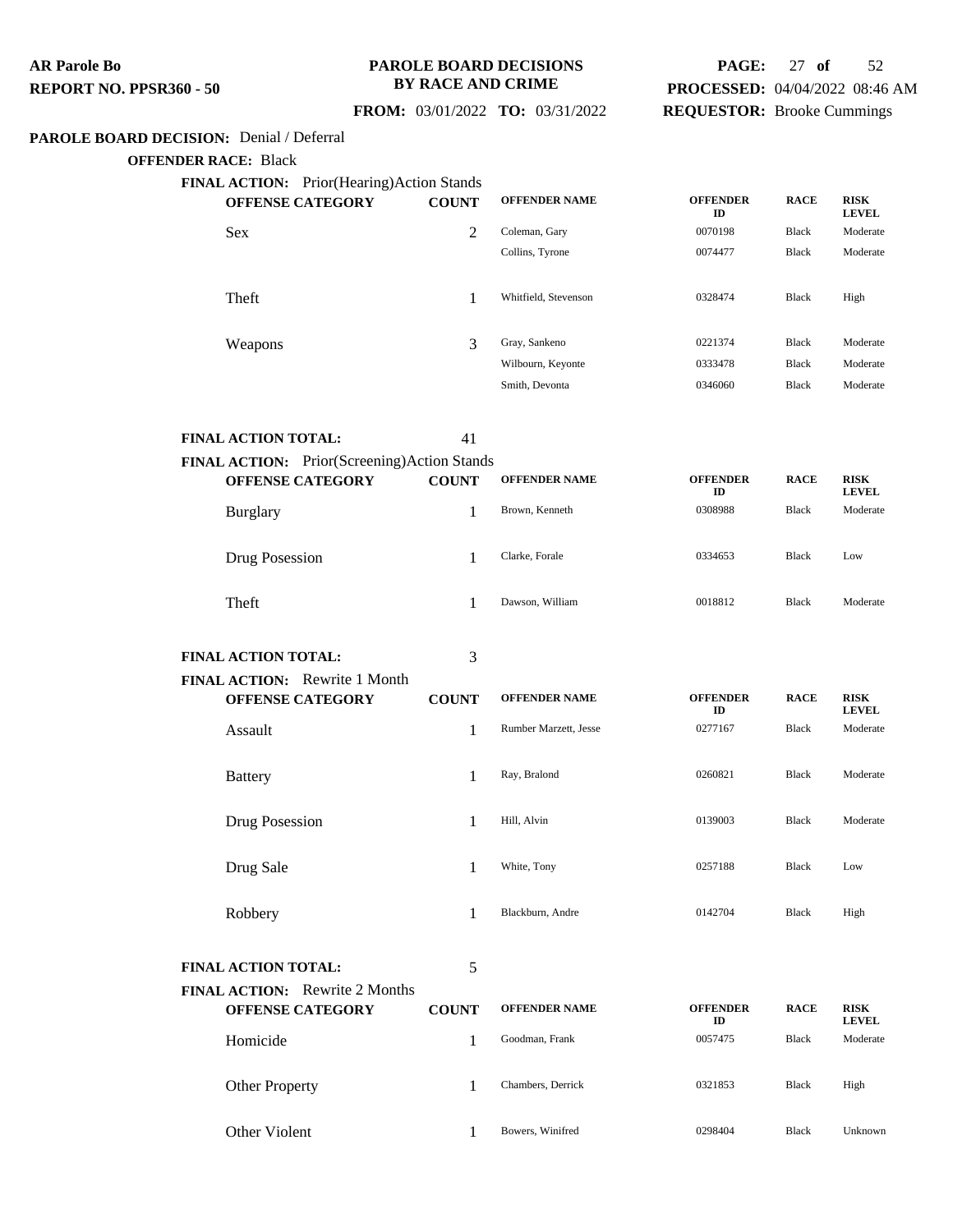| <b>AR Parole Bo</b>                             |                                                                    | <b>BY RACE AND CRIME</b> | <b>PAROLE BOARD DECISIONS</b>    | PAGE:                             | 28 of          | 52                          |
|-------------------------------------------------|--------------------------------------------------------------------|--------------------------|----------------------------------|-----------------------------------|----------------|-----------------------------|
| REPORT NO. PPSR360 - 50                         |                                                                    |                          |                                  | PROCESSED: 04/04/2022 08:46 AM    |                |                             |
|                                                 |                                                                    |                          | FROM: 03/01/2022 TO: 03/31/2022  | <b>REQUESTOR:</b> Brooke Cummings |                |                             |
| <b>PAROLE BOARD DECISION:</b> Denial / Deferral |                                                                    |                          |                                  |                                   |                |                             |
| <b>OFFENDER RACE: Black</b>                     |                                                                    |                          |                                  |                                   |                |                             |
|                                                 | <b>FINAL ACTION:</b> Rewrite 2 Months                              |                          |                                  |                                   |                |                             |
|                                                 | FINAL ACTION TOTAL:                                                | 3                        |                                  |                                   |                |                             |
|                                                 | FINAL ACTION: Rewrite 3 Months<br><b>OFFENSE CATEGORY</b>          | <b>COUNT</b>             | <b>OFFENDER NAME</b>             | <b>OFFENDER</b>                   | <b>RACE</b>    | <b>RISK</b>                 |
|                                                 | Fraud                                                              | 1                        | Johnson, Steven                  | ID<br>0203743                     | Black          | <b>LEVEL</b><br>Moderate    |
|                                                 | FINAL ACTION TOTAL:                                                | 1                        |                                  |                                   |                |                             |
|                                                 | <b>FINAL ACTION:</b> Transfer Rescinded<br><b>OFFENSE CATEGORY</b> | <b>COUNT</b>             | <b>OFFENDER NAME</b>             | <b>OFFENDER</b>                   | <b>RACE</b>    | <b>RISK</b>                 |
|                                                 | <b>Burglary</b>                                                    | 3                        | Goffin, Davdrin                  | ID<br>0189862                     | Black          | <b>LEVEL</b><br>Moderate    |
|                                                 |                                                                    |                          | Smith, Anthony                   | 0228332                           | Black          | Moderate                    |
|                                                 |                                                                    |                          | Richardson, La Darius            | 0355404                           | Black          | High                        |
|                                                 | <b>Other Property</b>                                              | 1                        | Morrow, Kelvin                   | 0353424                           | Black          | Moderate                    |
|                                                 | Sex                                                                | 1                        | Robinson, Kadarian               | 0304721                           | Black          | High                        |
|                                                 | Theft                                                              | 3                        | Stewart, Quincy                  | 0020642                           | Black          | High                        |
|                                                 |                                                                    |                          | Sanders, Antonio<br>Mays, Xavier | 0242697<br>0296851                | Black<br>Black | Moderate<br>High            |
|                                                 | FINAL ACTION TOTAL:                                                | 8                        |                                  |                                   |                |                             |
|                                                 | <b>OFFENDER RACE TOTAL: 219</b>                                    |                          |                                  |                                   |                |                             |
|                                                 | <b>OFFENDER RACE:</b> Caucasian                                    |                          |                                  |                                   |                |                             |
|                                                 | FINAL ACTION: Act 146 Transfer Denied                              |                          |                                  |                                   |                |                             |
|                                                 | <b>OFFENSE CATEGORY</b>                                            | <b>COUNT</b>             | <b>OFFENDER NAME</b>             | <b>OFFENDER</b><br>ID             | <b>RACE</b>    | <b>RISK</b><br><b>LEVEL</b> |
|                                                 | <b>Battery</b>                                                     | 1                        | Bobbitt, Tina                    | 0033126                           | Caucasian      | Moderate                    |
|                                                 | Burglary                                                           | 1                        | Tyler, Timothy                   | 0013804                           | Caucasian      | Moderate                    |
|                                                 | Criminal Attempt                                                   | 1                        | Warrington, Michael              | 0329260                           | Caucasian      | Moderate                    |
|                                                 | Other Non-Violent                                                  | 2                        | Grimes, Colton                   | 0310807                           | Caucasian      | Moderate                    |
|                                                 |                                                                    |                          | Knuckles, Bradley                | 0320160                           | Caucasian      | Low                         |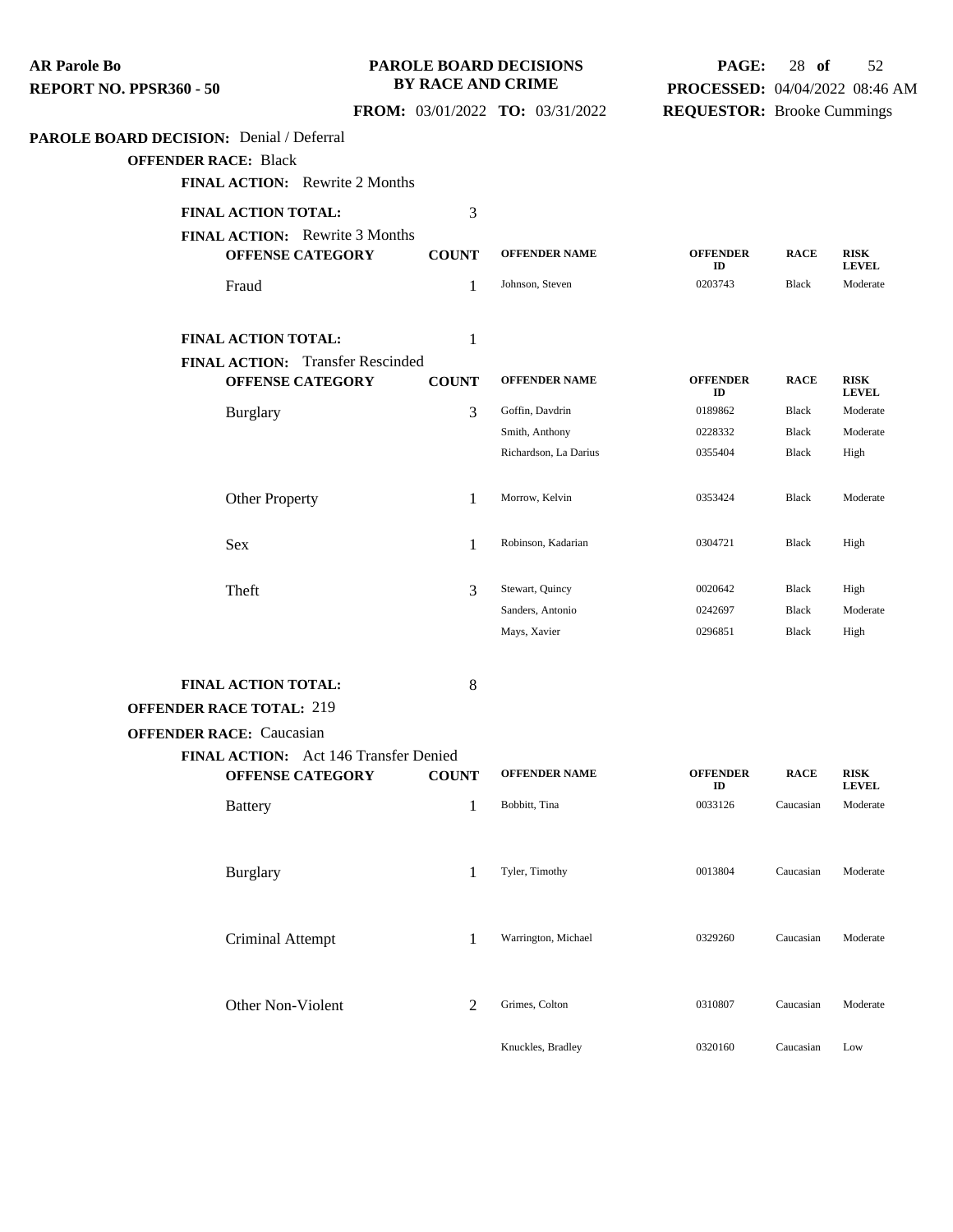#### **PAROLE BOARD DECISIONS BY RACE AND CRIME**

## **PAGE:** 29 **of** 52 **PROCESSED:** 04/04/2022 08:46 AM **REQUESTOR:** Brooke Cummings

#### **FROM:** 03/01/2022 **TO:** 03/31/2022

#### **PAROLE BOARD DECISION:** Denial / Deferral

**OFFENDER RACE:** Caucasian

| <b>FINAL ACTION:</b> Act 146 Transfer Denied |              |                      |                       |             |                             |
|----------------------------------------------|--------------|----------------------|-----------------------|-------------|-----------------------------|
| <b>OFFENSE CATEGORY</b>                      | <b>COUNT</b> | <b>OFFENDER NAME</b> | <b>OFFENDER</b><br>ID | <b>RACE</b> | <b>RISK</b><br><b>LEVEL</b> |
| Other Violent                                | 2            | Galttana, Curtis     | 0160757               | Caucasian   | Low                         |
|                                              |              | Royalty, Jason       | 0352860               | Caucasian   | Moderate                    |
| Robbery                                      | 1            | Jackson, Jeremy      | 0185186               | Caucasian   | Moderate                    |
| <b>Sex</b>                                   | 3            | Garner, David        | 0301882               | Caucasian   | Low                         |
|                                              |              | Logue, Robert        | 0307853               | Caucasian   | Low                         |
|                                              |              | James, Shaun         | 0341879               | Caucasian   | Low                         |

#### **FINAL ACTION TOTAL:** 11

**FINAL ACTION:** Defer for completion of SOCNA **OFFENSE CATEGORY COUNT OFFENDER NAME OFFENDER ID RACE RISK LEVEL** Burglary 1 Davidson/Paradise, William <sup>0137961</sup> Caucasian High Homicide 1 Macfarland, Benjamin 1111002 Caucasian Low Sex 9 Galati, Shawn <sup>0160897</sup> Caucasian Low Hood, Bondie 0202617 Caucasian Low Belknap, Chris 0202642 Caucasian Low Harp, Corey 0215365 Caucasian Low Deblieux, Richard 0294127 Caucasian Moderate Spitler, Jo 0349374 Caucasian Low Callahan, Richard 0375088 Caucasian Low Darr, Douglas 0377461 Caucasian Low Herbert, Richard 0379224 Caucasian Moderate

| <b>FINAL ACTION TOTAL:</b>                                                | 11           |                      |                              |             |                             |
|---------------------------------------------------------------------------|--------------|----------------------|------------------------------|-------------|-----------------------------|
| <b>FINAL ACTION:</b> Defer to complete Vo-Tech<br><b>OFFENSE CATEGORY</b> | <b>COUNT</b> | <b>OFFENDER NAME</b> | <b>OFFENDER</b><br><b>ID</b> | <b>RACE</b> | <b>RISK</b><br><b>LEVEL</b> |
| Theft                                                                     |              | Whitsett, Jacob      | 0352963                      | Caucasian   | Moderate                    |

**FINAL ACTION TOTAL:** 1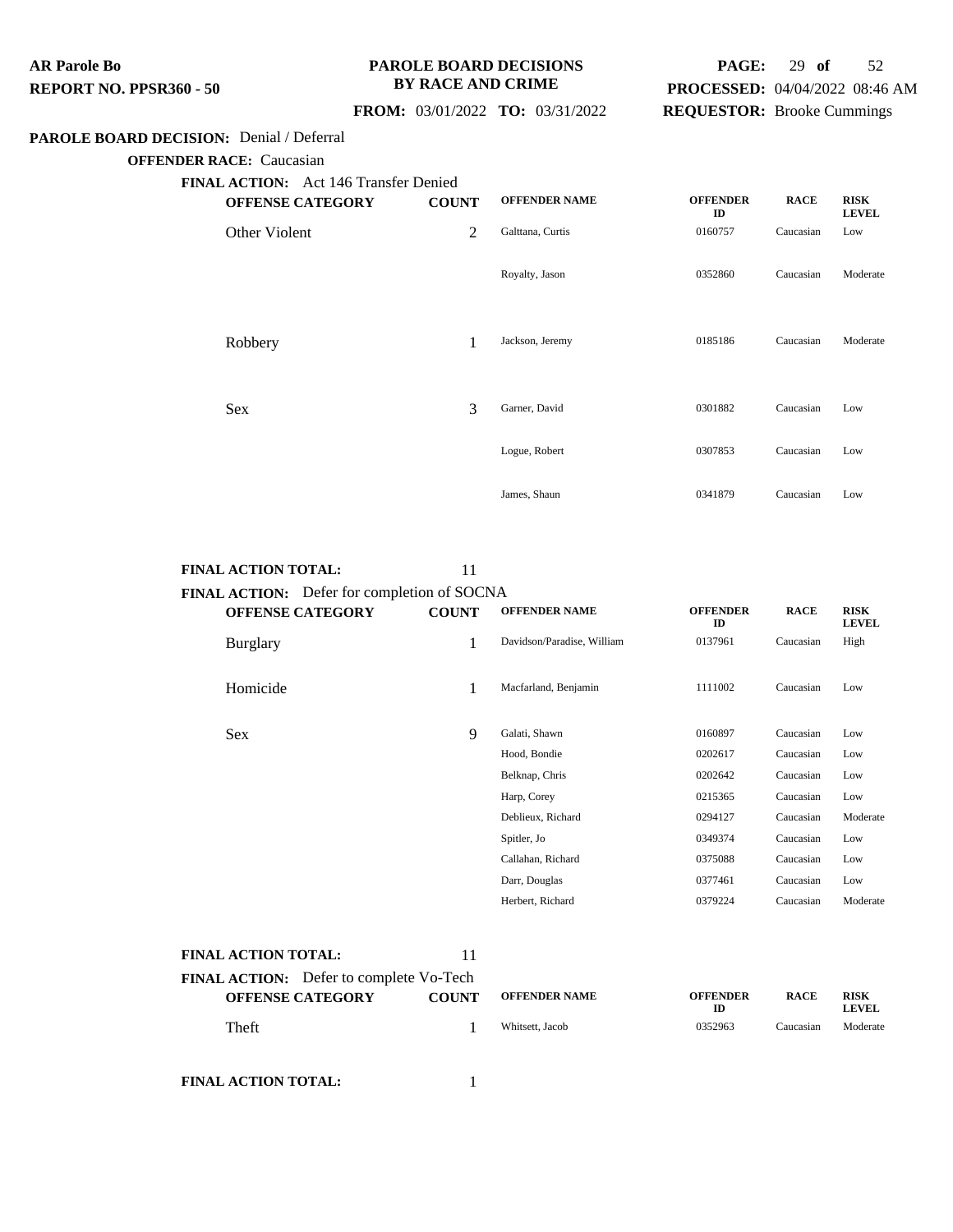**PAROLE BOARD DECISION:** Denial / Deferral **OFFENDER RACE:** Caucasian **FINAL ACTION:** Defer To Complete RSVP Prog **OFFENSE CATEGORY COUNT OFFENDER NAME OFFENDER ID RACE RISK LEVEL** Sex 2 White, Joshua 0222595 Caucasian Moderate Roach, Charles 0336394 Caucasian Low **FINAL ACTION TOTAL:** 2 **FINAL ACTION:** Defer until Outcome of Pending Charges **OFFENSE CATEGORY COUNT OFFENDER NAME OFFENDER ID RACE RISK LEVEL** Drug Sale 2 Fetherolf, Brennon <sup>0238682</sup> Caucasian Moderate Lethiot, Kaitlen 0255874 Caucasian Low Other Non-Violent 3 Lankford, Terry <sup>0016599</sup> Caucasian Moderate Dunegan, Miranda 0178587 Caucasian High Burton, Timothy 0245709 Caucasian Moderate Robbery 2 Landsbaugh, Michael 0164419 Caucasian High Stevens, Ralph 0186774 Caucasian Low Sex 20114539 Caucasian Moderate 1 Batson, Jeffery 20114539 Caucasian Moderate **FINAL ACTION TOTAL:** 8 **FINAL ACTION:** Deferred **OFFENSE CATEGORY COUNT OFFENDER NAME OFFENDER ID RACE RISK LEVEL** Burglary 4 Hale, Jeffrey <sup>0026549</sup> Caucasian Moderate Wells, James 0172736 Caucasian High Hudson, Zackery 0289337 Caucasian Moderate McLeod, William 0336614 Caucasian High **FINAL ACTION TOTAL:** 4 **FINAL ACTION:** Denied 1 Year **OFFENSE CATEGORY COUNT OFFENDER NAME OFFENDER ID RACE RISK LEVEL** Assault **2** Cline, Michael 0141377 Caucasian Moderate Nature & Seriousness Crime, Short Time Served **AR Parole Bo REPORT NO. PPSR360 - 50 PAROLE BOARD DECISIONS BY RACE AND CRIME FROM:** 03/01/2022 **TO:** 03/31/2022 **PAGE:** 30 **of** 52 **PROCESSED:** 04/04/2022 08:46 AM **REQUESTOR:** Brooke Cummings

> Bevell, Robert 0344031 Caucasian Moderate Nature & Seriousness Crime, Prior Criminal History, Short Time Served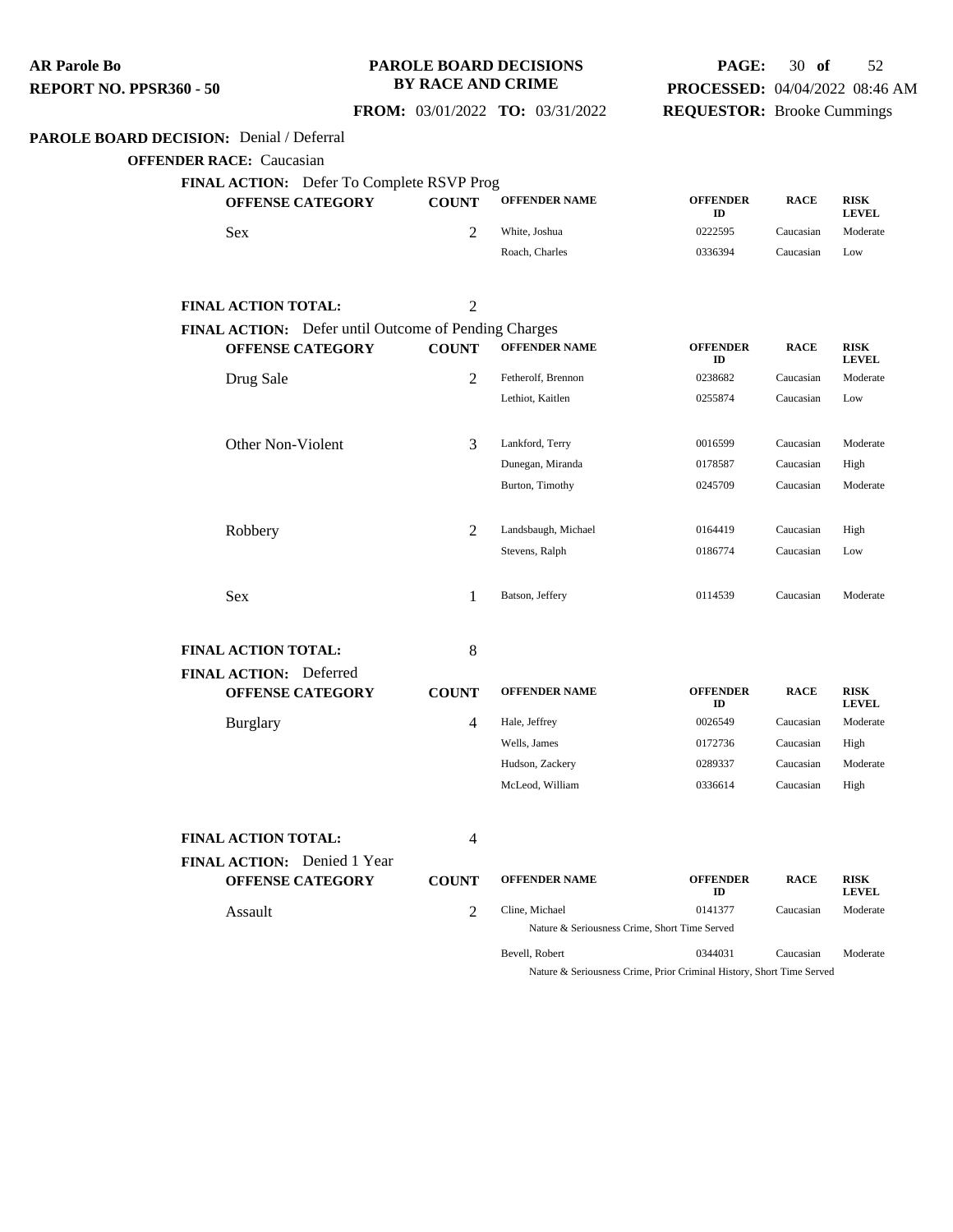#### **PAROLE BOARD DECISIONS BY RACE AND CRIME**

## **PAGE:** 31 **of** 52 **PROCESSED:** 04/04/2022 08:46 AM **REQUESTOR:** Brooke Cummings

#### **FROM:** 03/01/2022 **TO:** 03/31/2022

#### **PAROLE BOARD DECISION:** Denial / Deferral

**OFFENDER RACE:** Caucasian

**FINAL ACTION:** Denied 1 Year

**OFFENSE CATEGORY COUNT OFFENDER NAME OFFENDER ID RACE RISK LEVEL** Battery **26 Boseman, Chad** 0019191 Caucasian Moderate Nature & Seriousness Crime, Relationship to Victim(s), Short Time Served Gaskin, Kevin 0081370 Caucasian Moderate Nature & Seriousness Crime, Prior Criminal History, Victim Was Law Enforcement Jones, Michael 0091286 Caucasian High New Time, Previous Release History, Institutional Record Coleman, Andy 0110457 Caucasian High Nature & Seriousness Crime, Previous Release History, New Time Haynes, Matthew 0142035 Caucasian Moderate Nature & Seriousness Crime, Weapon Involved, Relationship to Victim(s), Injury To Victim, Short Time Served Moreno, Jeffrey 0169491 Caucasian Moderate Nature Of Violation, Weapon Involved, Violent History Mack, Clifford 0179485 Caucasian Moderate Nature & Seriousness Crime, Multiple Counts Johnson, Tracy 0182735 Caucasian Moderate Violent History, Prior Criminal History Cousins, Jarrett 0234574 Caucasian High Nature & Seriousness Crime, Relationship to Victim(s), Injury To Victim, Institutional Record, Age Of Victim Lacore, Ladonna 0235306 Caucasian Moderate Nature Of Violation, Victim Was Law Enforcement, Prior Criminal History, New Time Estes, Chad 0250201 Caucasian High Nature & Seriousness Crime, Institutional Record, Prior Criminal History, Previous Release History, Violent History Shellnut, Daniel 0255941 Caucasian Moderate Nature & Seriousness Crime, Victim Was Law Enforcement, Short Time Served Reza, Jacob 0259752 Caucasian High Institutional Record, Nature & Seriousness Crime, New Time Crawford, Joshua 0286234 Caucasian Moderate Nature & Seriousness Crime, Age Of Victim, Injury To Victim Ripley, Sky 0289825 Caucasian High Nature & Seriousness Crime, Violent History, Multiple Counts, Prior Criminal History Clark, Brandon 0296997 Caucasian Moderate Prior Criminal History, Nature & Seriousness Crime, Relationship to Victim(s) Reynolds, Christopher 0297559 Caucasian Moderate Nature & Seriousness Crime, Age Of Victim Gordon, Gregory 0302672 Caucasian Low Nature & Seriousness Crime, Short Time Served Rea, Triston 0304713 Caucasian High Institutional Record Lynch, John 0306881 Caucasian High Nature & Seriousness Crime, Injury To Victim, Violent History Cox, Lee 0322072 Caucasian High Nature & Seriousness Crime, Institutional Record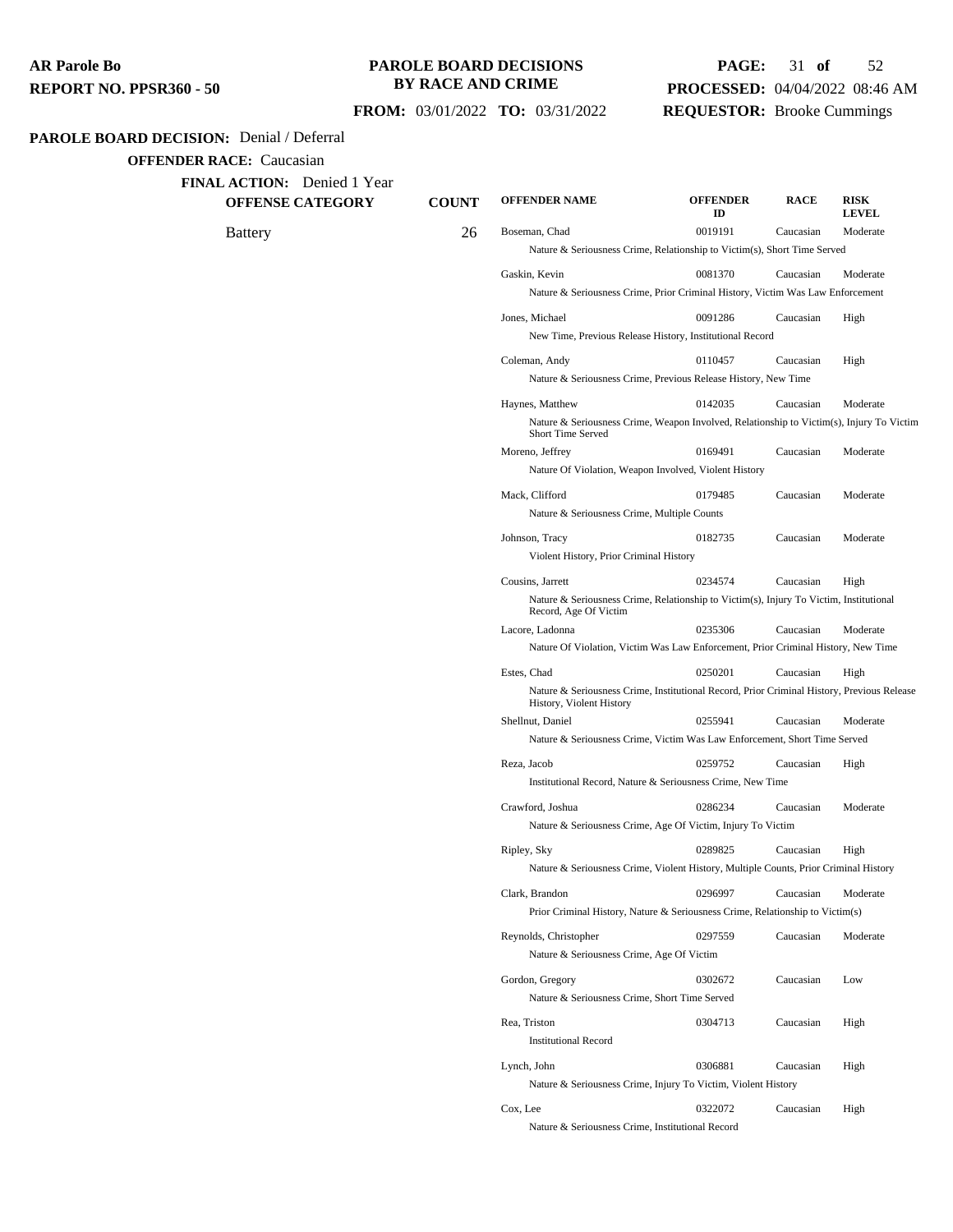**PAROLE BOARD DECISION:** Denial / Deferral **OFFENDER RACE:** Caucasian **FINAL ACTION:** Denied 1 Year **OFFENSE CATEGORY COUNT OFFENDER NAME OFFENDER ID RACE RISK LEVEL** Hunter, Richard 0342152 Caucasian Low Nature & Seriousness Crime, Relationship to Victim(s), Injury To Victim Bushea, Richard 0363372 Caucasian Low Weapon Involved, Injury To Victim Laborde, David 0364280 Caucasian Low Nature & Seriousness Crime Shands, Denise 0366322 Caucasian Low Nature & Seriousness Crime, Relationship to Victim(s), Weapon Involved Fletcher, Jessie 1119936 Caucasian Moderate Prior Criminal History, Previous Release History, Short Time Served, New Time Burglary 12 Johnson, Jeremiah 0026213 Caucasian High New Time, Prior Criminal History Walker, Scott 0139904 Caucasian Moderate Nature & Seriousness Crime, Institutional Record White, Shawn 0151985 Caucasian High Previous Release History, Nature Of Violation Crotts, Spencer 0219813 Caucasian Moderate Nature & Seriousness Crime, New Time, Victim Was Law Enforcement, Short Time Served, Previous Release History Lamkin, Christopher 0236403 Caucasian Moderate Prior Criminal History, Previous Release History, New Time, Violent History Smith, Jonathan 0290631 Caucasian High Prior Criminal History, Violent History Fraij, Blake 0318852 Caucasian Low New Time, Short Time Served Dalton, Corey 0322165 Caucasian Moderate New Time, Prior Criminal History Davis, Chaise 0340582 Caucasian High Short Time Served, Institutional Record Milam, Robert 0340920 Caucasian Moderate Multiple Counts, Institutional Record Rogers, Toby 0352853 Caucasian Moderate Nature & Seriousness Crime, Weapon Involved, Violent History, Prior Criminal History Summers, Joseph 0357604 Caucasian High New Time, Short Time Served, Nature & Seriousness Crime Criminal Attempt 3 Faulkner, Marc <sup>0024486</sup> Caucasian Low Nature & Seriousness Crime, Short Time Served Ogden, David 0157387 Caucasian Moderate Violent History, Nature Of Violation, Previous Release History, Prior Criminal History, New Time, Institutional Record Lively, Andrew 0256249 Caucasian Low Nature & Seriousness Crime **AR Parole Bo REPORT NO. PPSR360 - 50 PAROLE BOARD DECISIONS BY RACE AND CRIME FROM:** 03/01/2022 **TO:** 03/31/2022 **PAGE:** 32 **of** 52 **PROCESSED:** 04/04/2022 08:46 AM **REQUESTOR:** Brooke Cummings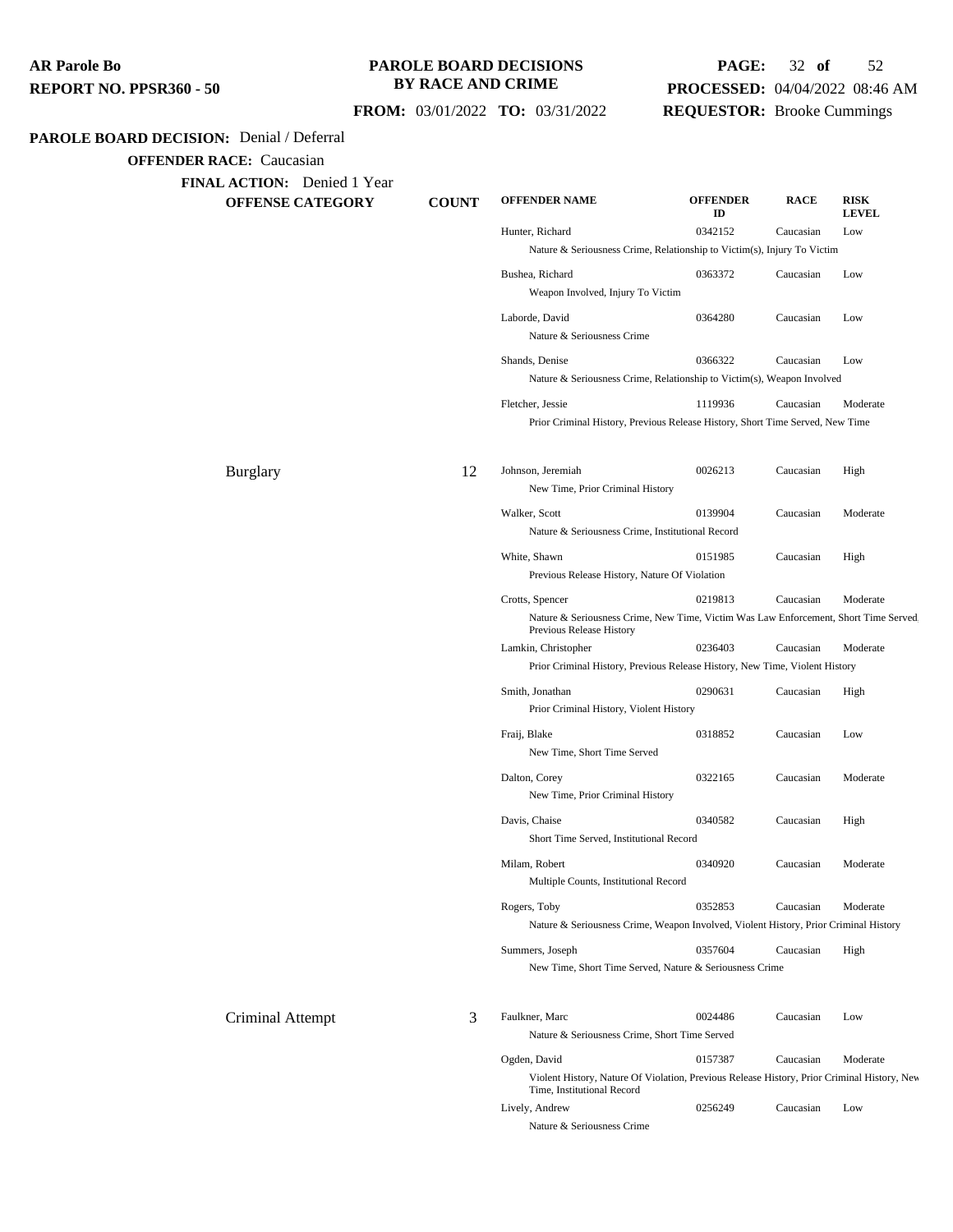| AR Parole Bo            |  |
|-------------------------|--|
| REPORT NO. PPSR360 - 50 |  |

## **PAROLE BOARD DECISIONS BY RACE AND CRIME**

## **PAGE:** 33 **of** 52 **PROCESSED:** 04/04/2022 08:46 AM **REQUESTOR:** Brooke Cummings

| <b>PAROLE BOARD DECISION:</b> Denial / Deferral               |              |                                                                                                                                                           |                       |             |                             |
|---------------------------------------------------------------|--------------|-----------------------------------------------------------------------------------------------------------------------------------------------------------|-----------------------|-------------|-----------------------------|
| <b>OFFENDER RACE:</b> Caucasian                               |              |                                                                                                                                                           |                       |             |                             |
| <b>FINAL ACTION:</b> Denied 1 Year<br><b>OFFENSE CATEGORY</b> | <b>COUNT</b> | <b>OFFENDER NAME</b>                                                                                                                                      | <b>OFFENDER</b><br>ID | <b>RACE</b> | <b>RISK</b><br><b>LEVEL</b> |
| Drug Posession                                                | 5            | Dennis, Billy<br>Prior Criminal History, New Time, Institutional Record                                                                                   | 0050246               | Caucasian   | High                        |
|                                                               |              | Hawthorn, Justin<br>Nature & Seriousness Crime, Prior Criminal History, Victim Was Law Enforcement                                                        | 0241371               | Caucasian   | Moderate                    |
|                                                               |              | Ellis, Tabitha<br><b>Inmates Request</b>                                                                                                                  | 0247180               | Caucasian   | Moderate                    |
|                                                               |              | Steward, Jeremy<br>New Time, Previous Release History                                                                                                     | 0301289               | Caucasian   | High                        |
|                                                               |              | King, Christian<br>Weapon Involved, New Time                                                                                                              | 0301977               | Caucasian   | High                        |
| Drug Sale                                                     | 15           | Chambers, Robert<br>Relationship to Victim(s), Weapon Involved, Nature & Seriousness Crime, Prior Criminal<br>History, Previous Release History, New Time | 0010459               | Caucasian   | Moderate                    |
|                                                               |              | Lawson, Christopher<br>Weapons, New Time                                                                                                                  | 0022734               | Caucasian   | Moderate                    |
|                                                               |              | Bradley, Olen<br>Multiple Counts, Prior Criminal History                                                                                                  | 0022754               | Caucasian   | High                        |
|                                                               |              | Rowe, Brandon<br>Prior Criminal History, Institutional Record                                                                                             | 0037384               | Caucasian   | Moderate                    |
|                                                               |              | Greene, Freddie<br>Prior Criminal History, Previous Release History                                                                                       | 0119062               | Caucasian   | High                        |
|                                                               |              | Blount, William<br>Nature & Seriousness Crime                                                                                                             | 0137875               | Caucasian   | Moderate                    |
|                                                               |              | Siller, Roland<br>Previous Release History, Prior Criminal History, New Time                                                                              | 0145407               | Caucasian   | Moderate                    |
|                                                               |              | Shelton, Eric<br>Nature & Seriousness Crime, Short Time Served, Weapon Involved                                                                           | 0189100               | Caucasian   | Low                         |
|                                                               |              | Linker, Ashley<br>Out Of State Only, Denied Due to Not Receiving 5 Votes, Victim Was Law Enforcement,<br>Previous Release History, Prior Criminal History | 0205288               | Caucasian   | Moderate                    |
|                                                               |              | Gothard, Johnny<br>Nature & Seriousness Crime, Institutional Record                                                                                       | 0209468               | Caucasian   | Moderate                    |
|                                                               |              | Baker, Derek<br>Nature Of Violation, Previous Release History                                                                                             | 0216335               | Caucasian   | Moderate                    |
|                                                               |              | Lum, Shastaty<br>Nature Of Violation, Previous Release History, Prior Criminal History, New Time                                                          | 0230542               | Caucasian   | Low                         |
|                                                               |              | Ross, John<br>Nature & Seriousness Crime, New Time, Injury To Victim                                                                                      | 0250966               | Caucasian   | Moderate                    |
|                                                               |              | McDonald, Tammie<br>Nature Of Violation, Prior Criminal History, New Time                                                                                 | 0285514               | Caucasian   | Low                         |
|                                                               |              | Harris, Jeffrey<br>Nature & Seriousness Crime, Previous Release History, Prior Criminal History                                                           | 0309970               | Caucasian   | Moderate                    |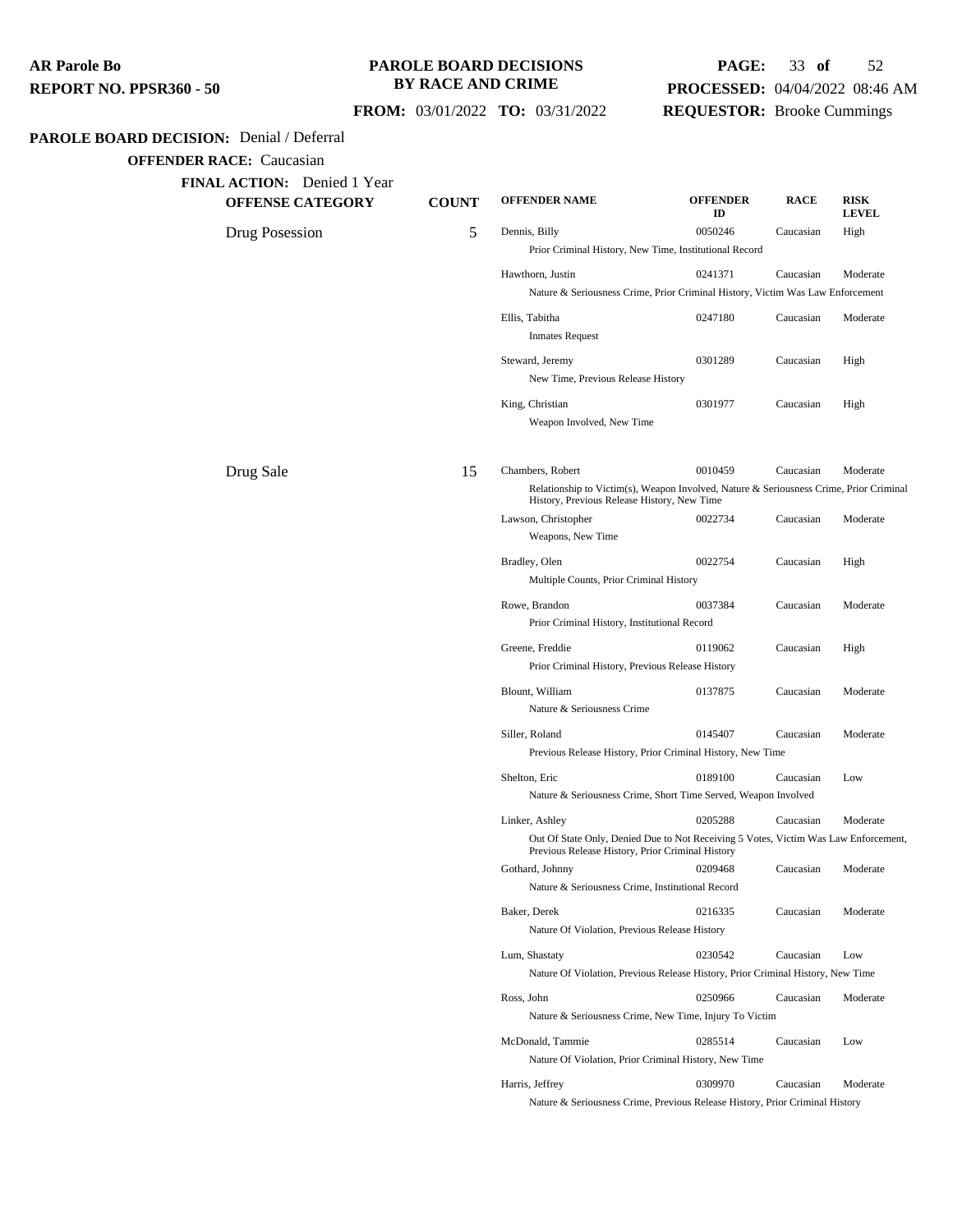| AR Parole Bo            |  |
|-------------------------|--|
| REPORT NO. PPSR360 - 50 |  |

## **PAROLE BOARD DECISIONS BY RACE AND CRIME**

## **PAGE:** 34 **of** 52 **PROCESSED:** 04/04/2022 08:46 AM **REQUESTOR:** Brooke Cummings

 **FROM:** 03/01/2022 **TO:** 03/31/2022

## **PAROLE BOARD DECISION:** Denial / Deferral

| <b>OFFENSE CATEGORY</b> | <b>COUNT</b> | <b>OFFENDER NAME</b>                                                                                 | <b>OFFENDER</b><br>ID | <b>RACE</b> | <b>RISK</b><br><b>LEVEL</b> |
|-------------------------|--------------|------------------------------------------------------------------------------------------------------|-----------------------|-------------|-----------------------------|
| Fraud                   | 2            | McKee, Crystal                                                                                       | 0253541               | Caucasian   | High                        |
|                         |              | Prior Criminal History, Nature Of Violation, New Time                                                |                       |             |                             |
|                         |              | Whitney, Jason<br>Nature & Seriousness Crime                                                         | 0342325               | Caucasian   | Moderate                    |
| Homicide                | 4            | Leonard, Kent<br>Nature & Seriousness Crime                                                          | 0104332               | Caucasian   | Low                         |
|                         |              |                                                                                                      |                       |             |                             |
|                         |              | Linn, Brenton<br>Prior Criminal History, Death Involved                                              | 0185815               | Caucasian   | Moderate                    |
|                         |              | Chambers, Richard<br>Nature & Seriousness Crime, Prior Criminal History                              | 0247527               | Caucasian   | Low                         |
|                         |              | Lacy, Jacob<br>Short Time Served, Death Involved                                                     | 0349046               | Caucasian   | Low                         |
| Other Non-Violent       | 6            | Hall, Derek                                                                                          | 0172044               | Caucasian   | Moderate                    |
|                         |              | Nature & Seriousness Crime, Previous Release History, Prior Criminal History                         |                       |             |                             |
|                         |              | Lack, Jamie                                                                                          | 0211693               | Caucasian   | Moderate                    |
|                         |              | Previous Release History, Prior Criminal History, New Time                                           |                       |             |                             |
|                         |              | Braswell, Justin<br>Weapon Involved, Previous Release History                                        | 0247762               | Caucasian   | High                        |
|                         |              | Hinkston, Thomas<br>Nature & Seriousness Crime, Victim Was Law Enforcement                           | 0255823               | Caucasian   | Moderate                    |
|                         |              | Williams, Ryan                                                                                       | 0327659               | Caucasian   | Low                         |
|                         |              | Prior Criminal History, Nature Of Violation, Nature & Seriousness Crime, Previous Release<br>History |                       |             |                             |
|                         |              | Shockey, Christopher                                                                                 | 0341974               | Caucasian   | Low                         |
|                         |              | Relationship to Victim(s), Violent History, Prior Criminal History                                   |                       |             |                             |
| <b>Other Property</b>   | 2            | Burdue, Tommy                                                                                        | 0012025               | Caucasian   | Low                         |
|                         |              | Nature & Seriousness Crime, Previous Release History, Prior Criminal History                         |                       |             |                             |
|                         |              | Lewis, Michael                                                                                       | 0020672               | Caucasian   | Moderate                    |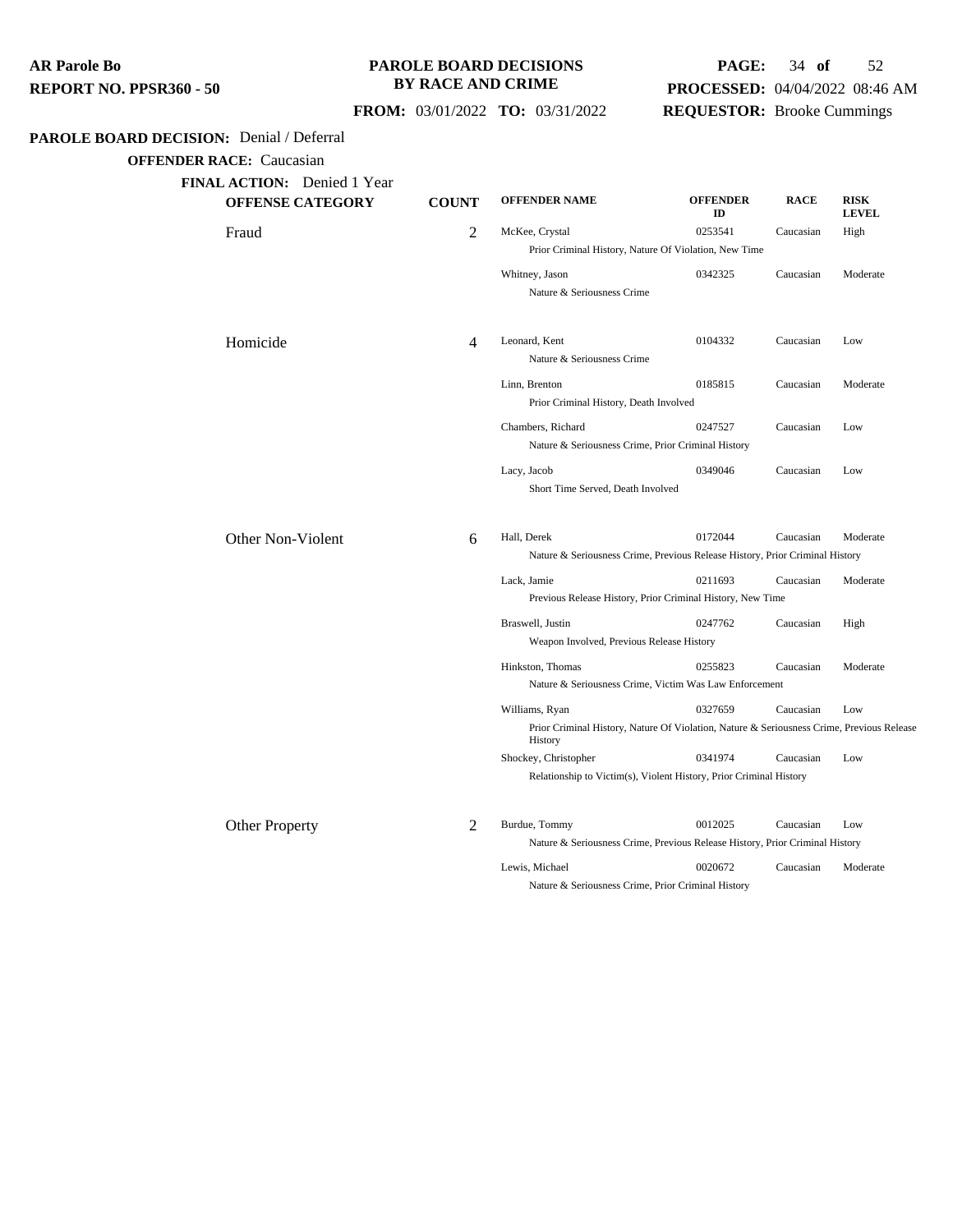## **PAROLE BOARD DECISIONS BY RACE AND CRIME**

## **PAGE:** 35 **of** 52 **PROCESSED:** 04/04/2022 08:46 AM **REQUESTOR:** Brooke Cummings

## **FROM:** 03/01/2022 **TO:** 03/31/2022

## **PAROLE BOARD DECISION:** Denial / Deferral

| <b>OFFENSE CATEGORY</b> | <b>COUNT</b> | <b>OFFENDER NAME</b>                                       | <b>OFFENDER</b><br>ID                                                                     | <b>RACE</b> | <b>RISK</b><br><b>LEVEL</b> |  |  |
|-------------------------|--------------|------------------------------------------------------------|-------------------------------------------------------------------------------------------|-------------|-----------------------------|--|--|
| Other Violent           | 6            | Brenton, Richard                                           | 0113949                                                                                   | Caucasian   | Moderate                    |  |  |
|                         |              | Nature & Seriousness Crime, Short Time Served              |                                                                                           |             |                             |  |  |
|                         |              | Kelley, Jason                                              | 0145042                                                                                   | Caucasian   | Moderate                    |  |  |
|                         |              | <b>Inmates Request</b>                                     |                                                                                           |             |                             |  |  |
|                         |              | Eversole, Brandon                                          | 0162448                                                                                   | Caucasian   | High                        |  |  |
|                         |              | History                                                    | Multiple Counts, Nature & Seriousness Crime, Parole/Probation Violation, Prior Criminal   |             |                             |  |  |
|                         |              | Dulaney, Malary                                            | 0259396                                                                                   | Caucasian   | Moderate                    |  |  |
|                         |              |                                                            | Institutional Record, Nature & Seriousness Crime, Injury To Victim                        |             |                             |  |  |
|                         |              | Aneal, Parker                                              | 0331837                                                                                   | Caucasian   | Low                         |  |  |
|                         |              |                                                            | Nature & Seriousness Crime, Weapon Involved, Short Time Served                            |             |                             |  |  |
|                         |              | Samuel, Matthew                                            | 0372655                                                                                   | Caucasian   | Moderate                    |  |  |
|                         |              |                                                            | Nature & Seriousness Crime, Weapon Involved, Violent History                              |             |                             |  |  |
| Robbery                 | 6            | Treadway, Randy                                            | 0026372                                                                                   | Caucasian   | High                        |  |  |
|                         |              | Prior Criminal History, New Time                           |                                                                                           |             |                             |  |  |
|                         |              | Cousins, Cory                                              | 0114251                                                                                   | Caucasian   | High                        |  |  |
|                         |              |                                                            | Nature & Seriousness Crime, Previous Release History                                      |             |                             |  |  |
|                         |              | Foster, Larry                                              | 0181978                                                                                   | Caucasian   | Moderate                    |  |  |
|                         |              | New Time, Prior Criminal History, Previous Release History |                                                                                           |             |                             |  |  |
|                         |              | Burkhart, David                                            | 0194652                                                                                   | Caucasian   | Moderate                    |  |  |
|                         |              | <b>Institutional Record</b>                                |                                                                                           |             |                             |  |  |
|                         |              | Lyons, Kaysie                                              | 0235734                                                                                   | Caucasian   | Low                         |  |  |
|                         |              |                                                            | Nature Of Violation, Prior Criminal History, Previous Release History, New Time, Multiple |             |                             |  |  |
|                         |              | Counts                                                     |                                                                                           |             |                             |  |  |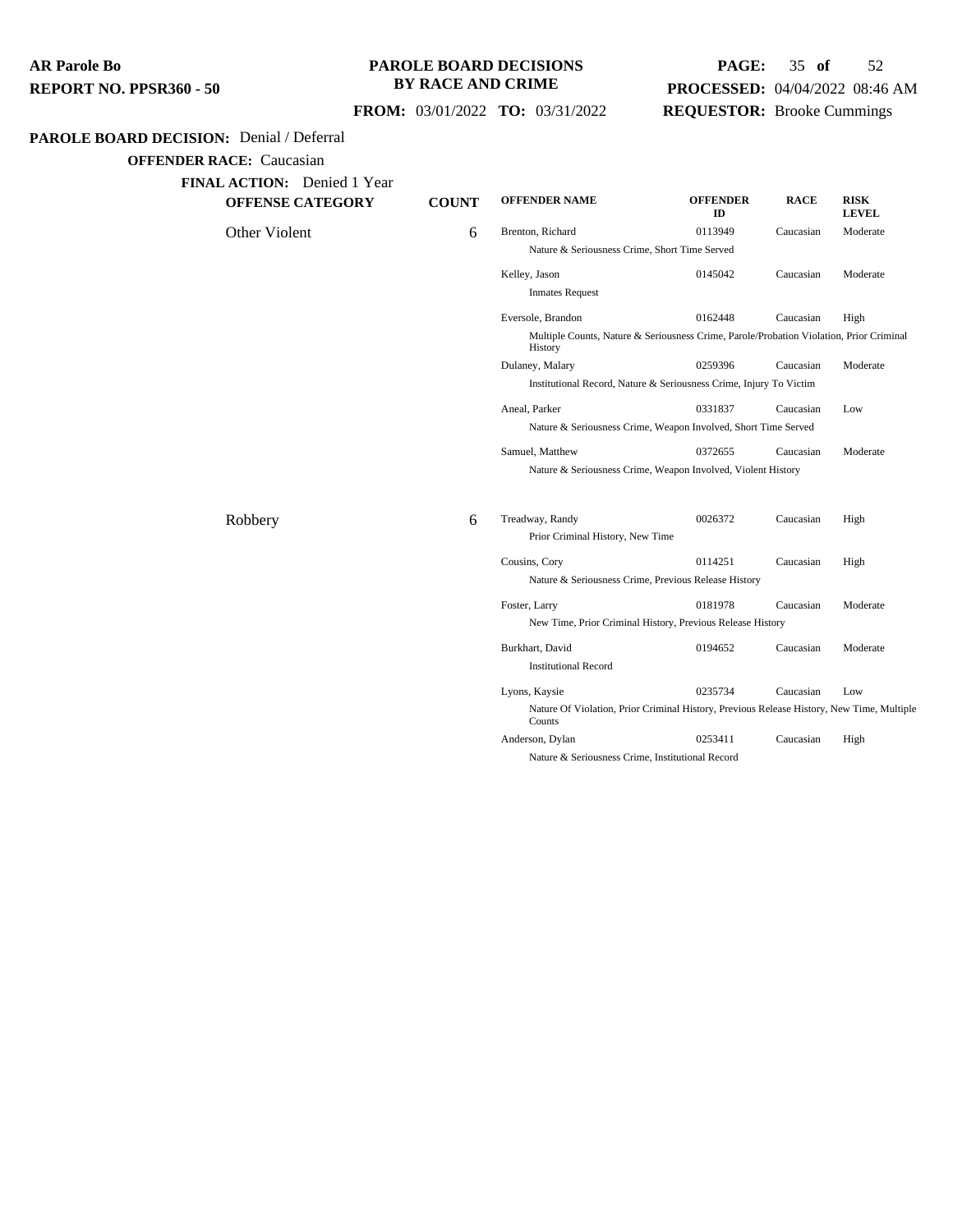#### **PAROLE BOARD DECISIONS BY RACE AND CRIME**

## **PAGE:** 36 **of** 52 **PROCESSED:** 04/04/2022 08:46 AM **REQUESTOR:** Brooke Cummings

#### **FROM:** 03/01/2022 **TO:** 03/31/2022

#### **PAROLE BOARD DECISION:** Denial / Deferral

**OFFENDER RACE:** Caucasian

**FINAL ACTION:** Denied 1 Year **OFFENSE CATEGORY COUNT OFFENDER NAME OFFENDER ID RACE RISK LEVEL** Sex 21 Blockburger, Jason <sup>0021567</sup> Caucasian High Nature & Seriousness Crime, Age Of Victim, Relationship to Victim(s), Prior Criminal **History** Todd, Michael 0049495 Caucasian Moderate Age Of Victim, Nature & Seriousness Crime, Alcohol/Controlled Substance Cooper, Shane 0075423 Caucasian High Multiple Counts, Relationship to Victim(s), Nature & Seriousness Crime, Age Of Victim Hayes, Steven 0080788 Caucasian Moderate Age Of Victim, Nature & Seriousness Crime, Relationship to Victim(s), Multiple Counts Campbell, Frank 0086668 Caucasian Low Nature & Seriousness Crime, Age Of Victim, Relationship to Victim(s) Hinds, Timothy 0106213 Caucasian Moderate Nature & Seriousness Crime, Age Of Victim Normandin, Steven 0140628 Caucasian High Nature Of Violation, Weapon Involved Jones, Elizabeth 0169840 Caucasian Low Nature & Seriousness Crime, Age Of Victim, Relationship to Victim(s), Institutional Record Merritt, Kristofer 0216201 Caucasian Low Nature & Seriousness Crime, Age Of Victim, Prior Criminal History Barr, Danny 0251517 Caucasian Moderate Age Of Victim, Multiple Counts, Nature & Seriousness Crime, Relationship to Victim(s) Morton, Zachary 0274193 Caucasian Low Nature & Seriousness Crime, Laws McCormick, Elvert 0281772 Caucasian Moderate Nature & Seriousness Crime, Age Of Victim, Relationship to Victim(s), Handicapped Victim Graham, Gerald 0290900 Caucasian Low Nature & Seriousness Crime, Age Of Victim, Relationship to Victim(s), Duration of Offense(s) Holliman, Dustin 0314662 Caucasian Moderate Nature & Seriousness Crime, Relationship to Victim(s) Greene, Jerry 0322883 Caucasian Low Inmates Request Koone, Jonathon 0327055 Caucasian Low Nature & Seriousness Crime, Laws Schmidt, Timothy 0334204 Caucasian Moderate Nature & Seriousness Crime, Age Of Victim, Relationship to Victim(s) Upton, Kenneth 0334261 Caucasian High Nature & Seriousness Crime, Age Of Victim Nellis, Justin 200348388 Caucasian Low Davis, George 0352527 Caucasian Low Nature & Seriousness Crime, Age Of Victim, Relationship to Victim(s)

> House, James 1108926 Caucasian Low Nature & Seriousness Crime, Prior Criminal History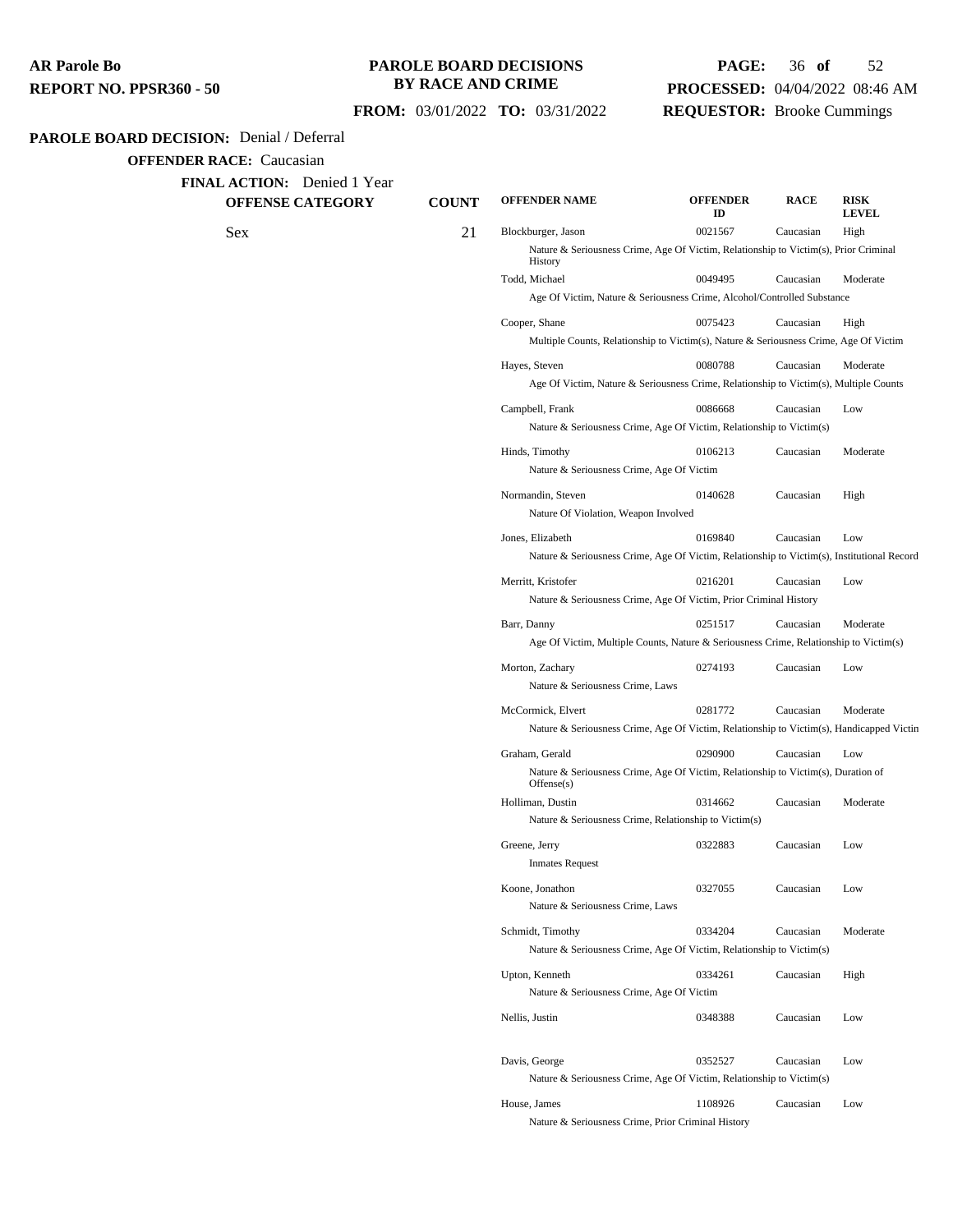**PAROLE BOARD DECISION:** Denial / Deferral **AR Parole Bo REPORT NO. PPSR360 - 50 PAROLE BOARD DECISIONS BY RACE AND CRIME FROM:** 03/01/2022 **TO:** 03/31/2022

## **PAGE:** 37 **of** 52 **PROCESSED:** 04/04/2022 08:46 AM **REQUESTOR:** Brooke Cummings

**OFFENDER RACE:** Caucasian

| <b>OFFENSE CATEGORY</b>      | <b>COUNT</b> | <b>OFFENDER NAME</b>                                                                                                   | <b>OFFENDER</b><br>ID | <b>RACE</b> | <b>RISK</b><br><b>LEVEL</b> |
|------------------------------|--------------|------------------------------------------------------------------------------------------------------------------------|-----------------------|-------------|-----------------------------|
| Theft                        | 6            | Gipson, David                                                                                                          | 0023932               | Caucasian   | Moderate                    |
|                              |              | DWI History, Prior Criminal History, Nature & Seriousness Crime                                                        |                       |             |                             |
|                              |              | Redden, Bryan                                                                                                          | 0114782               | Caucasian   | High                        |
|                              |              | Prior Criminal History, New Time, Nature Of Violation                                                                  |                       |             |                             |
|                              |              | Easterling, Eric<br><b>Inmates Request</b>                                                                             | 0248817               | Caucasian   | Moderate                    |
|                              |              | Stafford, Keith                                                                                                        | 0261817               | Caucasian   | High                        |
|                              |              | New Time, Previous Release History, Institutional Record                                                               |                       |             |                             |
|                              |              | Godsby, Joshua                                                                                                         | 0268371               | Caucasian   | Moderate                    |
|                              |              | Previous Release History, Prior Criminal History                                                                       |                       |             |                             |
|                              |              | White, William                                                                                                         | 0336321               | Caucasian   | High                        |
|                              |              | Nature & Seriousness Crime                                                                                             |                       |             |                             |
| Weapons                      | 1            | Martz, Hollis                                                                                                          | 0168339               | Caucasian   | Moderate                    |
|                              |              | Nature Of Violation, Previous Release History                                                                          |                       |             |                             |
|                              |              |                                                                                                                        |                       |             |                             |
| <b>FINAL ACTION TOTAL:</b>   | 117          |                                                                                                                        |                       |             |                             |
| FINAL ACTION: Denied 2 Years |              |                                                                                                                        |                       |             |                             |
| <b>OFFENSE CATEGORY</b>      | <b>COUNT</b> | <b>OFFENDER NAME</b>                                                                                                   | <b>OFFENDER</b><br>ID | <b>RACE</b> | <b>RISK</b><br><b>LEVEL</b> |
| Assault                      | 2            | Hughes, Eulas                                                                                                          | 0332939               | Caucasian   | Moderate                    |
|                              |              | Nature & Seriousness Crime, Multiple Counts, Weapon Involved                                                           |                       |             |                             |
|                              |              | Wilson, Michael                                                                                                        | 0351465               | Caucasian   | Moderate                    |
|                              |              | <b>Inmates Request</b>                                                                                                 |                       |             |                             |
| <b>Battery</b>               | 5            | Jordan, Benjamin                                                                                                       | 0077613               | Caucasian   | Moderate                    |
|                              |              | Nature & Seriousness Crime, Prior Criminal History, Previous Release History, New Time,<br>Nature Of Violation         |                       |             |                             |
|                              |              | Freeman, Zachary                                                                                                       | 0244724               | Caucasian   | Moderate                    |
|                              |              | Nature & Seriousness Crime, Relationship to Victim(s), Age Of Victim, Institutional Record                             |                       |             |                             |
|                              |              | Ament, Zachary                                                                                                         | 0348982               | Caucasian   | Moderate                    |
|                              |              | Nature & Seriousness Crime, Multiple Counts, Relationship to Victim(s), Violent History                                |                       |             |                             |
|                              |              | MacLin, Jennasis                                                                                                       | 0353493               | Caucasian   | Moderate                    |
|                              |              | Nature & Seriousness Crime, Injury To Victim, Age Of Victim, Relationship to Victim(s),<br><b>Institutional Record</b> |                       |             |                             |
|                              |              | Laverty, Samantha                                                                                                      | 0355620               | Caucasian   | Moderate                    |
|                              |              | Nature & Seriousness Crime, Relationship to Victim(s), Injury To Victim                                                |                       |             |                             |
|                              |              |                                                                                                                        |                       |             |                             |
| <b>Burglary</b>              | 2            | Smith, James                                                                                                           | 0123024               | Caucasian   | High                        |
|                              |              | Prior Criminal History, Previous Release History                                                                       |                       |             |                             |

Nature & Seriousness Crime, Previous Release History, Prior Criminal History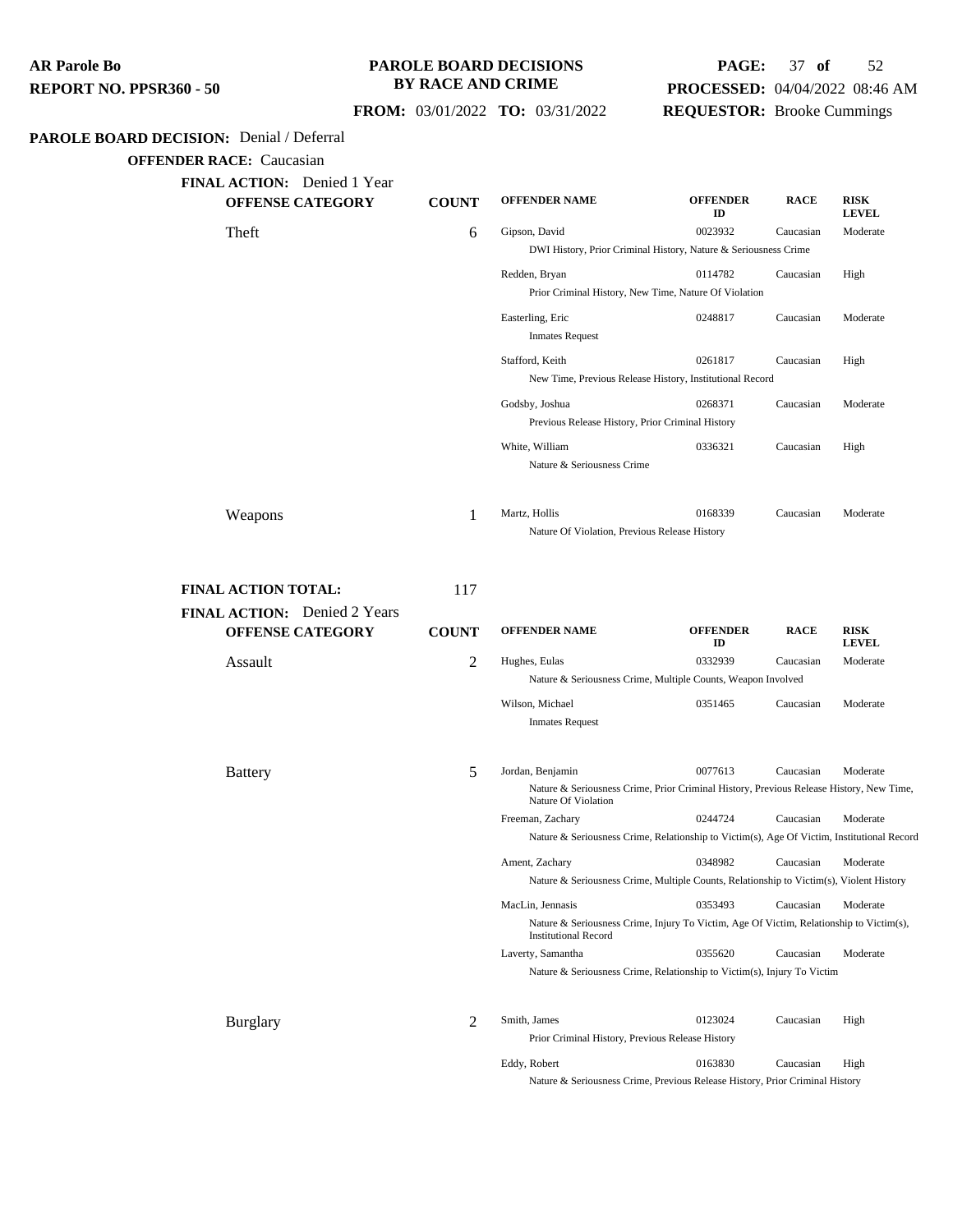#### **PAROLE BOARD DECISIONS BY RACE AND CRIME**

## **PAGE:** 38 **of** 52 **PROCESSED:** 04/04/2022 08:46 AM **REQUESTOR:** Brooke Cummings

 **FROM:** 03/01/2022 **TO:** 03/31/2022

## **PAROLE BOARD DECISION:** Denial / Deferral

**OFFENDER RACE:** Caucasian

| <b>FINAL ACTION:</b> Denied 2 Years<br><b>OFFENSE CATEGORY</b> | <b>COUNT</b> | <b>OFFENDER NAME</b>                                                   | <b>OFFENDER</b><br>ID                                                                  | <b>RACE</b> | <b>RISK</b><br><b>LEVEL</b> |  |  |
|----------------------------------------------------------------|--------------|------------------------------------------------------------------------|----------------------------------------------------------------------------------------|-------------|-----------------------------|--|--|
| Criminal Attempt                                               | 1            | Weiser, Dawn                                                           | 0257180                                                                                | Caucasian   | Low                         |  |  |
|                                                                |              | Nature & Seriousness Crime, Relationship to Victim(s), Weapon Involved |                                                                                        |             |                             |  |  |
| Drug Sale                                                      | 1            | Turner, Zorn                                                           | 0372861                                                                                | Caucasian   | Low                         |  |  |
|                                                                |              |                                                                        | Nature & Seriousness Crime, Relationship to Victim(s), Multiple Counts                 |             |                             |  |  |
| Homicide                                                       | 2            | Davidson, Carla                                                        | 0291653                                                                                | Caucasian   | Low                         |  |  |
|                                                                |              |                                                                        | Nature & Seriousness Crime, Age Of Victim, Weapon Involved, Death Involved             |             |                             |  |  |
|                                                                |              | Richart, Wanda                                                         | 0308743                                                                                | Caucasian   | Low                         |  |  |
|                                                                |              |                                                                        | Relationship to Victim(s), Death Involved, Age Of Victim                               |             |                             |  |  |
| Other Violent                                                  | 3            | Bischoff, Earnest                                                      | 0128636                                                                                | Caucasian   | Moderate                    |  |  |
|                                                                |              | Of Victim                                                              | Nature & Seriousness Crime, Victim Was Law Enforcement, Relationship to Victim(s), Age |             |                             |  |  |
|                                                                |              | Kelley, Michael                                                        | 0182421                                                                                | Caucasian   | Low                         |  |  |
|                                                                |              | Nature & Seriousness Crime                                             |                                                                                        |             |                             |  |  |
|                                                                |              | Smith, Shannon                                                         | 0281848<br>Relationship to Victim(s), Weapon Involved, Nature Of Violation             | Caucasian   | Low                         |  |  |
|                                                                |              |                                                                        |                                                                                        |             |                             |  |  |
| Sex                                                            | 9            | Jungen, Robert                                                         | 0124785<br>Nature & Seriousness Crime, Prior Criminal History, Multiple Counts         | Caucasian   | Moderate                    |  |  |
|                                                                |              | Bearden, Christopher                                                   | 0203290                                                                                | Caucasian   | High                        |  |  |
|                                                                |              |                                                                        | Nature & Seriousness Crime, Previous Release History, New Time                         |             |                             |  |  |
|                                                                |              | Mergel, Kevin                                                          | 0228655                                                                                | Caucasian   | Low                         |  |  |
|                                                                |              | Offense(s)                                                             | Nature & Seriousness Crime, Age Of Victim, Relationship to Victim(s), Duration of      |             |                             |  |  |
|                                                                |              | King, Ralph                                                            | 0320456                                                                                | Caucasian   | Low                         |  |  |
|                                                                |              |                                                                        | Relationship to Victim(s), Nature & Seriousness Crime, Age Of Victim                   |             |                             |  |  |
|                                                                |              | Summerford, David                                                      | 0341476<br>Nature & Seriousness Crime, Age Of Victim, Multiple Counts                  | Caucasian   | Moderate                    |  |  |
|                                                                |              | Dubal, Christopher                                                     | 0344849                                                                                | Caucasian   | Low                         |  |  |
|                                                                |              |                                                                        | Nature & Seriousness Crime, Age Of Victim, Relationship to Victim(s)                   |             |                             |  |  |
|                                                                |              | Dejohn, Frankie                                                        | 0352109                                                                                | Caucasian   | Moderate                    |  |  |
|                                                                |              |                                                                        | Nature & Seriousness Crime, Relationship to Victim(s), Multiple Counts, Age Of Victim  |             |                             |  |  |
|                                                                |              | Desparrois, Nicholas                                                   | 0357025                                                                                | Caucasian   | Low                         |  |  |
|                                                                |              |                                                                        | Nature & Seriousness Crime, Handicapped Victim, Age Of Victim                          |             |                             |  |  |
|                                                                |              | Hasley, Jason                                                          | 0373521                                                                                | Caucasian   | Moderate                    |  |  |
|                                                                |              |                                                                        | Nature & Seriousness Crime, Age Of Victim, Relationship to Victim(s)                   |             |                             |  |  |

#### **FINAL ACTION TOTAL:** 25

| <b>FINAL ACTION:</b> Pass For More Information |              |                      |                 |
|------------------------------------------------|--------------|----------------------|-----------------|
| <b>OFFENSE CATEGORY</b>                        | <b>COUNT</b> | <b>OFFENDER NAME</b> | <b>OFFENDER</b> |
| $\mathbf{D}$ attains                           |              | Corrott Josep        | 0102227         |

| <b>OFFENSE CATEGORY</b> | <b>COUNT</b> | <b>OFFENDER NAME</b> | <b>OFFENDER</b><br>ID | <b>RACE</b> | <b>RISK</b><br>LEVEL. |
|-------------------------|--------------|----------------------|-----------------------|-------------|-----------------------|
| Battery                 |              | Garrett, Jesse       | 0193237               | Caucasian   | High                  |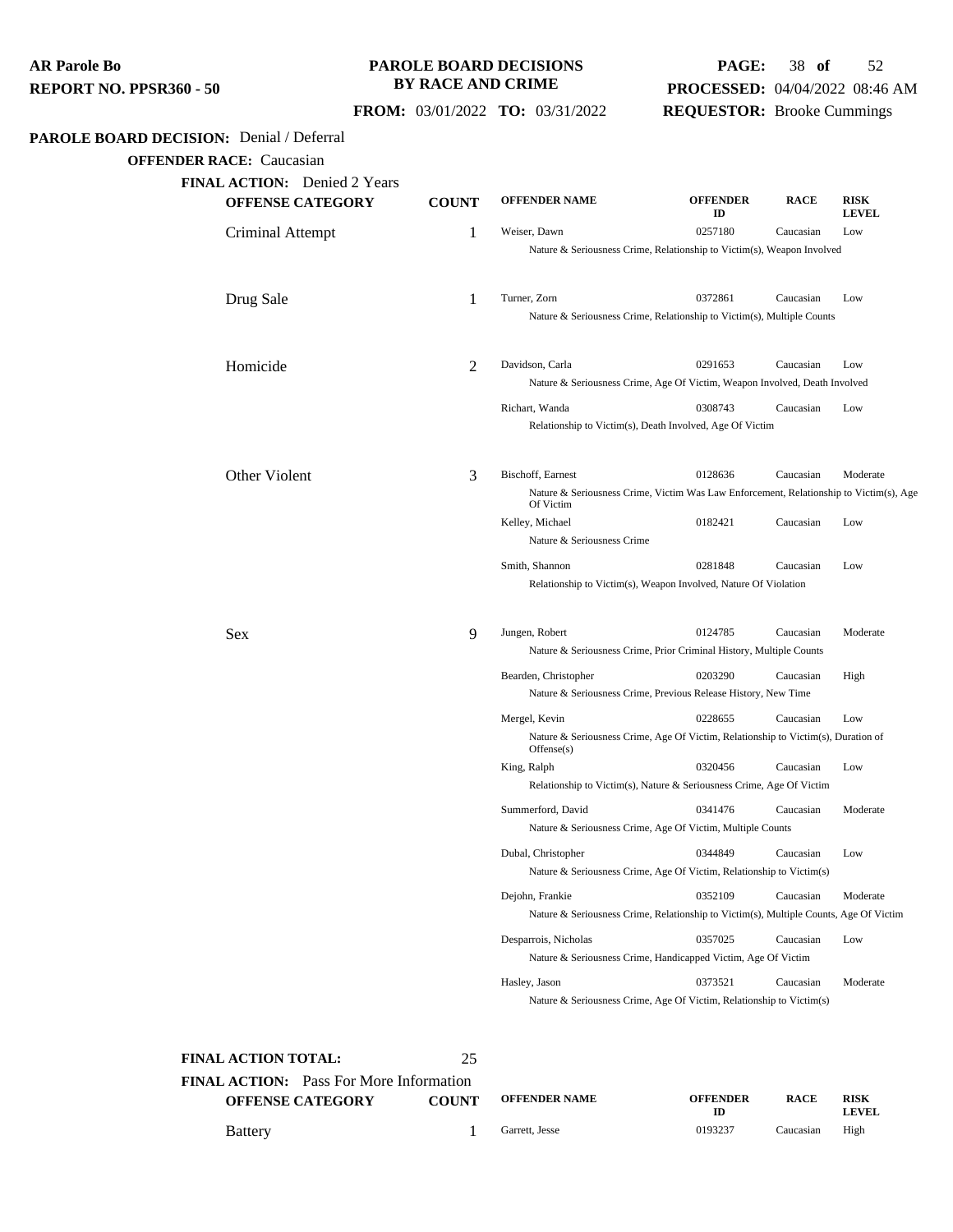#### **PAROLE BOARD DECISIONS BY RACE AND CRIME**

## **PAGE:** 39 **of** 52 **PROCESSED:** 04/04/2022 08:46 AM **REQUESTOR:** Brooke Cummings

## **FROM:** 03/01/2022 **TO:** 03/31/2022

## **PAROLE BOARD DECISION:** Denial / Deferral

**OFFENDER RACE:** Caucasian

| <b>FINAL ACTION:</b> Pass For More Information |                |                      |                       |             |                             |
|------------------------------------------------|----------------|----------------------|-----------------------|-------------|-----------------------------|
| <b>OFFENSE CATEGORY</b>                        | <b>COUNT</b>   | <b>OFFENDER NAME</b> | <b>OFFENDER</b><br>ID | <b>RACE</b> | <b>RISK</b><br><b>LEVEL</b> |
| <b>Burglary</b>                                | 2              | Harrison, Brandon    | 0039247               | Caucasian   | High                        |
|                                                |                | Humphry, Sarah       | 0286526               | Caucasian   | Moderate                    |
| Drug Posession                                 | 1              | Loveland, Jesse      | 0347385               | Caucasian   | Moderate                    |
| Homicide                                       | 1              | Boggs, Wade          | 0321470               | Caucasian   | Low                         |
| <b>Other Property</b>                          | 1              | Bajorek, Shane       | 0282308               | Caucasian   | Moderate                    |
| <b>Sex</b>                                     | $\overline{2}$ | Williamson, Hank     | 0158094               | Caucasian   | Low                         |
|                                                |                | Cooper, Clarence     | 0303604               | Caucasian   | Low                         |
| Theft                                          | 1              | Stevens, Delina      | 0259162               | Caucasian   | Moderate                    |

## **FINAL ACTION:** Passed Out Of Class

**FINAL ACTION TOTAL:** 9

| <b>OFFENSE CATEGORY</b> | <b>COUNT</b> | <b>OFFENDER NAME</b> | <b>OFFENDER</b><br>ID | <b>RACE</b> | <b>RISK</b><br><b>LEVEL</b> |
|-------------------------|--------------|----------------------|-----------------------|-------------|-----------------------------|
| Assault                 | 2            | West, Kary           | 0109143               | Caucasian   | Moderate                    |
|                         |              | Whisenhunt, Zachary  | 0173964               | Caucasian   | High                        |
| <b>Burglary</b>         | 6            | Pennington, Rodney   | 0092614               | Caucasian   | Moderate                    |
|                         |              | Dyson, Shane         | 0147140               | Caucasian   | High                        |
|                         |              | Dunn, Zachary        | 0172994               | Caucasian   | High                        |
|                         |              | Weaver, Darren       | 0195539               | Caucasian   | Moderate                    |
|                         |              | Phillips, Trevor     | 0216401               | Caucasian   | High                        |
|                         |              | Neal, Chad           | 0350937               | Caucasian   | Moderate                    |
| Drug Posession          | 4            | Newcomb, Michael     | 0144286               | Caucasian   | High                        |
|                         |              | Mayo, Austin         | 0296482               | Caucasian   | High                        |
|                         |              | Storar, Christopher  | 0357760               | Caucasian   | High                        |
|                         |              | McCormick, Charles   | 0374085               | Caucasian   | Moderate                    |
| Drug Sale               | $\mathbf{1}$ | Gregg, Cody          | 0291682               | Caucasian   | Moderate                    |
| Other Violent           | 3            | Spann, Jachup        | 0000113               | Caucasian   | Moderate                    |
|                         |              | Doss, Kasey          | 0252553               | Caucasian   | High                        |

Harp, Hunter 0366295 Caucasian Low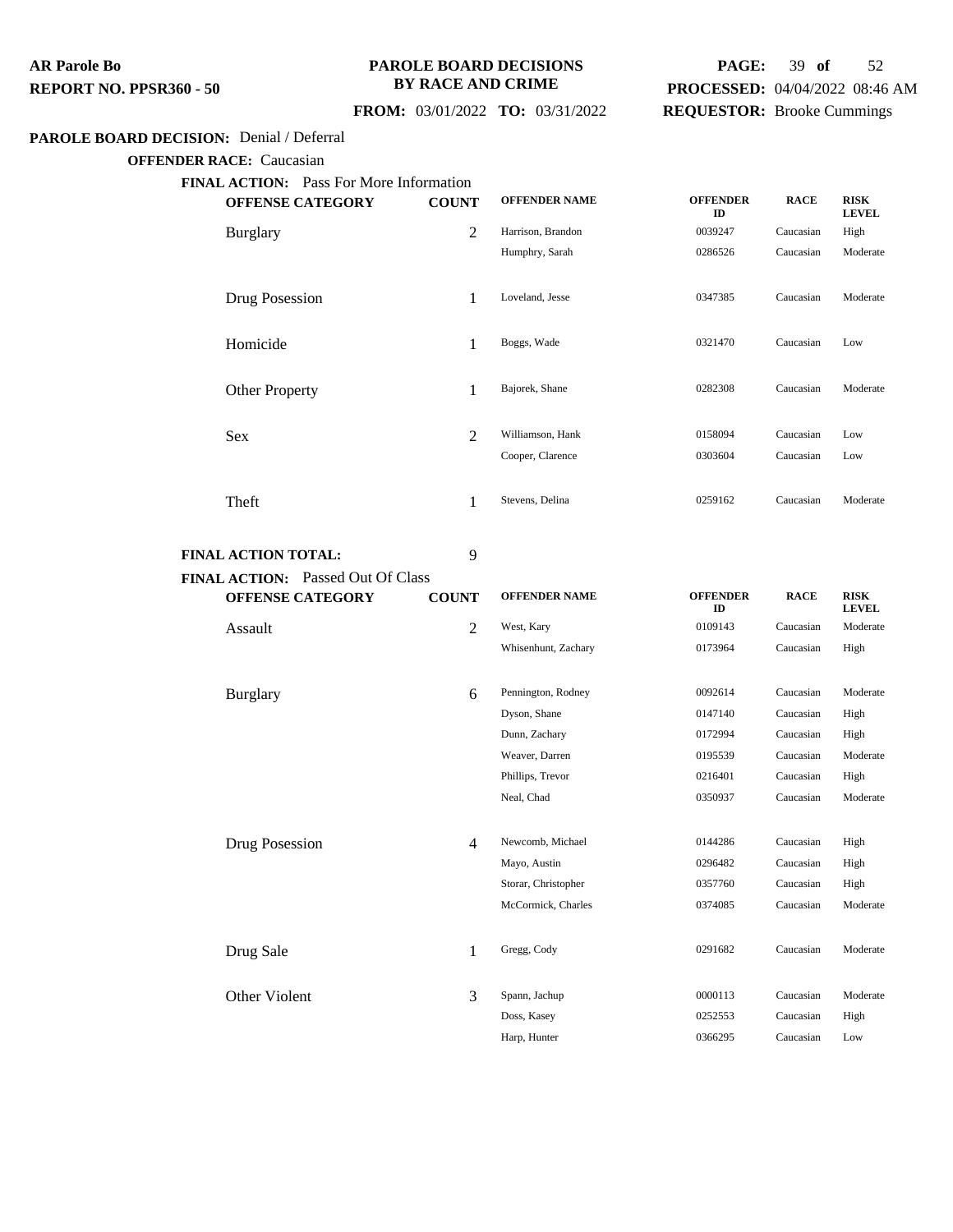#### **PAROLE BOARD DECISIONS BY RACE AND CRIME**

## **PAGE:** 40 **of** 52 **PROCESSED:** 04/04/2022 08:46 AM **REQUESTOR:** Brooke Cummings

## **FROM:** 03/01/2022 **TO:** 03/31/2022

### **PAROLE BOARD DECISION:** Denial / Deferral

**OFFENDER RACE:** Caucasian

| <b>FINAL ACTION:</b> Passed Out Of Class |              |                      |                       |             |                             |
|------------------------------------------|--------------|----------------------|-----------------------|-------------|-----------------------------|
| <b>OFFENSE CATEGORY</b>                  | <b>COUNT</b> | <b>OFFENDER NAME</b> | <b>OFFENDER</b><br>ID | <b>RACE</b> | <b>RISK</b><br><b>LEVEL</b> |
| Robbery                                  | 4            | Waters, Terry        | 0011731               | Caucasian   | Moderate                    |
|                                          |              | Scott, Miles         | 0164668               | Caucasian   | High                        |
|                                          |              | Everett, Brandon     | 0225456               | Caucasian   | High                        |
|                                          |              | Bates, Kacey         | 0348988               | Caucasian   | Moderate                    |
|                                          |              |                      |                       |             |                             |
| <b>Sex</b>                               | 4            | Cox, Joe             | 0153433               | Caucasian   | Low                         |
|                                          |              | Todd, William        | 0258631               | Caucasian   | Low                         |
|                                          |              | Butler, Zachary      | 0264629               | Caucasian   | Moderate                    |
|                                          |              | Price, Matthew       | 0293814               | Caucasian   | High                        |
|                                          | 2            | Riley, William       | 0019696               | Caucasian   | Moderate                    |
| Theft                                    |              |                      |                       |             |                             |
|                                          |              | Ethridge, Nicholas   | 0335190               | Caucasian   | Moderate                    |

#### **FINAL ACTION TOTAL:** 26

# **FINAL ACTION:** Prior(Hearing)Action Stands

| <b>OFFENSE CATEGORY</b> | <b>COUNT</b>   | <b>OFFENDER NAME</b>  | <b>OFFENDER</b><br>ID | <b>RACE</b> | <b>RISK</b><br><b>LEVEL</b> |
|-------------------------|----------------|-----------------------|-----------------------|-------------|-----------------------------|
| <b>Battery</b>          | 11             | Ashmore, Brian        | 0021692               | Caucasian   | High                        |
|                         |                | Cormican, James       | 0049475               | Caucasian   | Moderate                    |
|                         |                | Waters, Chester       | 0102070               | Caucasian   | High                        |
|                         |                | Green, Brandon        | 0190959               | Caucasian   | Moderate                    |
|                         |                | Winters, Matthew      | 0214948               | Caucasian   | High                        |
|                         |                | Henington, Jerry      | 0217980               | Caucasian   | Moderate                    |
|                         |                | Williams, Christopher | 0222144               | Caucasian   | Moderate                    |
|                         |                | Monday, Zackery       | 0251235               | Caucasian   | Moderate                    |
|                         |                | Smith, Chase          | 0254577               | Caucasian   | Low                         |
|                         |                | Hope, Jesse           | 0361534               | Caucasian   | Moderate                    |
|                         |                | Duggan, Cody          | 0362599               | Caucasian   | Moderate                    |
| Burglary                | 6              | Tatro, Ronald         | 0192376               | Caucasian   | Moderate                    |
|                         |                | Jenkins, Billy        | 0199487               | Caucasian   | Low                         |
|                         |                | Broadwater, Colton    | 0220892               | Caucasian   | High                        |
|                         |                | Sanders, Samantha     | 0221530               | Caucasian   | High                        |
|                         |                | Allen, Joshua         | 0328917               | Caucasian   | Moderate                    |
|                         |                | Null, Dallas          | 0329755               | Caucasian   | Moderate                    |
| Criminal Attempt        | $\mathfrak{D}$ | Johnson, Raymond      | 0242490               | Caucasian   | Moderate                    |
|                         |                | Moore, Roman          | 0299885               | Caucasian   | Moderate                    |
| Drug Posession          | 2              | Morris, Andrew        | 0241403               | Caucasian   | High                        |
|                         |                | Horwedel, Emily       | 0352659               | Caucasian   | High                        |
|                         |                |                       |                       |             |                             |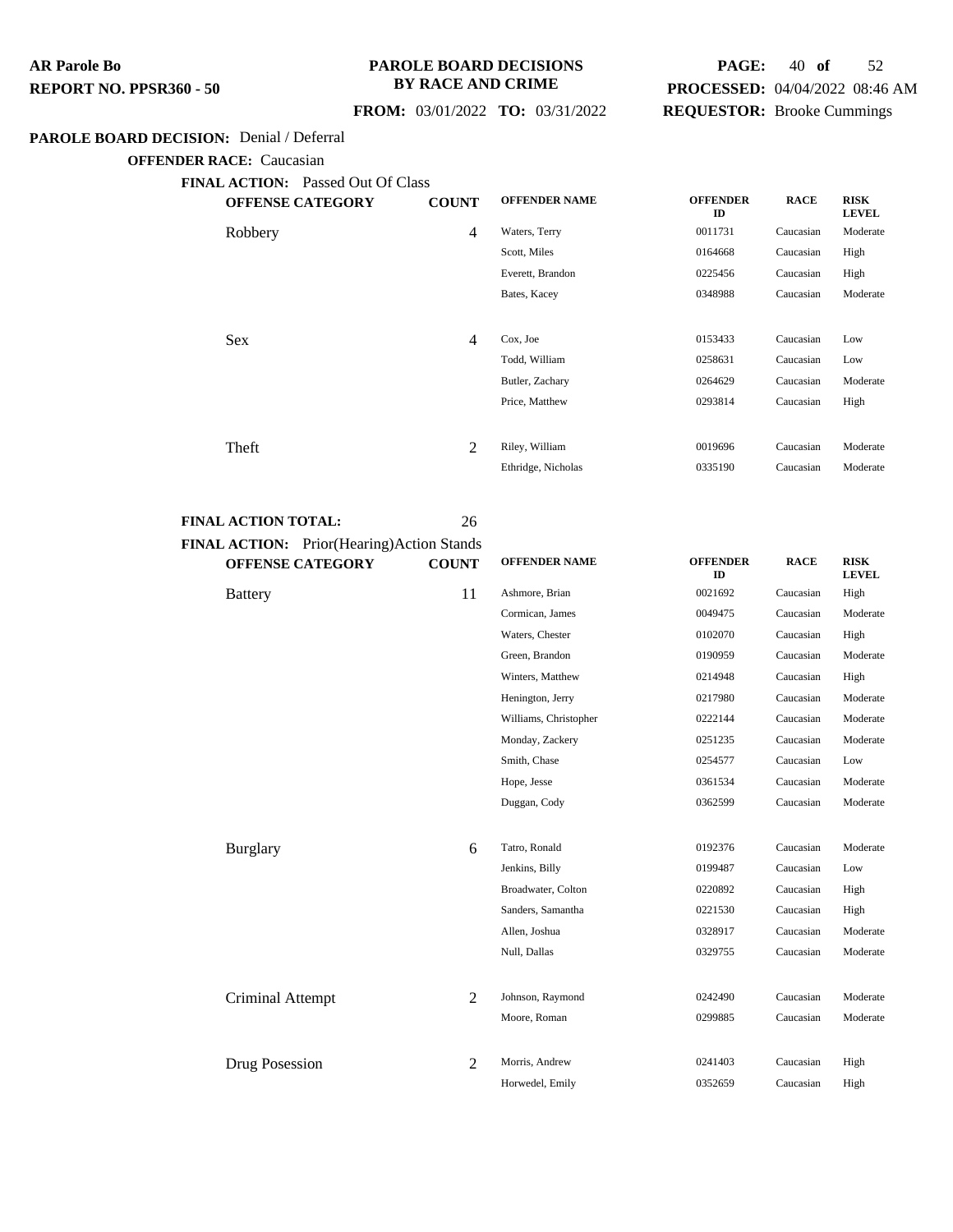#### **PAROLE BOARD DECISIONS BY RACE AND CRIME**

## **FROM:** 03/01/2022 **TO:** 03/31/2022

## **PAGE:** 41 **of** 52 **PROCESSED:** 04/04/2022 08:46 AM **REQUESTOR:** Brooke Cummings

## **PAROLE BOARD DECISION:** Denial / Deferral

**OFFENDER RACE:** Caucasian

**FINAL ACTION:** Prior(Hearing)Action Stands

| <b>OFFENSE CATEGORY</b> | <b>COUNT</b> | <b>OFFENDER NAME</b>         | <b>OFFENDER</b><br>ID | <b>RACE</b> | <b>RISK</b><br><b>LEVEL</b> |
|-------------------------|--------------|------------------------------|-----------------------|-------------|-----------------------------|
| Drug Sale               | 12           | Norman, Charles              | 0040138               | Caucasian   | Moderate                    |
|                         |              | Gibson, John                 | 0087334               | Caucasian   | High                        |
|                         |              | Bynum, Christopher           | 0091465               | Caucasian   | Moderate                    |
|                         |              | Colony, Timothy              | 0155000               | Caucasian   | High                        |
|                         |              | Johnson, Christopher         | 0172874               | Caucasian   | High                        |
|                         |              | Webb, William                | 0213346               | Caucasian   | Moderate                    |
|                         |              | Graves, Robert               | 0242507               | Caucasian   | High                        |
|                         |              | Weller, Randy                | 0288902               | Caucasian   | Low                         |
|                         |              | Sharp, Dalton                | 0297329               | Caucasian   | Low                         |
|                         |              | Molina, Jasmine              | 0306151               | Caucasian   | High                        |
|                         |              | Butler, Caanon               | 0321727               | Caucasian   | Moderate                    |
|                         |              | Carr, Anthony                | 0326553               | Caucasian   | Moderate                    |
| Homicide                | 3            | Ford/Williford, Eric/Richard | 0018895               | Caucasian   | Low                         |
|                         |              | Bridgewater, Jonathan        | 0223870               | Caucasian   | Moderate                    |
|                         |              | Clement, Cheryl              | 0347918               | Caucasian   | Low                         |
|                         |              |                              |                       |             |                             |
| Other Non-Violent       | 3            | Piel, Jonathan               | 0231702               | Caucasian   | Moderate                    |
|                         |              | Cragg, Cole                  | 0332077               | Caucasian   | High                        |
|                         |              | Garner, Robert               | 0374119               | Caucasian   | Low                         |
| Other Violent           | 5            | Wilson, Bobby                | 0012998               | Caucasian   | Moderate                    |
|                         |              | Horton, Buddy                | 0140242               | Caucasian   | Moderate                    |
|                         |              | Gregory, Justin              | 0244320               | Caucasian   | High                        |
|                         |              | Kaiser, Matthew              | 0309741               | Caucasian   | Low                         |
|                         |              | Ferguson, John               | 0356054               | Caucasian   | Low                         |
|                         |              |                              |                       |             |                             |
| Robbery                 | 3            | Davis, Jefferson             | 0016059               | Caucasian   | Moderate                    |
|                         |              | Jennings, Joseph             | 0258841               | Caucasian   | High                        |
|                         |              | Turner, Derick               | 1118276               | Caucasian   | High                        |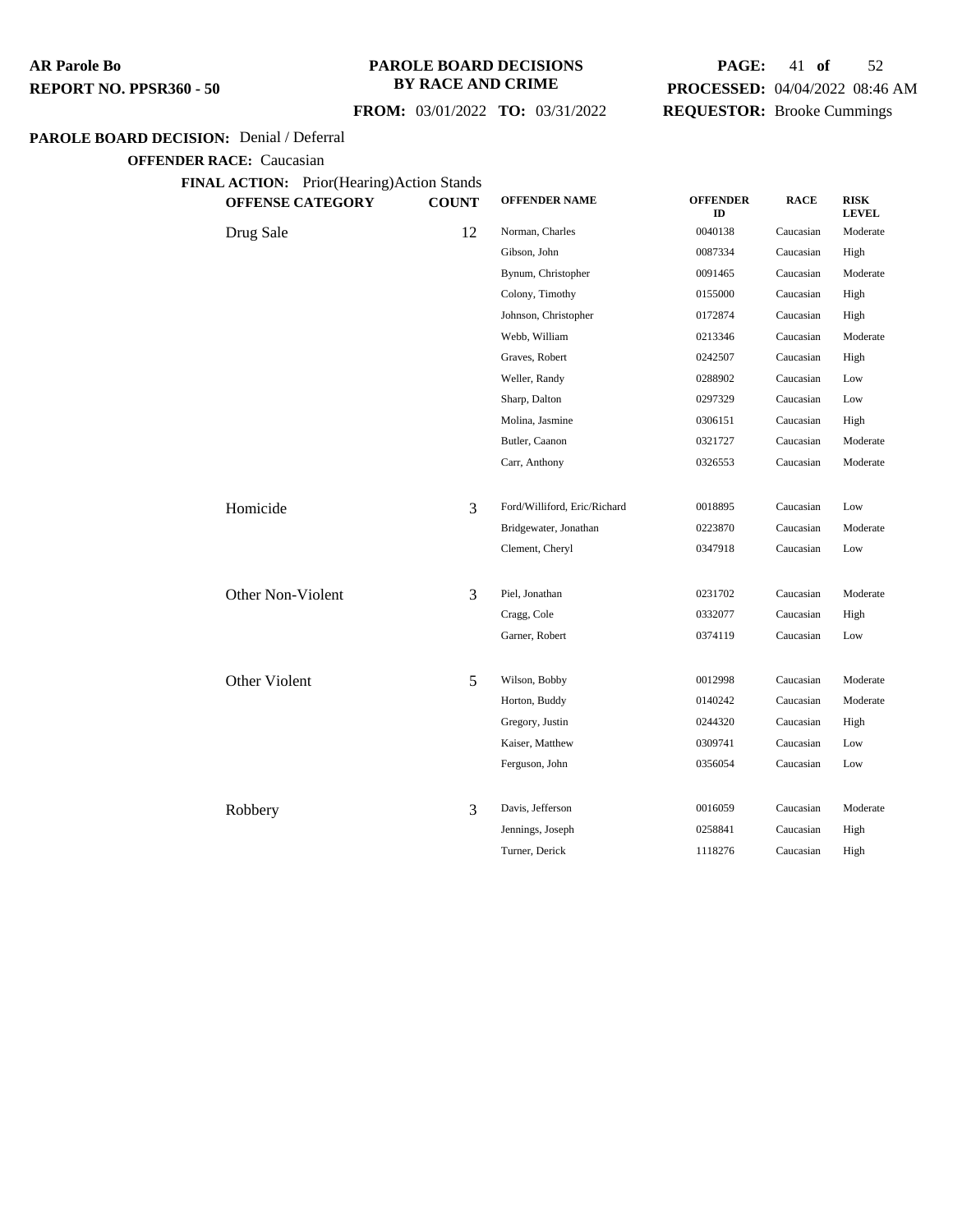#### **PAROLE BOARD DECISIONS BY RACE AND CRIME**

#### **FROM:** 03/01/2022 **TO:** 03/31/2022

## **PAGE:** 42 **of** 52 **PROCESSED:** 04/04/2022 08:46 AM **REQUESTOR:** Brooke Cummings

#### **PAROLE BOARD DECISION:** Denial / Deferral

**OFFENDER RACE:** Caucasian

**FINAL ACTION:** Prior(Hearing)Action Stands

| <b>AL ACTION:</b> Prior(Hearing)Action Stands<br><b>OFFENSE CATEGORY</b> | <b>COUNT</b>   | <b>OFFENDER NAME</b> | <b>OFFENDER</b><br>ID | <b>RACE</b> | <b>RISK</b><br><b>LEVEL</b> |
|--------------------------------------------------------------------------|----------------|----------------------|-----------------------|-------------|-----------------------------|
| Sex                                                                      | 13             | Thomas, Richard      | 0018108               | Caucasian   | Low                         |
|                                                                          |                | Herrington, Bryan    | 0132098               | Caucasian   | High                        |
|                                                                          |                | Farmer, Stephen      | 0174027               | Caucasian   | Low                         |
|                                                                          |                | Johnson, Jeremy      | 0196497               | Caucasian   | Moderate                    |
|                                                                          |                | Rapert, Derric       | 0203012               | Caucasian   | Low                         |
|                                                                          |                | Adams, Aaron         | 0211913               | Caucasian   | Moderate                    |
|                                                                          |                | Dillard, John        | 0219586               | Caucasian   | Moderate                    |
|                                                                          |                | Lewis, Franklin      | 0285348               | Caucasian   | Low                         |
|                                                                          |                | Chancellor, Roger    | 0330863               | Caucasian   | Low                         |
|                                                                          |                | Lurz, Trent          | 0340209               | Caucasian   | Moderate                    |
|                                                                          |                | Bynum, James         | 0345612               | Caucasian   | Low                         |
|                                                                          |                | Romine, Rhodie       | 0361833               | Caucasian   | Low                         |
|                                                                          |                | Dunbar, Robert       | 0368753               | Caucasian   | Low                         |
| Theft                                                                    | 6              | Hurst, Coby          | 0016489               | Caucasian   | Moderate                    |
|                                                                          |                | Elmore, Bobby        | 0066733               | Caucasian   | Moderate                    |
|                                                                          |                | Padgett, Zachary     | 0253712               | Caucasian   | High                        |
|                                                                          |                |                      |                       | Caucasian   | Moderate                    |
|                                                                          |                | Stevens, Delina      | 0259162               |             |                             |
|                                                                          |                | Parker, Larry        | 0284553               | Caucasian   | High                        |
|                                                                          |                | Duncan, Brandon      | 0370686               | Caucasian   | Low                         |
| Weapons                                                                  | $\mathfrak{D}$ | Lemley, Stephen      | 0009411               | Caucasian   | Low                         |
|                                                                          |                | Brewer, Katelyn      | 0206379               | Caucasian   | Moderate                    |

#### **FINAL ACTION TOTAL:** 68

**FINAL ACTION:** Prior(Screening)Action Stands **OFFENSE CATEGORY COUNT OFFENDER NAME OFFENDER ID RACE RISK LEVEL** Burglary 2 Jones, Natalie <sup>0236637</sup> Caucasian Moderate Wilkinson, Mark 0319545 Caucasian Moderate Drug Posession 2 West, Amber <sup>0336084</sup> Caucasian Moderate Gregory, Zachary 0349127 Caucasian Low Drug Sale 2 Ellington, John <sup>0024302</sup> Caucasian Moderate Gore, Logan 0356836 Caucasian Moderate Forgery 1 Bowers, Betty <sup>0033662</sup> Caucasian Low Other Non-Violent 1 Martin, Rebecca 0113991 Caucasian Moderate Other Violent 1118272 Caucasian Moderate 1118272 Caucasian Moderate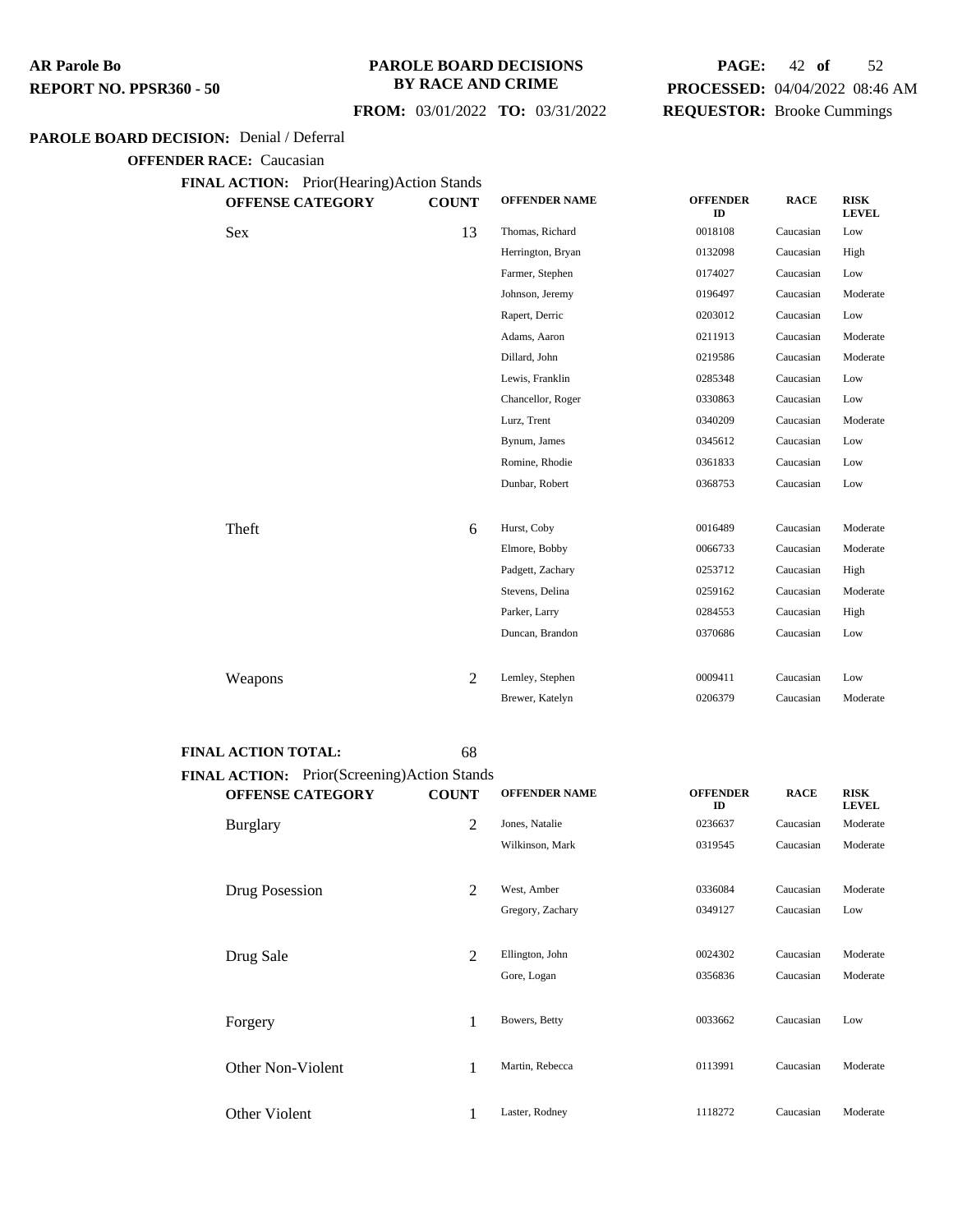#### **PAROLE BOARD DECISIONS BY RACE AND CRIME**

## **PAGE:** 43 **of** 52 **PROCESSED:** 04/04/2022 08:46 AM **REQUESTOR:** Brooke Cummings

 **FROM:** 03/01/2022 **TO:** 03/31/2022

## **PAROLE BOARD DECISION:** Denial / Deferral

| FINAL ACTION: Prior(Screening)Action Stands<br><b>OFFENSE CATEGORY</b> | <b>COUNT</b>   | <b>OFFENDER NAME</b>   | <b>OFFENDER</b><br>ID | <b>RACE</b> | <b>RISK</b><br><b>LEVEL</b> |
|------------------------------------------------------------------------|----------------|------------------------|-----------------------|-------------|-----------------------------|
| Theft                                                                  | 2              | Mallett, James         | 0043784               | Caucasian   | Moderate                    |
|                                                                        |                | Conley, Angela         | 0175655               | Caucasian   | Moderate                    |
| <b>FINAL ACTION TOTAL:</b>                                             | 11             |                        |                       |             |                             |
| FINAL ACTION: Rewrite 1 Month                                          |                |                        |                       |             |                             |
| <b>OFFENSE CATEGORY</b>                                                | <b>COUNT</b>   | <b>OFFENDER NAME</b>   | <b>OFFENDER</b><br>ID | <b>RACE</b> | <b>RISK</b><br><b>LEVEL</b> |
| <b>Burglary</b>                                                        | $\overline{c}$ | Ashcraft, Curtis       | 0187285               | Caucasian   | Moderate                    |
|                                                                        |                | Brown, Jason           | 0234372               | Caucasian   | Moderate                    |
| Drug Posession                                                         | 3              | Christiansen, Benjamin | 0110221               | Caucasian   | High                        |
|                                                                        |                | Beckham, Christopher   | 0134220               | Caucasian   | Moderate                    |
|                                                                        |                | Davis, Christopher     | 0291285               | Caucasian   | Moderate                    |
| Theft                                                                  | 1              | Chacon, Abraham        | 0338040               | Caucasian   | Moderate                    |
| <b>FINAL ACTION TOTAL:</b>                                             | 6              |                        |                       |             |                             |
| <b>FINAL ACTION:</b> Rewrite 2 Months<br><b>OFFENSE CATEGORY</b>       | <b>COUNT</b>   | <b>OFFENDER NAME</b>   | <b>OFFENDER</b>       | <b>RACE</b> | <b>RISK</b>                 |
| Drug Posession                                                         | 1              | Scherrer, Wid          | ID<br>0025964         | Caucasian   | <b>LEVEL</b><br>Moderate    |
| Fraud                                                                  | 1              | Howell, David          | 1610814               | Caucasian   | Moderate                    |
| <b>FINAL ACTION TOTAL:</b>                                             | 2              |                        |                       |             |                             |
| FINAL ACTION: Rewrite 3 Months                                         |                |                        |                       |             |                             |
| <b>OFFENSE CATEGORY</b>                                                | <b>COUNT</b>   | <b>OFFENDER NAME</b>   | <b>OFFENDER</b><br>ID | <b>RACE</b> | <b>RISK</b><br><b>LEVEL</b> |
| Drug Posession                                                         | 1              | Rice, Phillip          | 0168473               | Caucasian   | Low                         |
| FINAL ACTION TOTAL:                                                    | 1              |                        |                       |             |                             |
| <b>FINAL ACTION:</b> Transfer Rescinded                                |                |                        |                       |             |                             |
| <b>OFFENSE CATEGORY</b>                                                | <b>COUNT</b>   | <b>OFFENDER NAME</b>   | <b>OFFENDER</b><br>ID | <b>RACE</b> | <b>RISK</b><br><b>LEVEL</b> |
| <b>Battery</b>                                                         | 1              | Liedtke, Tim           | 0287065               | Caucasian   | High                        |
| <b>Burglary</b>                                                        | 3              | Mitchell, Micah        | 0236321               | Caucasian   | High                        |
|                                                                        |                | Whitman, Brent         | 0339299               | Caucasian   | High                        |
|                                                                        |                | Ray, Shana             | 0341557               | Caucasian   | Moderate                    |
| Drug Posession                                                         | 2              | Greenfield, Denton     | 0365568               | Caucasian   | High                        |
|                                                                        |                | Jones, Aaron           | 0367622               | Caucasian   | High                        |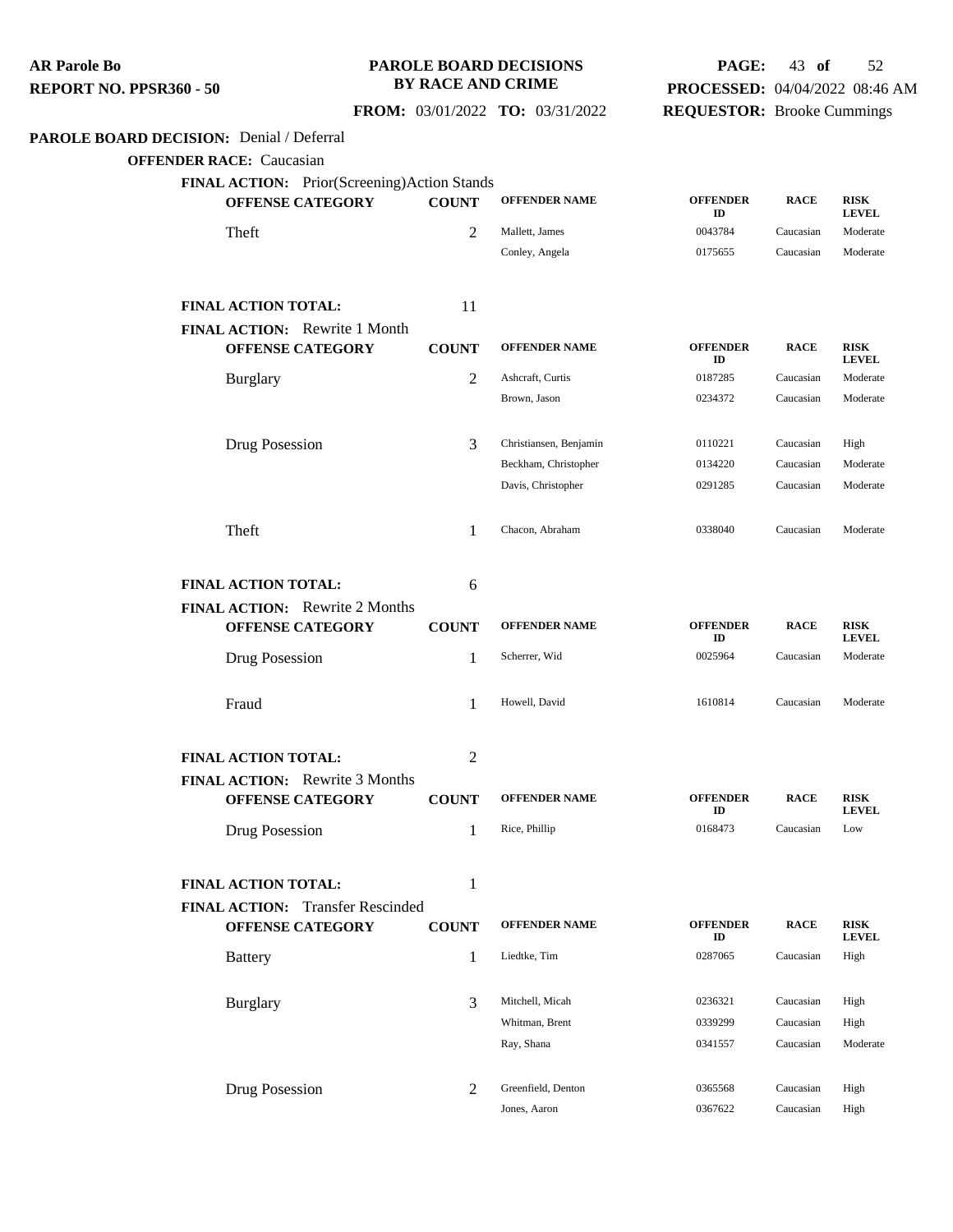#### **PAROLE BOARD DECISIONS BY RACE AND CRIME**

## **PAGE:** 44 **of** 52 **PROCESSED:** 04/04/2022 08:46 AM **REQUESTOR:** Brooke Cummings

## **FROM:** 03/01/2022 **TO:** 03/31/2022

#### **PAROLE BOARD DECISION:** Denial / Deferral

**OFFENDER RACE:** Caucasian

| UFFENDER RAUE; Uaucasiaii                            |                |                      |                       |             |                             |
|------------------------------------------------------|----------------|----------------------|-----------------------|-------------|-----------------------------|
| FINAL ACTION: Transfer Rescinded                     |                |                      |                       |             |                             |
| <b>OFFENSE CATEGORY</b>                              | <b>COUNT</b>   | <b>OFFENDER NAME</b> | <b>OFFENDER</b><br>ID | <b>RACE</b> | <b>RISK</b><br><b>LEVEL</b> |
| Drug Sale                                            | 2              | Gilmore, Patrick     | 0124198               | Caucasian   | High                        |
|                                                      |                | Everett, Maggie      | 0314497               | Caucasian   | Moderate                    |
| Fraud                                                | 1              | Smithers, Gretta     | 0336027               | Caucasian   | Low                         |
| Other Property                                       | 2              | Leduc, Roger         | 0230768               | Caucasian   | High                        |
|                                                      |                | Bowers, John         | 0365751               | Caucasian   | Low                         |
| Other Violent                                        | 1              | Staley, Joey         | 0168513               | Caucasian   | High                        |
| Theft                                                | $\overline{2}$ | Elps, Tommy          | 0195508               | Caucasian   | High                        |
|                                                      |                | Brown, Nicholaus     | 0203578               | Caucasian   | Moderate                    |
| Weapons                                              | 1              | Sanford, Timothy     | 0011214               | Caucasian   | Moderate                    |
| FINAL ACTION TOTAL:                                  | 15             |                      |                       |             |                             |
| <b>OFFENDER RACE TOTAL: 317</b>                      |                |                      |                       |             |                             |
| <b>OFFENDER RACE: Hispanic</b>                       |                |                      |                       |             |                             |
| FINAL ACTION: Act 146 Transfer Denied                |                |                      |                       |             |                             |
| <b>OFFENSE CATEGORY</b>                              | <b>COUNT</b>   | <b>OFFENDER NAME</b> | <b>OFFENDER</b><br>ID | <b>RACE</b> | <b>RISK</b><br><b>LEVEL</b> |
| Sex                                                  | 1              | Contreras, Jorge     | 0261337               | Hispanic    | Moderate                    |
|                                                      |                |                      |                       |             |                             |
| <b>FINAL ACTION TOTAL:</b>                           | 1              |                      |                       |             |                             |
| FINAL ACTION: Defer until Outcome of Pending Charges |                |                      |                       |             |                             |
| <b>OFFENSE CATEGORY</b>                              | <b>COUNT</b>   | <b>OFFENDER NAME</b> | <b>OFFENDER</b><br>ID | <b>RACE</b> | <b>RISK</b><br><b>LEVEL</b> |
| Drug Sale                                            | 1              | Loyola, David        | 0160062               | Hispanic    | Moderate                    |
| <b>FINAL ACTION TOTAL:</b>                           | 1              |                      |                       |             |                             |
| FINAL ACTION: Deferred                               |                |                      |                       |             |                             |

| <b>OFFENSE CATEGORY</b> | COUNT | <b>OFFENDER NAME</b> | <b>OFFENDER</b><br>ID | <b>RACE</b> | <b>RISK</b><br><b>LEVEL</b> |
|-------------------------|-------|----------------------|-----------------------|-------------|-----------------------------|
| Drug Sale               |       | Hernandez, Ryan      | 0107872               | Hispanic    | High                        |

**FINAL ACTION TOTAL:** 1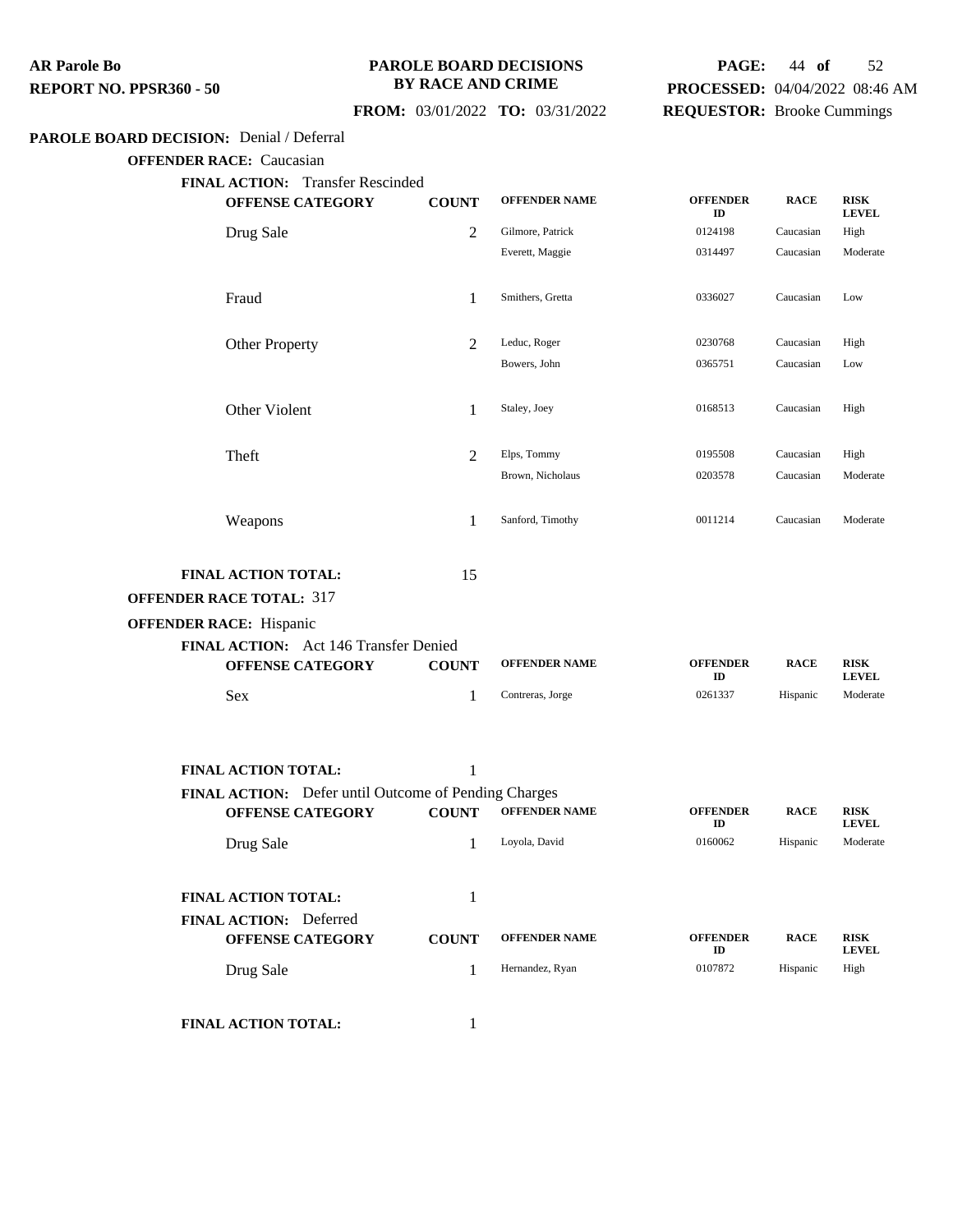## **PAROLE BOARD DECISIONS BY RACE AND CRIME**

## **PAGE:** 45 **of** 52 **PROCESSED:** 04/04/2022 08:46 AM **REQUESTOR:** Brooke Cummings

 **FROM:** 03/01/2022 **TO:** 03/31/2022

## **PAROLE BOARD DECISION:** Denial / Deferral

**OFFENDER RACE:** Hispanic

| <b>OFFENSE CATEGORY</b>                                         | <b>COUNT</b> | <b>OFFENDER NAME</b>                                                                                             | <b>OFFENDER</b><br>ID | <b>RACE</b> | <b>RISK</b><br><b>LEVEL</b> |
|-----------------------------------------------------------------|--------------|------------------------------------------------------------------------------------------------------------------|-----------------------|-------------|-----------------------------|
| <b>Battery</b>                                                  | 3            | Borbon, Claudio<br>Nature & Seriousness Crime, Institutional Record                                              | 0119919               | Hispanic    | High                        |
|                                                                 |              | Castillo, Mary<br>Nature & Seriousness Crime, Injury To Victim, Institutional Record                             | 0294375               | Hispanic    | Moderate                    |
|                                                                 |              | Tomas-Bamac, Luis<br>Nature & Seriousness Crime, Relationship to Victim(s)                                       | 0311755               | Hispanic    | Low                         |
| Homicide                                                        | 1            | Solivan, Hector<br>Nature & Seriousness Crime, Weapon Involved, Death Involved                                   | 0325455               | Hispanic    | Low                         |
| Other Non-Violent                                               | 2            | Averalo, Rafael<br>New Time, Institutional Record                                                                | 0290753               | Hispanic    | High                        |
|                                                                 |              | Tafoya, Gabriel<br>Nature & Seriousness Crime, Violent History, New Time, Prior Criminal History                 | 0349669               | Hispanic    | Moderate                    |
| Other Violent                                                   | 1            | Medina, David<br>Nature & Seriousness Crime                                                                      | 0182473               | Hispanic    | High                        |
| Robbery                                                         | 2            | Ruiz, Denise<br>Nature Of Violation, Previous Release History, Prior Criminal History, New Time                  | 0226195               | Hispanic    | Moderate                    |
|                                                                 |              | Espinoza, Osvaldo<br>New Time, Prior Criminal History, Victim Was Law Enforcement, Nature & Seriousness<br>Crime | 0312209               | Hispanic    | Moderate                    |
| Sex                                                             | 1            | Gallegos, Ivan<br>Nature & Seriousness Crime                                                                     | 0268846               | Hispanic    | Moderate                    |
| <b>FINAL ACTION TOTAL:</b>                                      | 10           |                                                                                                                  |                       |             |                             |
| FINAL ACTION: Denied 2 Years<br><b>OFFENSE CATEGORY</b>         | <b>COUNT</b> | <b>OFFENDER NAME</b>                                                                                             | <b>OFFENDER</b><br>ID | <b>RACE</b> | <b>RISK</b><br><b>LEVEL</b> |
| Sex                                                             | 3            | Santos Hernandez, Erasmo<br>Nature & Seriousness Crime, Relationship to Victim(s), Age Of Victim                 | 0339909               | Hispanic    | Low                         |
|                                                                 |              | Vasquez, Will<br>Nature & Seriousness Crime, Age Of Victim, Relationship to Victim(s)                            | 0343978               | Hispanic    | Low                         |
|                                                                 |              | Mejias Parada, Celestino<br>Nature & Seriousness Crime, Association                                              | 0345963               | Hispanic    | Low                         |
|                                                                 |              |                                                                                                                  |                       |             |                             |
| <b>FINAL ACTION TOTAL:</b><br>FINAL ACTION: Passed Out Of Class | 3            |                                                                                                                  |                       |             |                             |

Drug Posession 1 Olivarez, Lionel 0261436 Hispanic High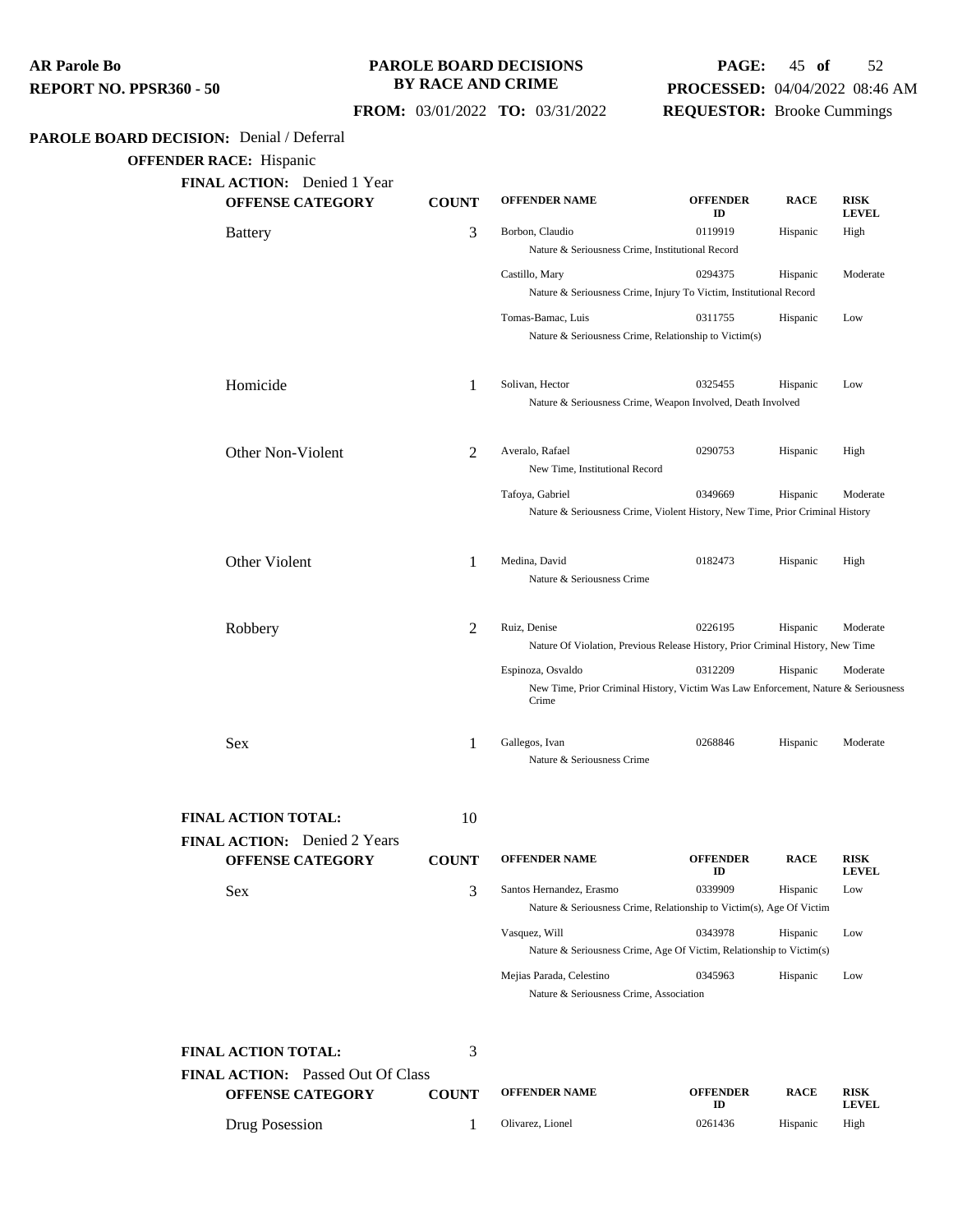| <b>AR Parole Bo</b><br>REPORT NO. PPSR360 - 50               |                                                           | <b>PAROLE BOARD DECISIONS</b><br><b>BY RACE AND CRIME</b> |                      |                                   | 46 of       | 52<br>PROCESSED: 04/04/2022 08:46 AM |
|--------------------------------------------------------------|-----------------------------------------------------------|-----------------------------------------------------------|----------------------|-----------------------------------|-------------|--------------------------------------|
|                                                              | FROM: 03/01/2022 TO: 03/31/2022                           |                                                           |                      | <b>REQUESTOR:</b> Brooke Cummings |             |                                      |
| PAROLE BOARD DECISION: Denial / Deferral                     |                                                           |                                                           |                      |                                   |             |                                      |
| <b>OFFENDER RACE:</b> Hispanic                               |                                                           |                                                           |                      |                                   |             |                                      |
| FINAL ACTION: Passed Out Of Class<br><b>OFFENSE CATEGORY</b> | <b>COUNT</b>                                              |                                                           | <b>OFFENDER NAME</b> | <b>OFFENDER</b><br>ID             | <b>RACE</b> | <b>RISK</b><br><b>LEVEL</b>          |
| Other Non-Violent                                            |                                                           | Pellegrino, Gage<br>1                                     |                      | 0330665                           | Hispanic    | Moderate                             |
| <b>FINAL ACTION TOTAL:</b>                                   |                                                           | $\overline{2}$                                            |                      |                                   |             |                                      |
| <b>OFFENSE CATEGORY</b>                                      | FINAL ACTION: Prior(Hearing)Action Stands<br><b>COUNT</b> |                                                           | <b>OFFENDER NAME</b> | <b>OFFENDER</b><br>ID             | <b>RACE</b> | <b>RISK</b><br><b>LEVEL</b>          |
| Drug Posession                                               |                                                           | 1<br>Donjuan, Alfredo                                     |                      | 0374667                           | Hispanic    | Low                                  |
| Drug Sale                                                    |                                                           | Adame, Bobby<br>1                                         |                      | 0320857                           | Hispanic    | High                                 |
| FINAL ACTION TOTAL:                                          |                                                           | $\overline{2}$                                            |                      |                                   |             |                                      |
| <b>OFFENDER RACE TOTAL: 20</b>                               |                                                           |                                                           |                      |                                   |             |                                      |
| <b>OFFENDER RACE: Other</b>                                  |                                                           |                                                           |                      |                                   |             |                                      |
| FINAL ACTION: Passed Out Of Class<br><b>OFFENSE CATEGORY</b> | <b>COUNT</b>                                              |                                                           | <b>OFFENDER NAME</b> | <b>OFFENDER</b><br>ID             | <b>RACE</b> | <b>RISK</b><br><b>LEVEL</b>          |
| Other Non-Violent                                            |                                                           | 1<br>Watters, Dustin                                      |                      | 0228246                           | Other       | Low                                  |
| <b>FINAL ACTION TOTAL:</b>                                   |                                                           | 1                                                         |                      |                                   |             |                                      |
| <b>OFFENDER RACE TOTAL: 1</b>                                |                                                           |                                                           |                      |                                   |             |                                      |

**PAROLE BOARD DECISION TOTAL:** 559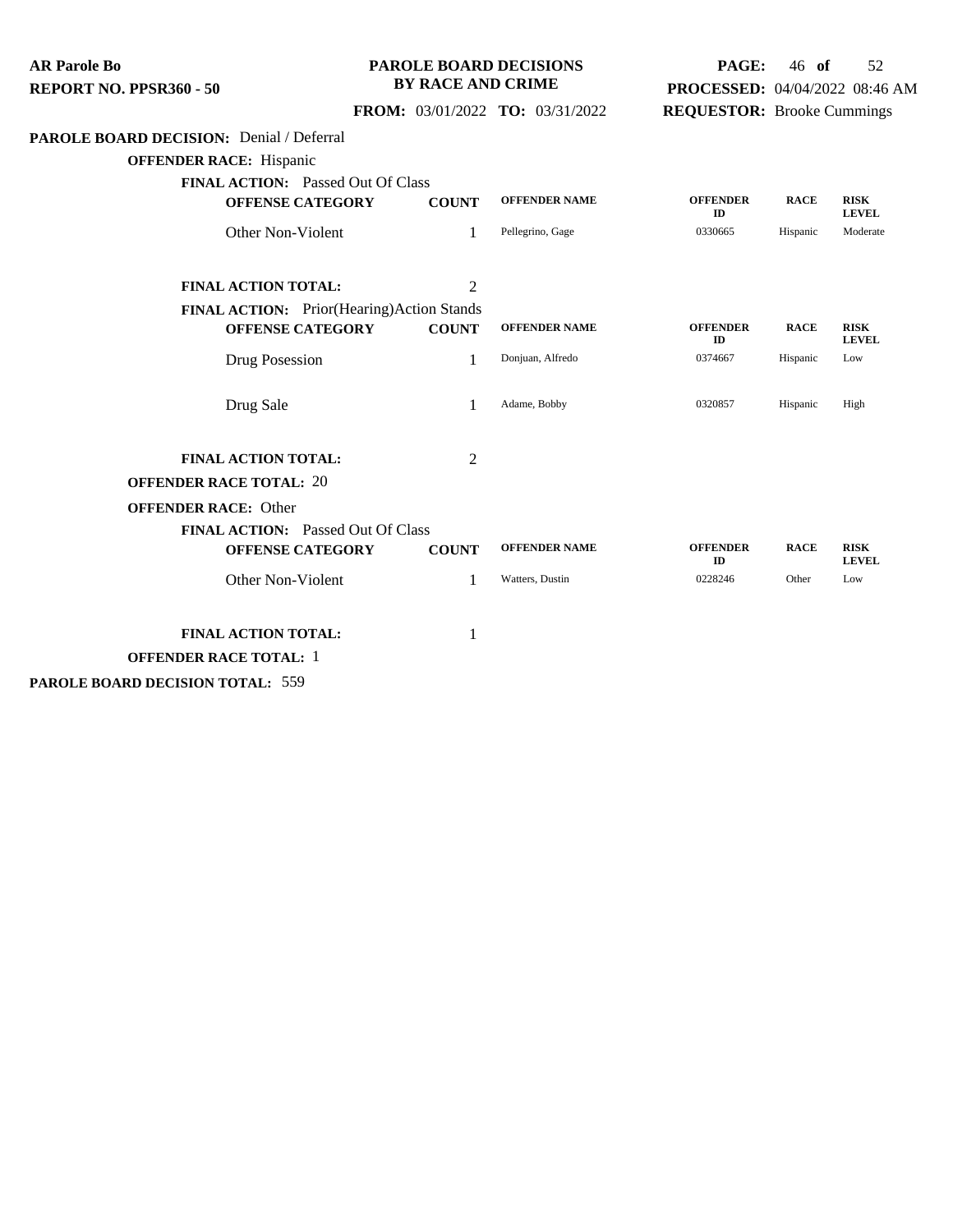| <b>AR Parole Bo</b><br><b>REPORT NO. PPSR360 - 50</b> | <b>PAROLE BOARD DECISIONS</b><br><b>BY RACE AND CRIME</b> |              | <b>PAGE:</b><br>PROCESSED: 04/04/2022 08:46 AM | 47<br>- of                        | 52          |                             |
|-------------------------------------------------------|-----------------------------------------------------------|--------------|------------------------------------------------|-----------------------------------|-------------|-----------------------------|
|                                                       |                                                           |              | <b>FROM:</b> 03/01/2022 <b>TO:</b> 03/31/2022  | <b>REQUESTOR:</b> Brooke Cummings |             |                             |
| <b>PAROLE BOARD DECISION:</b> Undetermined - 1F       |                                                           |              |                                                |                                   |             |                             |
| <b>OFFENDER RACE: Black</b>                           |                                                           |              |                                                |                                   |             |                             |
| <b>FINAL ACTION:</b> Approved for Parole Act 539      |                                                           |              |                                                |                                   |             |                             |
| <b>OFFENSE CATEGORY</b>                               |                                                           | <b>COUNT</b> | <b>OFFENDER NAME</b>                           | <b>OFFENDER</b><br>ID             | <b>RACE</b> | <b>RISK</b><br><b>LEVEL</b> |
| Homicide                                              |                                                           |              | Hicks, Jeffery                                 | 1113886                           | Black       | Low                         |
| <b>FINAL ACTION TOTAL:</b>                            |                                                           | 1            |                                                |                                   |             |                             |
| <b>OFFENDER RACE TOTAL: 1</b>                         |                                                           |              |                                                |                                   |             |                             |
| <b>OFFENDER RACE:</b> Caucasian                       |                                                           |              |                                                |                                   |             |                             |
| <b>FINAL ACTION:</b> Approved for Parole Act 539      |                                                           |              |                                                |                                   |             |                             |
| <b>OFFENSE CATEGORY</b>                               |                                                           | <b>COUNT</b> | <b>OFFENDER NAME</b>                           | <b>OFFENDER</b><br>ID             | <b>RACE</b> | <b>RISK</b><br><b>LEVEL</b> |
| Homicide                                              |                                                           |              | Efurd, James                                   | 1110004                           | Caucasian   | Moderate                    |
| <b>FINAL ACTION TOTAL:</b>                            |                                                           |              |                                                |                                   |             |                             |
| <b>OFFENDER RACE TOTAL: 1</b>                         |                                                           |              |                                                |                                   |             |                             |

**PAROLE BOARD DECISION TOTAL:** 2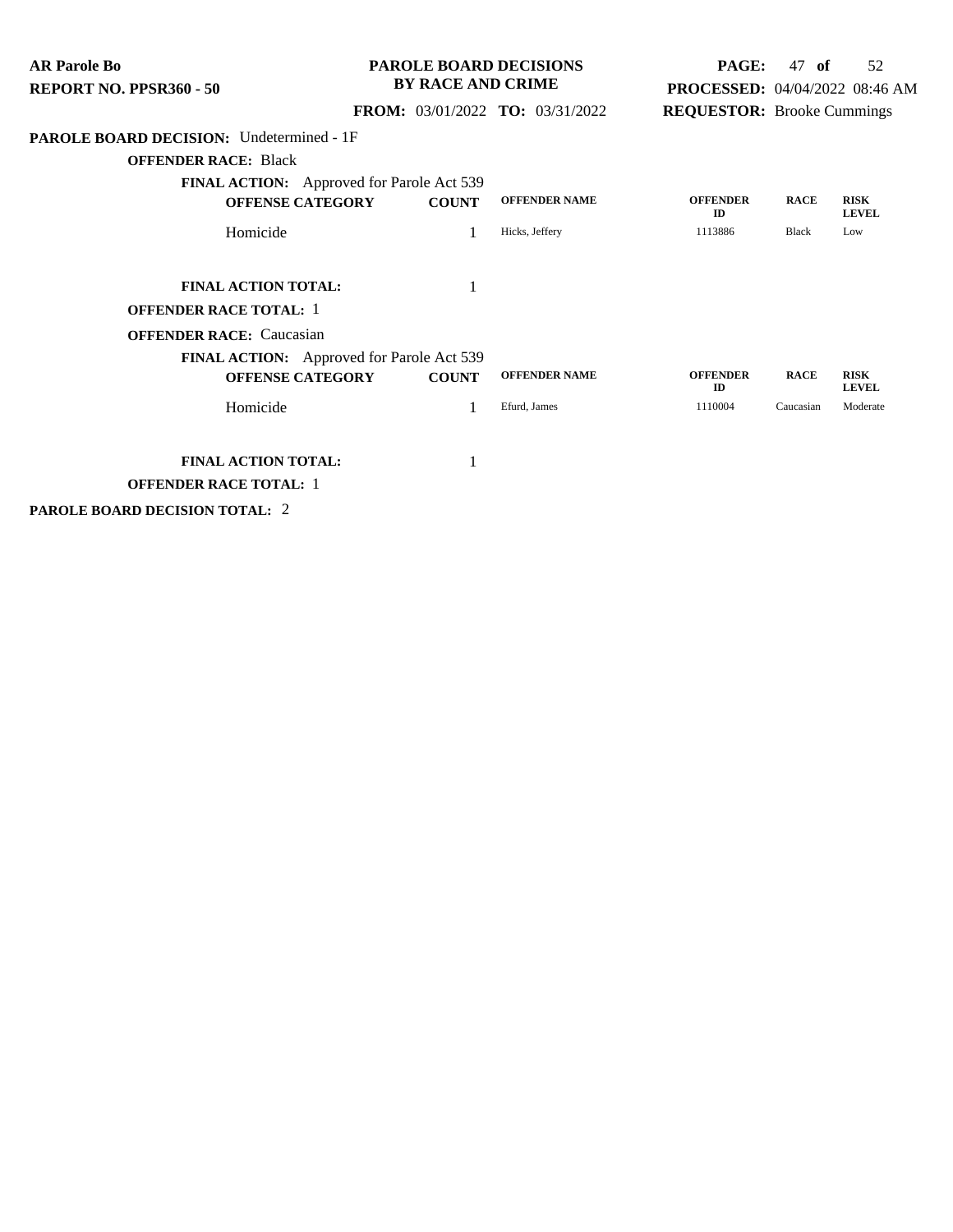#### **PAROLE BOARD DECISIONS BY RACE AND CRIME**

## **FROM:** 03/01/2022 **TO:** 03/31/2022

## **PAGE:** 48 **of** 52 **PROCESSED:** 04/04/2022 08:46 AM

## **REQUESTOR:** Brooke Cummings

#### **PAROLE BOARD DECISION:** Undetermined - 44

**OFFENDER RACE:** Black

| FINAL ACTION: Hearing Scheduled<br><b>OFFENSE CATEGORY</b> | <b>COUNT</b> | <b>OFFENDER NAME</b> | <b>OFFENDER</b><br>ID | <b>RACE</b>  | <b>RISK</b><br><b>LEVEL</b> |
|------------------------------------------------------------|--------------|----------------------|-----------------------|--------------|-----------------------------|
| <b>Battery</b>                                             | $\mathbf{1}$ | Willis, Zchan        | 0049842               | <b>Black</b> | High                        |
| <b>Burglary</b>                                            | 6            | Yancy, James         | 0071408               | <b>Black</b> | Moderate                    |
|                                                            |              | Johnson, Elijah      | 0118794               | Black        | Moderate                    |
|                                                            |              | Moore, Steven        | 0147108               | Black        | High                        |
|                                                            |              | Williams, Deonte     | 0305100               | <b>Black</b> | Moderate                    |
|                                                            |              | Baker, Kirklin       | 0354109               | Black        | Moderate                    |
|                                                            |              | Mayweather, Chuckey  | 1106061               | Black        | High                        |
| Other Non-Violent                                          | 2            | Franklin, Ekindu     | 0322615               | <b>Black</b> | Low                         |
|                                                            |              | Carey, Gerold        | 1119976               | Black        | Moderate                    |
| Other Violent                                              | $\mathbf{1}$ | Higgs, Ricky         | 0020084               | <b>Black</b> | Moderate                    |
| Robbery                                                    | 2            | Evans, Stevie        | 0225754               | <b>Black</b> | Moderate                    |
|                                                            |              | Thomas, Kasii        | 1113374               | Black        | Moderate                    |
| Sex                                                        | 1            | Nichols, James       | 0076215               | Black        | Low                         |
| Weapons                                                    | 3            | Robinson, Keon       | 0260334               | <b>Black</b> | Low                         |
|                                                            |              | Hughes, Cordell      | 0305016               | Black        | High                        |
|                                                            |              | Minor, Andrew        | 1116704               | Black        | Moderate                    |
|                                                            |              |                      |                       |              |                             |

## **FINAL ACTION TOTAL:** 16

## **OFFENDER RACE TOTAL:** 16 **OFFENDER RACE:** Caucasian

| <b>FINAL ACTION:</b><br><b>OFFENSE CATEGORY</b> | <b>Hearing Scheduled</b><br><b>COUNT</b> | <b>OFFENDER NAME</b>                                                             | <b>OFFENDER</b><br>ID                               | <b>RACE</b>                                                   | <b>RISK</b><br><b>LEVEL</b>              |
|-------------------------------------------------|------------------------------------------|----------------------------------------------------------------------------------|-----------------------------------------------------|---------------------------------------------------------------|------------------------------------------|
| Assault                                         |                                          | Lansdell, Matthew                                                                | 0288275                                             | Caucasian                                                     | Moderate                                 |
| <b>Battery</b>                                  | 2                                        | Hudson, Matthew<br>Eddy, Justin                                                  | 0141394<br>0211489                                  | Caucasian<br>Caucasian                                        | High<br>Moderate                         |
| <b>Burglary</b>                                 | 5                                        | Elrod, Joshua<br>Costner, Chad<br>Bruns, Samuel<br>Treat, Jeremy<br>Cox, Richard | 0036943<br>0175491<br>0217699<br>0229244<br>0283935 | Caucasian<br>Caucasian<br>Caucasian<br>Caucasian<br>Caucasian | Moderate<br>High<br>High<br>High<br>High |
| Other Non-Violent                               |                                          | Jones, Ricky                                                                     | 0137044                                             | Caucasian                                                     | Moderate                                 |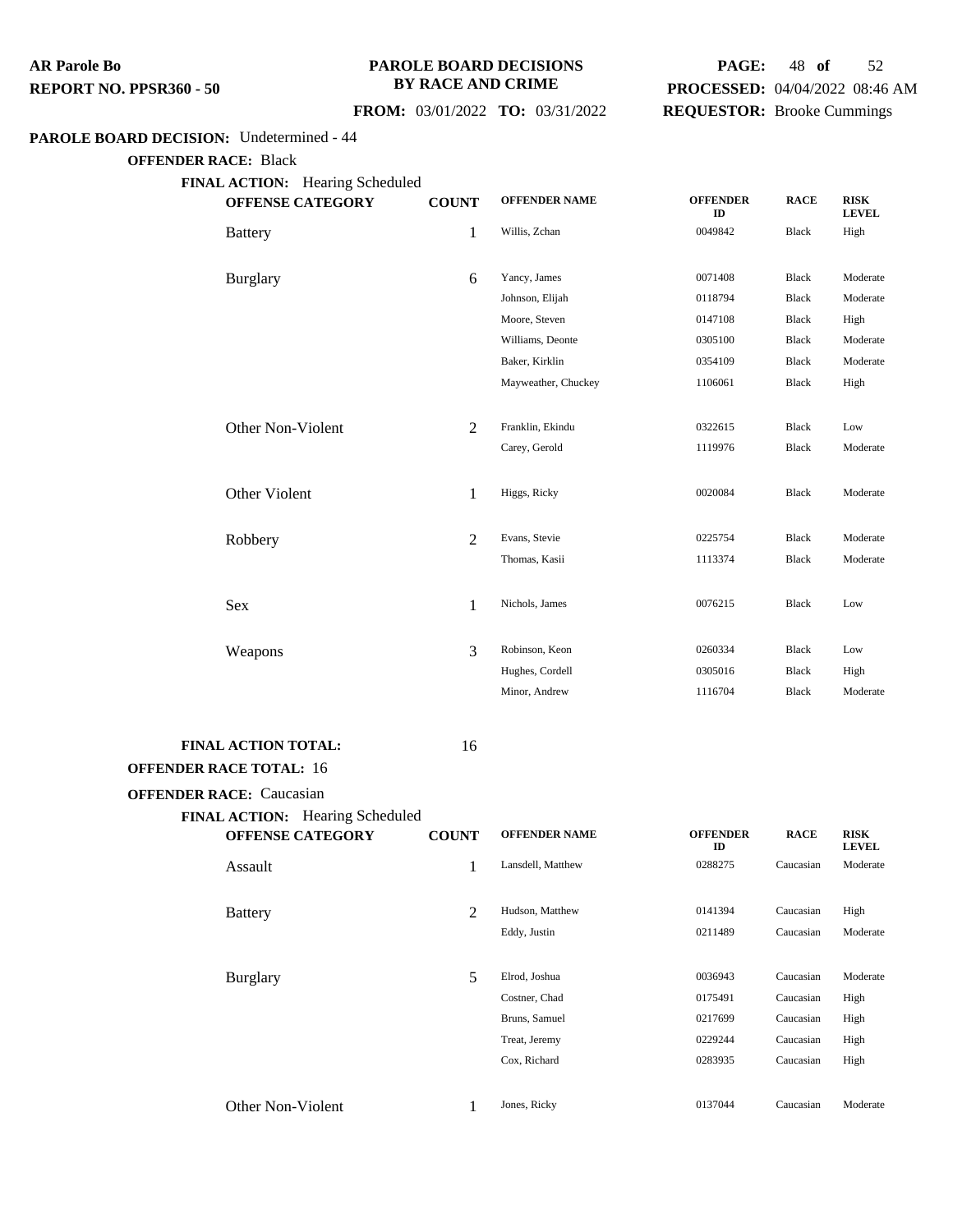#### **PAROLE BOARD DECISIONS BY RACE AND CRIME**

## **PAGE:** 49 **of** 52 **PROCESSED:** 04/04/2022 08:46 AM **REQUESTOR:** Brooke Cummings

## **FROM:** 03/01/2022 **TO:** 03/31/2022

#### **PAROLE BOARD DECISION:** Undetermined - 44

**OFFENDER RACE:** Caucasian

| FINAL ACTION: Hearing Scheduled                                                                                                                              |                    |                                          |                       |                        |                             |
|--------------------------------------------------------------------------------------------------------------------------------------------------------------|--------------------|------------------------------------------|-----------------------|------------------------|-----------------------------|
| <b>OFFENSE CATEGORY</b>                                                                                                                                      | <b>COUNT</b>       | <b>OFFENDER NAME</b>                     | <b>OFFENDER</b><br>ID | <b>RACE</b>            | <b>RISK</b><br><b>LEVEL</b> |
| <b>Other Property</b>                                                                                                                                        | $\mathbf{1}$       | Johnson, Steven                          | 0249483               | Caucasian              | Low                         |
| Other Violent                                                                                                                                                | 1                  | Hamner, Charles                          | 0037607               | Caucasian              | High                        |
| Robbery                                                                                                                                                      | 1                  | Kemp, Joshua                             | 0180900               | Caucasian              | High                        |
| Theft                                                                                                                                                        | 1                  | Massey, Dylan                            | 0229229               | Caucasian              | High                        |
| Weapons                                                                                                                                                      | 2                  | Alexander, Dedrick<br>Whitlock, Jonathan | 0284774<br>0344373    | Caucasian<br>Caucasian | High<br>Moderate            |
| <b>FINAL ACTION TOTAL:</b><br><b>OFFENDER RACE TOTAL: 15</b><br><b>OFFENDER RACE: Hispanic</b><br>FINAL ACTION: Hearing Scheduled<br><b>OFFENSE CATEGORY</b> | 15<br><b>COUNT</b> | <b>OFFENDER NAME</b>                     | <b>OFFENDER</b>       | <b>RACE</b>            | <b>RISK</b>                 |
|                                                                                                                                                              |                    |                                          | ID                    |                        | <b>LEVEL</b>                |
| Drug Sale                                                                                                                                                    | $\mathbf{1}$       | Silva, Tomas                             | 0261159               | Hispanic               | Moderate                    |
| FINAL ACTION TOTAL:<br>OFFENDER RACE TOTAL: 1                                                                                                                | 1                  |                                          |                       |                        |                             |

**PAROLE BOARD DECISION TOTAL:** 32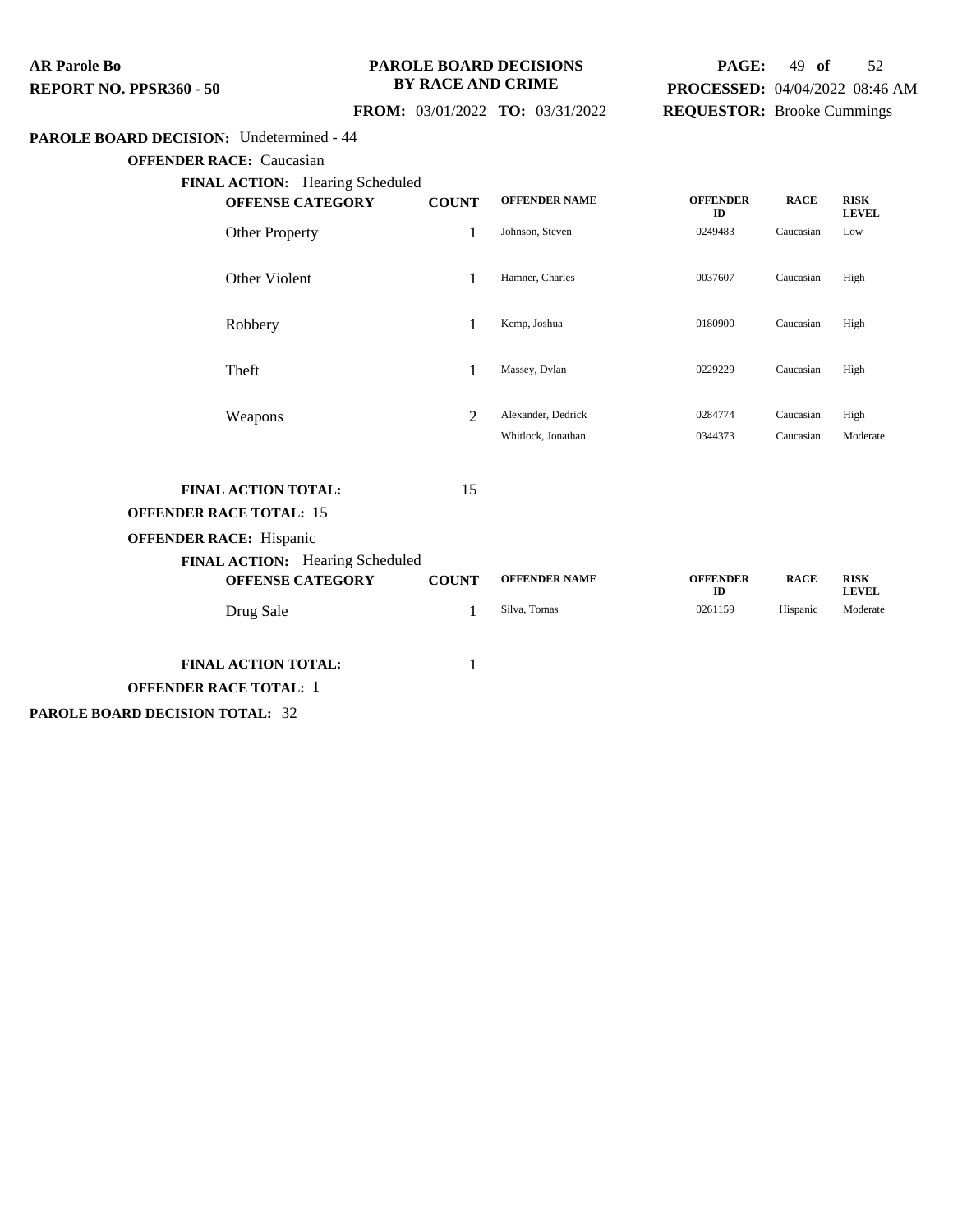#### **PAROLE BOARD DECISIONS BY RACE AND CRIME**

## **PAGE:** 50 **of** 52 **PROCESSED:** 04/04/2022 08:46 AM **REQUESTOR:** Brooke Cummings

## **FROM:** 03/01/2022 **TO:** 03/31/2022

#### **PAROLE BOARD DECISION:** Undetermined - 72

**OFFENDER RACE:** Black

|               | <b>FINAL ACTION:</b> Board with Merit - Exec Clem. |              |                      |                       |              |                             |
|---------------|----------------------------------------------------|--------------|----------------------|-----------------------|--------------|-----------------------------|
|               | <b>OFFENSE CATEGORY</b>                            | <b>COUNT</b> | <b>OFFENDER NAME</b> | <b>OFFENDER</b><br>ID | <b>RACE</b>  | <b>RISK</b><br><b>LEVEL</b> |
| Homicide      |                                                    |              | Williams, German     | 1088941               | <b>Black</b> | Low                         |
| Other Violent |                                                    |              | Wesley, Eugene       | 1101996               | <b>Black</b> | Unknown                     |

## **FINAL ACTION TOTAL:** 2

**OFFENDER RACE TOTAL:** 2

**PAROLE BOARD DECISION TOTAL:** 2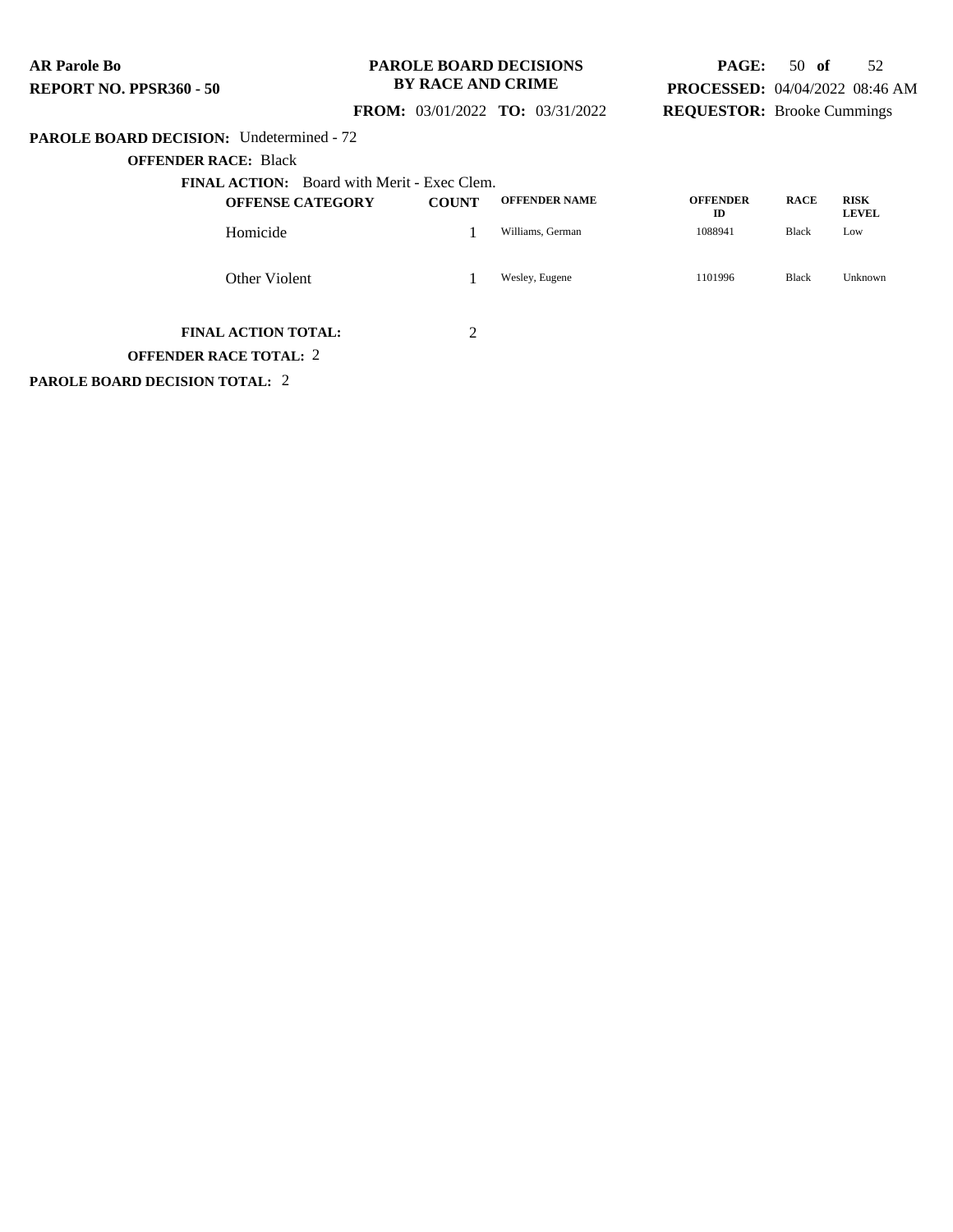#### **PAROLE BOARD DECISIONS BY RACE AND CRIME**

#### **FROM:** 03/01/2022 **TO:** 03/31/2022

## **PAGE:** 51 **of** 52 **PROCESSED:** 04/04/2022 08:46 AM **REQUESTOR:** Brooke Cummings

#### **PAROLE BOARD DECISION:** Undetermined - 73

**OFFENDER RACE:** Black

**FINAL ACTION:** Board w/o Merit - Exec Clem

|                                 | <b>HOIM.</b> Dome W/O Ment<br><b>OFFENSE CATEGORY</b> | <b>COUNT</b> | <b>OFFENDER NAME</b>       | <b>OFFENDER</b><br>ID | <b>RACE</b>  | <b>RISK</b><br><b>LEVEL</b> |
|---------------------------------|-------------------------------------------------------|--------------|----------------------------|-----------------------|--------------|-----------------------------|
| Criminal Attempt                |                                                       | 1            | Jackson, Christian         | 0286506               | Black        | Moderate                    |
|                                 |                                                       |              |                            |                       |              |                             |
| Drug Sale                       |                                                       | 3            | Stuart, Kenneth            | 0035144               | Black        | Low                         |
|                                 |                                                       |              | Brown, Nicholas            | 0184935               | <b>Black</b> | Moderate                    |
|                                 |                                                       |              | Tyson, Craig               | 0296700               | Black        | Moderate                    |
|                                 |                                                       |              |                            |                       |              |                             |
| Homicide                        |                                                       | 9            | Bennett, Mario             | 0064394               | Black        | Unknown                     |
|                                 |                                                       |              | Cook, Keyono               | 0076519               | <b>Black</b> | Unknown                     |
|                                 |                                                       |              | Jack, Alvin                | 0083396               | Black        | Moderate                    |
|                                 |                                                       |              | Williams/Muhummad, Phillip | 0096465               | <b>Black</b> | Moderate                    |
|                                 |                                                       |              | Williams, Edwin            | 0146004               | <b>Black</b> | Low                         |
|                                 |                                                       |              | Reams, Kenneth             | 1000927               | <b>Black</b> | Unknown                     |
|                                 |                                                       |              | Henderson, Mark            | 1078763               | <b>Black</b> | Low                         |
|                                 |                                                       |              | Brown, Damion              | 1106652               | Black        | Unknown                     |
|                                 |                                                       |              | Miles, Cochise             | 1119012               | Black        | Unknown                     |
|                                 |                                                       |              |                            |                       |              |                             |
| Other Non-Violent               |                                                       | 1            | Loggins, Robert            | 0117206               | <b>Black</b> | Moderate                    |
|                                 |                                                       |              |                            |                       |              |                             |
| Robbery                         |                                                       | 3            | Reed, Anthony              | 0010109               | <b>Black</b> | Unknown                     |
|                                 |                                                       |              | Marcelis, Brandon          | 0192506               | Black        | High                        |
|                                 |                                                       |              | Harrell, Terrell           | 0296356               | <b>Black</b> | Moderate                    |
|                                 |                                                       |              |                            |                       |              |                             |
| Weapons                         |                                                       | 1            | Johnson, Deion             | 0233349               | <b>Black</b> | Moderate                    |
|                                 |                                                       |              |                            |                       |              |                             |
| <b>FINAL ACTION TOTAL:</b>      |                                                       | 18           |                            |                       |              |                             |
| <b>OFFENDER RACE TOTAL: 18</b>  |                                                       |              |                            |                       |              |                             |
| <b>OFFENDER RACE: Caucasian</b> |                                                       |              |                            |                       |              |                             |
|                                 |                                                       |              |                            |                       |              |                             |

**FINAL ACTION:** Board w/o Merit - Exec Clem **OFFENSE CATEGORY COUNT OFFENDER NAME OFFENDER ID RACE RISK LEVEL** Drug Sale **3** Causey, Douglas 0012127 Caucasian High Wilson, Samantha 0286293 Caucasian Low Akins, Carly 0371804 Caucasian Low Homicide **120 Caucasian** 4 Hawk, Robert 10147486 Caucasian Low Myers, Leslie 0164234 Caucasian Low Noles, Rocky 0237043 Caucasian Low Baker, Kevin 1110769 Caucasian Unknown Other Non-Violent 1 Sexton, Stacey <sup>0241568</sup> Caucasian Low